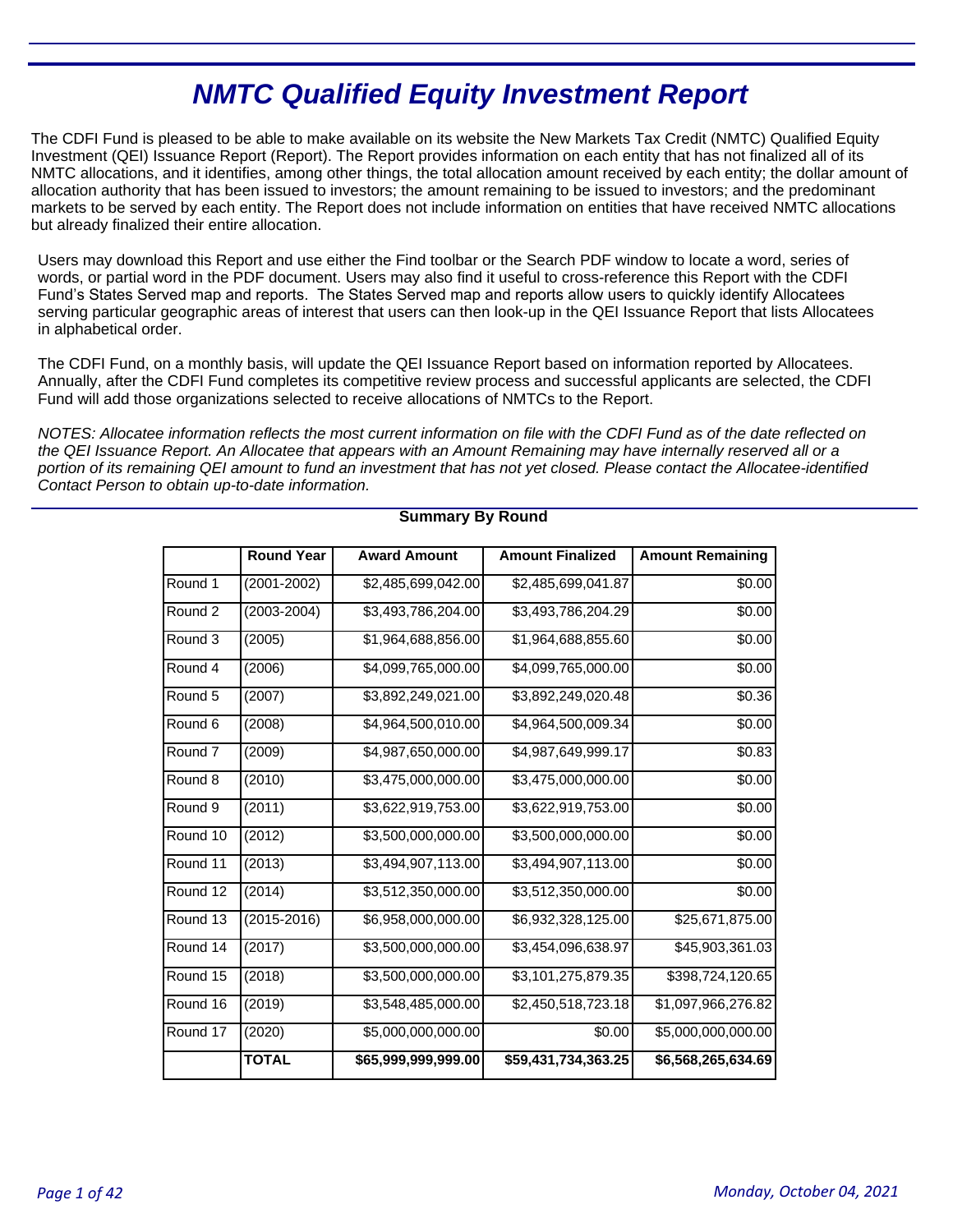\*\*The Total Allocation for Round 5 includes \$9 million of NMTC allocation authority that was reclaimed by the CDFI Fund from two prior Round 1 allocatees and subsequently reallocated in Round 5.

\*\*The Total Allocation for Round 9 includes \$123 million of NMTC allocation authority that was rescinded or surrendered to the CDFI Fund from prior Rounds and subsequently reallocated in Round 9.

\*\*The Total Allocation for Round 11 includes \$1.39 million of NMTC allocation authority that was rescinded or surrendered to the CDFI Fund from prior Rounds and subsequently reallocated in Round 11.

\*\*The Total Allocation for Round 12 includes \$12.35 million of NMTC allocation authority that was rescinded or surrendered to the CDFI Fund from prior Rounds and subsequently reallocated in Round 12.

\*\*Total Allocation for Round 16 includes \$48.485 million of NMTC allocation authority that was rescinded to the CDFI Fund from prior Rounds and subsequently *reallocated in Round 16.* 

## *Name of Allocatee:* **Accion Opportunity Fund Community Development**

**Year of Award:** 2020 *Service Area:* Multi-state service area *Controlling Entity: Contact Person:* Christopher Huang, (408) 610-4344, christopher@opportunityfund.org **Predominant Financing:** Real Estate Financing - Community Facilities *Predominant Market Served:* AZ, CA, CO, HI, ID, MT, NM, NV, NY, OR, TX, UT, WA, WY *Innovative Activities:* 

**Total Allocation: Non-Metro Commitment: Amount Remaining: Amount Finalized:**

\$55,000,000.00 \$0.00 \$55,000,000.00 0%

## *Name of Allocatee:* **Advantage Capital Community Development Fund, LLC**

**Year of Award:** 2019

*Service Area:* National service area *Controlling Entity:* Advantage Capital Partners *Contact Person:* Jonathan Goldstein, (314) 725-0800, jgoldstein@advantagecap.com **Predominant Financing: Operating Business Financing** *Predominant Market Served:* AR,FL,GA,KY,NV,OH,TX *Innovative Activities:* Making QLICIs with an original term less than or

equal to 60 months, Providing QLICIs for Non-Real Estate Activities, Providing QLICIs of \$2 million or less, Targeting Identified States

## *Name of Allocatee:* **Advantage Capital Community Development Fund, LLC**

**Year of Award:** 2020 *Service Area:* National service area *Controlling Entity: Contact Person:* Jonathan Goldstein, (314) 725-0800, jgoldstein@advantagecap.com **Predominant Financing: Operating Business Financing** *Predominant Market Served:* CA,CO,GA,IL,NV,OH,VA

**Innovative Activities:** Making QLICIs with an original term less than or equal to 60 months, Providing QLICIs for Non-Real Estate Activities, Providing QLICIs of \$2 million or less, Targeting Identified States

# *Name of Allocatee:* **Alaska Growth Capital BIDCO, Inc.**

**Year of Award:** 2020 *Service Area:* National service area *Controlling Entity: Contact Person:* Ian Walser, (907) 339-6767, iwalser@alaskagrowth.com *Predominant Financing:* Operating Business Financing *Predominant Market Served:* AK **Innovative Activities:** Investing in Indian Country

| <b>Total Allocation:</b>     | \$60,000,000,00 |
|------------------------------|-----------------|
| <b>Amount Finalized:</b>     | \$40.595.896.00 |
| <b>Amount Remaining:</b>     | \$19.404.104.00 |
| <b>Non-Metro Commitment:</b> | 10%             |
|                              |                 |

\$60,000,000.00 \$0.00 \$60,000,000.00 24% **Total Allocation: Non-Metro Commitment: Amount Remaining: Amount Finalized:**

**Total Allocation: Non-Metro Commitment: Amount Remaining: Amount Finalized:**

\$30,000,000.00 \$0.00 \$30,000,000.00 72%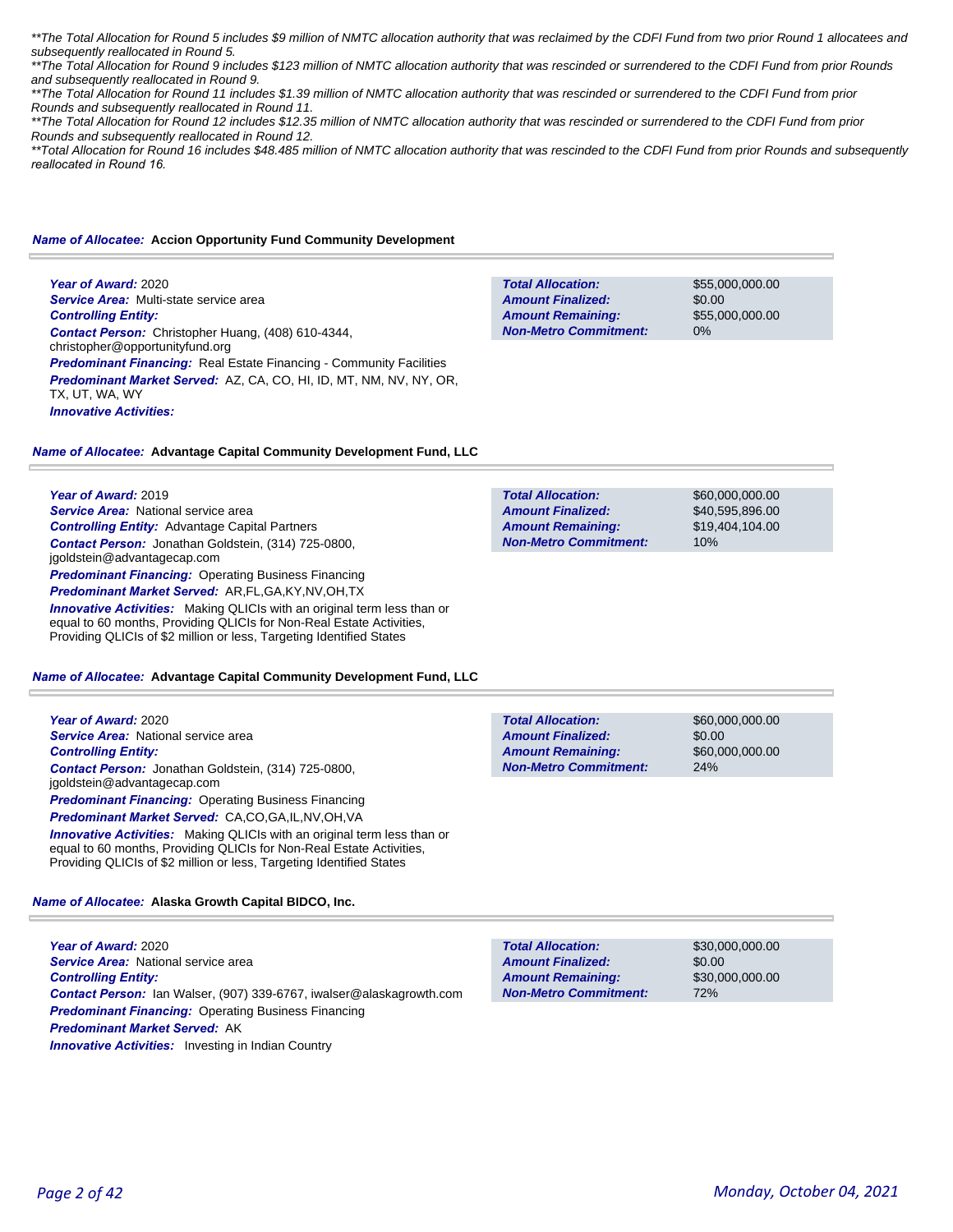# *Name of Allocatee:* **AMCREF Community Capital, LLC**

**Year of Award:** 2019 **Service Area:** National service area *Controlling Entity: Contact Person:* Knox Clark, (504) 495-1084, knox@amcref.com *Predominant Financing:* Operating Business Financing *Predominant Market Served:* AR,FL,GA,MS,SC,TN,TX *Innovative Activities:* Providing QLICIs for Non-Real Estate Activities

# *Name of Allocatee:* **AMCREF Community Capital, LLC**

**Year of Award:** 2020 **Service Area:** National service area *Controlling Entity: Contact Person:* Knox Clark, (504) 495-1084, knox@amcref.com *Predominant Financing:* Operating Business Financing *Predominant Market Served:* AR,GA,LA,MS,OK,TX,VA *Innovative Activities:* Providing QLICIs for Non-Real Estate Activities

# *Name of Allocatee:* **Atlanta Emerging Markets, Inc.**

**Year of Award:** 2020 *Service Area:* Local service area (e.g., neighborhoods, cities, a county or contiguous counties, or metropolitan areas) within a state or territory *Controlling Entity: Contact Person:* Stephen McRae, (404) 588-5470, smcrae@investatlanta.com **Predominant Financing:** Real Estate Financing - Community Facilities *Predominant Market Served:* GA *Innovative Activities:* Targeting Identified States

*Name of Allocatee:* **B.S.D. Capital, Inc. dba Lendistry**

**Year of Award:** 2020 *Service Area:* National service area *Controlling Entity: Contact Person:* Everett Sands, (714) 869-6220, everett@lendistry.com *Predominant Financing:* Operating Business Financing *Predominant Market Served:* CA,FL,MD,NJ,NY,PA,PR

*Innovative Activities:* Making QLICIs with an original term less than or equal to 60 months, Providing QLICIs for Non-Real Estate Activities, Providing QLICIs of \$2 million or less, Targeting Identified States

*Name of Allocatee:* **Black Business Investment Fund, Inc.**

**Year of Award:** 2020 Service Area: Statewide (or territory-wide) service area *Controlling Entity: Contact Person:* Jasmine Gebon, (407) 649-4780, jgebon@bbif.com *Predominant Financing:* Operating Business Financing *Predominant Market Served:* FL, GA **Innovative Activities:** Targeting Identified States

| <b>Total Allocation:</b>     |
|------------------------------|
| <b>Amount Finalized:</b>     |
| <b>Amount Remaining:</b>     |
| <b>Non-Metro Commitment:</b> |

\$60,000,000.00 \$40,800,000.00 \$19,200,000.00 60%

**Total Allocation: Non-Metro Commitment: Amount Remaining: Amount Finalized:**

\$65,000,000.00 \$0.00 \$65,000,000.00 60%

| <b>Total Allocation:</b>     | \$50,000,000,00 |
|------------------------------|-----------------|
| <b>Amount Finalized:</b>     | \$0.00          |
| <b>Amount Remaining:</b>     | \$50,000,000.00 |
| <b>Non-Metro Commitment:</b> | $0\%$           |

\$35,000,000.00 \$0.00 \$35,000,000.00 0% **Total Allocation: Non-Metro Commitment: Amount Remaining: Amount Finalized:**

\$55,000,000.00 \$0.00 \$55,000,000.00 0% **Total Allocation: Non-Metro Commitment: Amount Remaining: Amount Finalized:**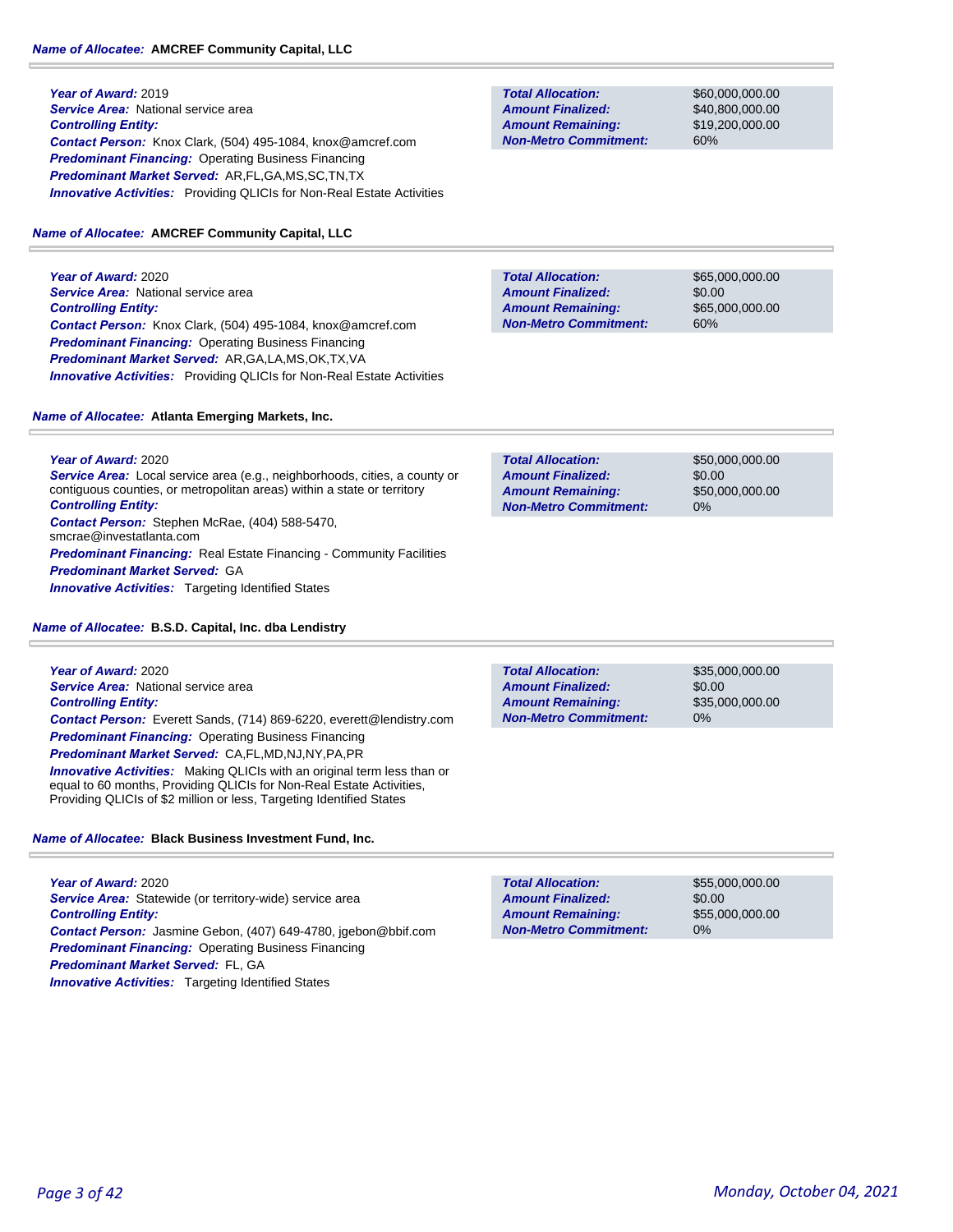**Year of Award:** 2020 **Service Area: National service area** *Controlling Entity: Contact Person:* Emily Kaminsky, (617) 427-8600, ekaminsky@bluehubcapital.org **Predominant Financing:** Real Estate Financing - Community Facilities *Predominant Market Served:* GA,IL,MD **Innovative Activities:** Targeting Identified States

# *Name of Allocatee:* **BMO Harris New Markets Fund, LLC**

**Year of Award:** 2019 *Service Area:* Multi-state service area *Controlling Entity:* BMO Harris Bank NA *Contact Person:* Allison Porter-Bell, (312) 461-3150, allison.porterbell@bmo.com **Predominant Financing:** Real Estate Financing - Community Facilities *Predominant Market Served:* AZ, FL, IL, IN, KS, MN, MO, WI *Innovative Activities:* 

# *Name of Allocatee:* **BMO Harris New Markets Fund, LLC**

**Year of Award:** 2020 *Service Area:* Multi-state service area *Controlling Entity: Contact Person:* Allison Porter-Bell, (312) 461-3150, allison.porterbell@bmo.com *Predominant Financing:* Real Estate Financing - Community Facilities *Predominant Market Served:* AZ, FL, IL, IN, KS, MN, MO, WI *Innovative Activities:* 

# *Name of Allocatee:* **Border Communities Capital Company, LLC**

**Year of Award:** 2019 *Service Area:* Multi-state service area *Controlling Entity:* Chelsea Investment Corporation *Contact Person:* Jerry Hannon, (760) 585-7090, jhannon@chelseainvestco.com *Predominant Financing:* Real Estate Financing - Community Facilities *Predominant Market Served:* AZ, CA, NM, TX *Innovative Activities:* 

# *Name of Allocatee:* **Border Communities Capital Company, LLC**

**Year of Award:** 2020 *Service Area:* Multi-state service area *Controlling Entity: Contact Person:* Jerry Hannon, (760) 585-7090, jhannon@chelseainvestco.com *Predominant Financing:* Real Estate Financing - Community Facilities *Predominant Market Served:* AZ, CA, NM, TX *Innovative Activities:* 

**Total Allocation: Non-Metro Commitment: Amount Remaining: Amount Finalized:**

\$20,000,000.00 \$0.00 \$20,000,000.00 20%

\$55,000,000.00 \$43,250,000.00 \$11,750,000.00 0% **Total Allocation: Non-Metro Commitment: Amount Remaining: Amount Finalized:**

**Total Allocation: Non-Metro Commitment: Amount Remaining: Amount Finalized:**

\$50,000,000.00 \$0.00 \$50,000,000.00 0%

**Total Allocation: Non-Metro Commitment: Amount Remaining: Amount Finalized:**

\$30,000,000.00 \$22,000,000.00 \$8,000,000.00 0%

\$40,000,000.00 \$0.00 \$40,000,000.00 0% **Total Allocation: Non-Metro Commitment: Amount Remaining: Amount Finalized:**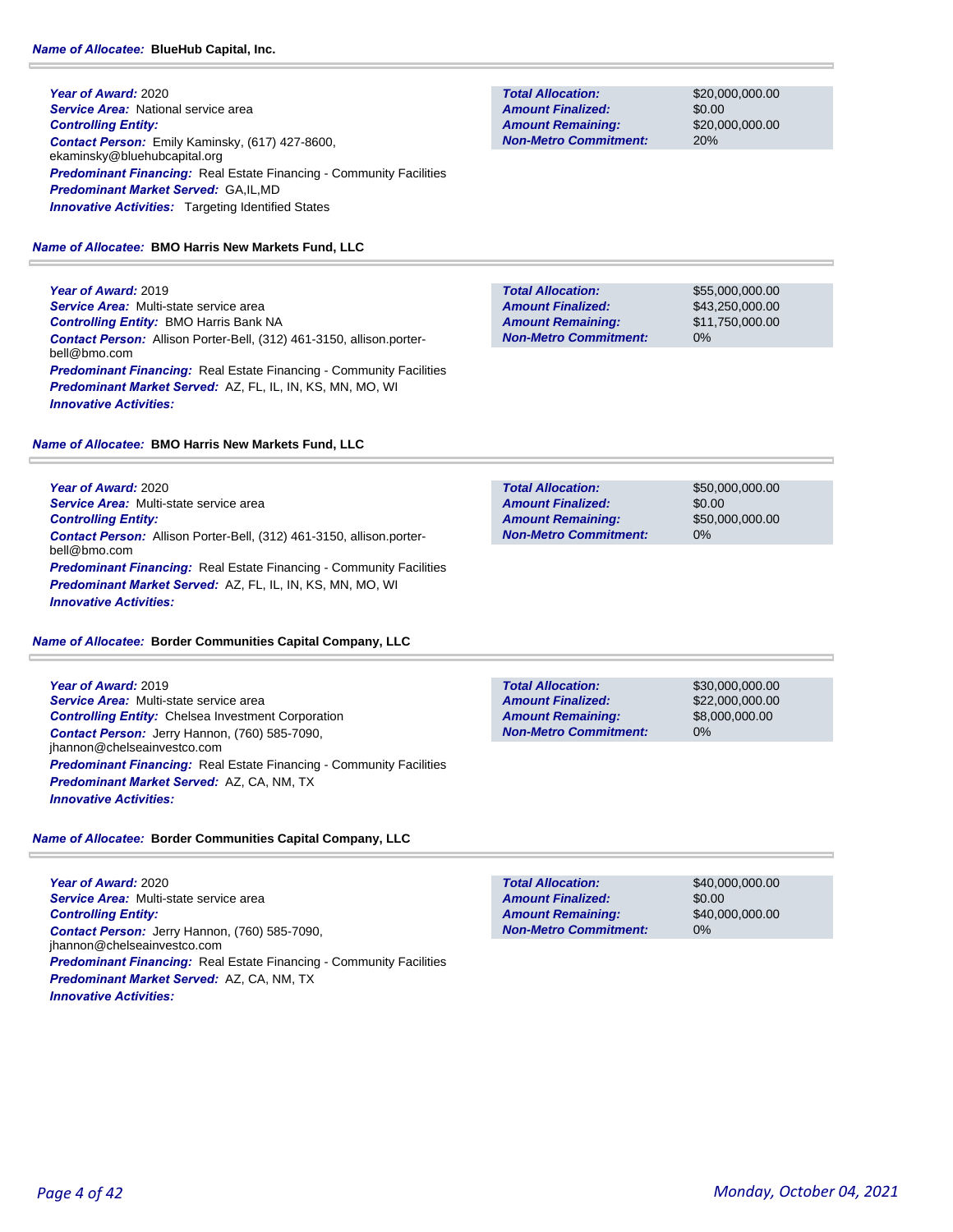**Year of Award:** 2019

*Service Area:* Multi-state service area *Controlling Entity:* Bremer Financial Corporation *Contact Person:* Vassil Zanev, (651) 312-3554, vezanev@bremer.com **Predominant Financing:** Real Estate Financing - Community Facilities *Predominant Market Served:* MN, ND, WI **Innovative Activities:** Providing QLICIs of \$2 million or less

## *Name of Allocatee:* **Brownfield Revitalization, LLC**

**Year of Award:** 2018 **Service Area:** National service area *Controlling Entity:* Cherokee Investment Partners, LLC *Contact Person:* Bret Batchelder, (919) 743-2530, bbatchelder@cherokeefund.com *Predominant Financing:* Operating Business Financing *Predominant Market Served:* CO,FL,MO,NY,PA,RI,TX **Innovative Activities:** Targeting Identified States

*Name of Allocatee:* **Building America CDE, Inc.**

**Year of Award:** 2020 *Service Area:* National service area *Controlling Entity: Contact Person:* Harpreet Peleg, (202) 331-8055, hpeleg@aflcio-hit.com **Predominant Financing:** Real Estate Financing - Community Facilities *Predominant Market Served:* CA,IL,MI,MN,NY *Innovative Activities:* 

## *Name of Allocatee:* **BXS Community Fund, LLC**

**Year of Award:** 2020 *Service Area:* Multi-state service area *Controlling Entity: Contact Person:* Will Shurtleff, (601) 592-4585, will.shurtleff@bxs.com *Predominant Financing:* Other Real Estate Financing *Predominant Market Served:* AL, AR, FL, LA, MO, MS, TN, TX *Innovative Activities:* Providing QLICIs for Non-Real Estate Activities, Targeting Identified States

*Name of Allocatee:* **CAHEC New Markets, LLC**

**Year of Award:** 2020 *Service Area:* Multi-state service area *Controlling Entity: Contact Person:* Brian Oxford, (919) 420-0063, boxford@cahec.com *Predominant Financing: Operating Business Financing Predominant Market Served:* DC, FL, GA, KY, MD, NC, SC, TN, VA, WV *Innovative Activities:* Targeting Identified States

**Total Allocation: Non-Metro Commitment: Amount Remaining: Amount Finalized:**

**Total Allocation:**

**Non-Metro Commitment: Amount Remaining: Amount Finalized:**

> \$50,000,000.00 \$0.00 \$50,000,000.00 0%

\$50,000,000.00

\$50,000,000.00

\$0.00

64%

## *Name of Allocatee:* **CALIFORNIA STATEWIDE COMMUNITIES DEVELOPMENT CORPORATION**

**Year of Award:** 2020 Service Area: Statewide (or territory-wide) service area *Controlling Entity: Contact Person:* Jon Penkower, (925) 476-5887, jpenkower@cscda.org *Predominant Financing:* Operating Business Financing *Predominant Market Served:* CA *Innovative Activities:* 

**Total Allocation:**

\$55,000,000.00 \$0.00 \$55,000,000.00 0%

\$55,000,000.00 \$0.00 \$55,000,000.00 0% **Total Allocation: Non-Metro Commitment: Amount Remaining: Amount Finalized:**

**Total Allocation: Non-Metro Commitment: Amount Remaining: Amount Finalized:**

**Total Allocation:**

**Non-Metro Commitment: Amount Remaining: Amount Finalized:**

\$4,000,000.00 \$31,000,000.00 60%

\$60,000,000.00 \$56,750,000.00 \$3,250,000.00

0%

\$35,000,000.00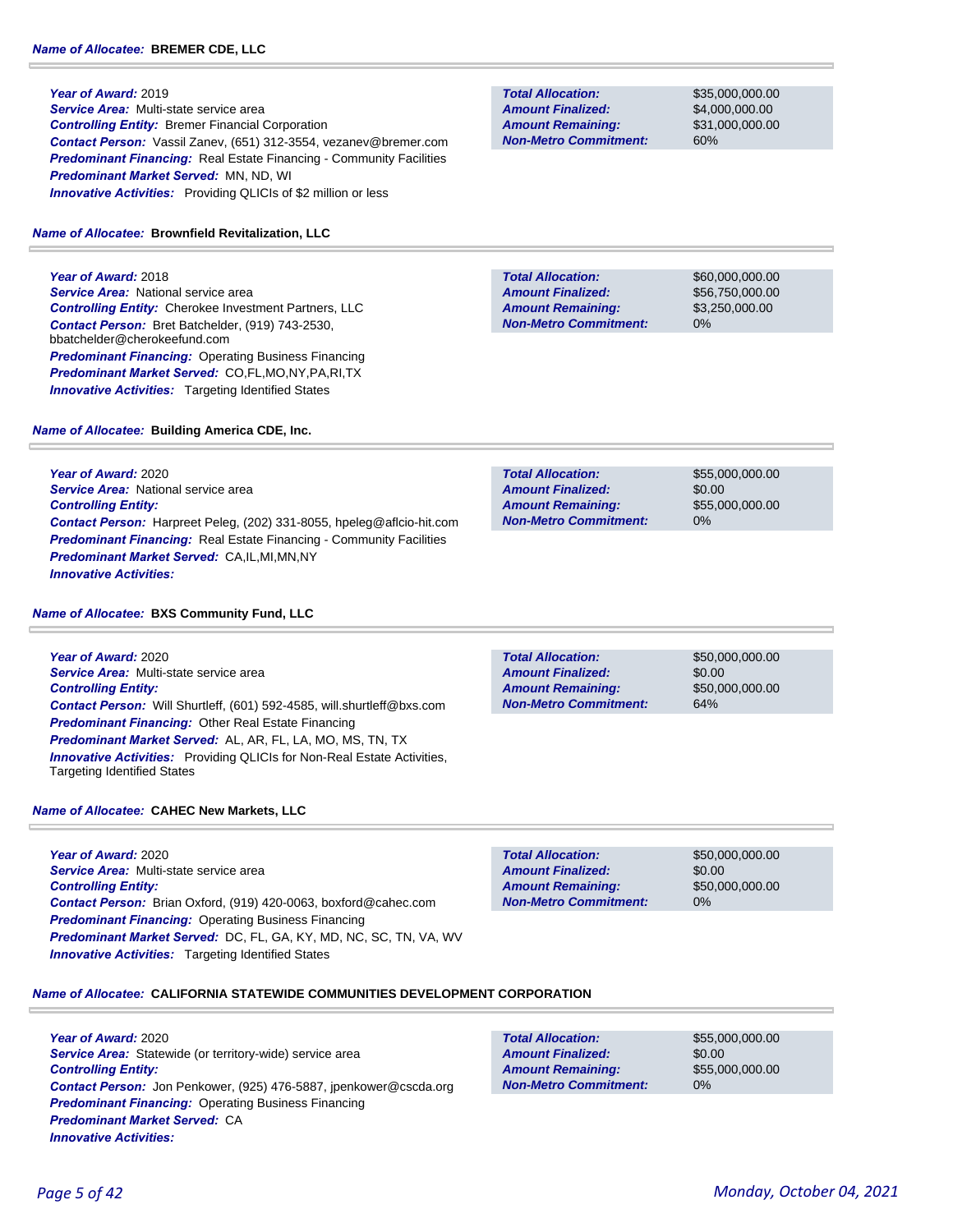**Year of Award:** 2020 **Service Area:** National service area *Controlling Entity: Contact Person:* Diane Borradaile, (646) 989-1102, dborradaile@capitalimpact.org *Predominant Financing:* Operating Business Financing *Predominant Market Served:* CA,DC,MI,NY,TX **Innovative Activities:** Providing QLICIs of \$2 million or less, Targeting Identified States

# *Name of Allocatee:* **Capital One Community Renewal Fund, LLC**

# **Year of Award:** 2018

**Service Area: National service area** *Controlling Entity:* Capital One Financial Corporation *Contact Person:* John Chamberlain, (504) 533-5276, john.chamberlain@capitalone.com **Predominant Financing: Operating Business Financing** *Predominant Market Served:* CA,FL,MD,OH,OR,PR,TX **Innovative Activities:** Targeting Identified States

# *Name of Allocatee:* **Carver Financial Corporation**

**Year of Award:** 2019 **Service Area:** National service area *Controlling Entity: Contact Person:* Robert James II, (912) 447-4217, rjamesii@carverstatebank.com *Predominant Financing:* Real Estate Financing - Industrial/Manufacturing *Predominant Market Served:* GA *Innovative Activities:* Providing QLICIs of \$2 million or less, Targeting Identified States

# *Name of Allocatee:* **CBKC CDC, L.L.C.**

**Year of Award:** 2020 *Service Area:* Multi-state service area *Controlling Entity: Contact Person:* William Dana, (816) 483-1210, bdana@centralbankkc.com *Predominant Financing:* Real Estate Financing - Industrial/Manufacturing *Predominant Market Served:* IL, KS, MO **Innovative Activities:** Targeting Identified States

# *Name of Allocatee:* **CCG Community Partners, LLC**

**Year of Award:** 2019 *Service Area:* National service area *Controlling Entity:* Cityscape Capital Group, LLC (hereinafter "Cityscape") *Contact Person:* Paul Hoffman, (310) 335-2040, paul@cityscapecapital.com *Predominant Financing:* Other Real Estate Financing *Predominant Market Served:* FL,GA,MS,NV,NJ,NY,TX *Innovative Activities:* 

**Total Allocation: Non-Metro Commitment: Amount Remaining: Amount Finalized:**

\$60,000,000.00 \$0.00 \$60,000,000.00 0%

**Total Allocation: Non-Metro Commitment: Amount Remaining: Amount Finalized:**

\$60,000,000.00 \$39,150,000.00 \$20,850,000.00 0%

\$50,000,000.00 \$15,000,000.00 \$35,000,000.00 20% **Total Allocation: Non-Metro Commitment: Amount Remaining: Amount Finalized:**

**Total Allocation: Non-Metro Commitment: Amount Remaining: Amount Finalized:**

\$30,000,000.00 \$0.00 \$30,000,000.00 0%

25% **Total Allocation: Non-Metro Commitment: Amount Remaining: Amount Finalized:**

\$30,000,000.00 \$27,000,000.00 \$3,000,000.00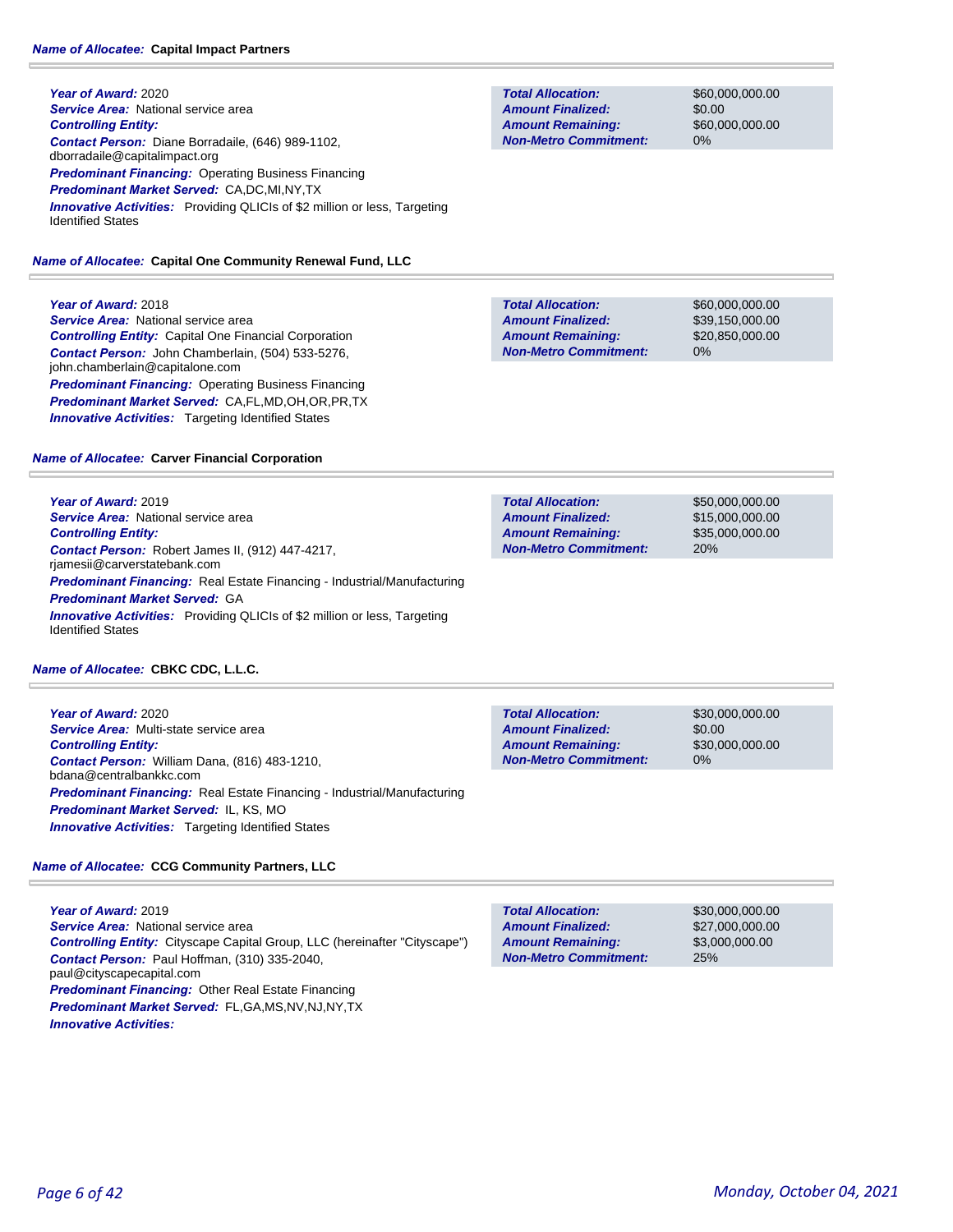**Year of Award:** 2020 **Service Area: National service area** *Controlling Entity: Contact Person:* Paul Hoffman, (310) 335-2040, paul@cityscapecapital.com *Predominant Financing:* Other Real Estate Financing *Predominant Market Served:* FL,GA,LA,NV,NJ,TN,TX **Innovative Activities:** Targeting Identified States

*Name of Allocatee:* **Central States Development Partners, Inc.**

**Year of Award:** 2019 *Service Area:* National service area *Controlling Entity:* Rock Island Economic Growth Corporation *Contact Person:* Brian Hollenback, (309) 794-6711, bhollenback@growthcorp.org *Predominant Financing:* Real Estate Financing - Industrial/Manufacturing *Predominant Market Served:* CO,FL,IL,KS,KY,TN,TX *Innovative Activities:* 

*Name of Allocatee:* **Central States Development Partners, Inc.**

**Year of Award:** 2020 **Service Area:** National service area *Controlling Entity: Contact Person:* Brian Hollenback, (309) 794-6711, bhollenback@growthcorp.org *Predominant Financing:* Real Estate Financing - Industrial/Manufacturing *Predominant Market Served:* CO,FL,GA,IL,IA,NV,TX **Innovative Activities:** Providing QLICIs of \$2 million or less, Targeting Identified States

# *Name of Allocatee:* **Central Valley NMTC Fund, LLC**

**Year of Award:** 2019 *Service Area:* Local service area (e.g., neighborhoods, cities, a county or contiguous counties, or metropolitan areas) within a state or territory *Controlling Entity:* The Penstar Group *Contact Person:* Lillian Weiland, (559) 264-5000, lweiland@cvnmtc.com **Predominant Financing:** Real Estate Financing - Community Facilities *Predominant Market Served:* CA *Innovative Activities:* 

# *Name of Allocatee:* **Chase New Markets Corporation**

**Year of Award:** 2019 **Service Area:** National service area *Controlling Entity:* JPMorgan Chase Bank, N.A. *Contact Person:* Kevin Goldsmith, (312) 325-5069, kevin.r.goldsmith@chase.com *Predominant Financing:* Operating Business Financing *Predominant Market Served:* CA,FL,GA,IL,MI,NY,TX *Innovative Activities:* Providing QLICIs for Non-Real Estate Activities, Targeting Identified States

**Total Allocation: Non-Metro Commitment: Amount Remaining: Amount Finalized:**

\$45,000,000.00 \$0.00 \$45,000,000.00 28%

\$30,000,000.00 \$24,000,000.00 \$6,000,000.00 20% **Total Allocation: Non-Metro Commitment: Amount Remaining: Amount Finalized:**

**Total Allocation: Non-Metro Commitment: Amount Remaining: Amount Finalized:**

\$30,000,000.00 \$0.00 \$30,000,000.00 32%

**Total Allocation: Non-Metro Commitment: Amount Remaining: Amount Finalized:**

\$25,000,000.00 \$16,500,000.00 \$8,500,000.00 0%

20% **Total Allocation: Non-Metro Commitment: Amount Remaining: Amount Finalized:**

\$65,000,000.00 \$48,900,000.00 \$16,100,000.00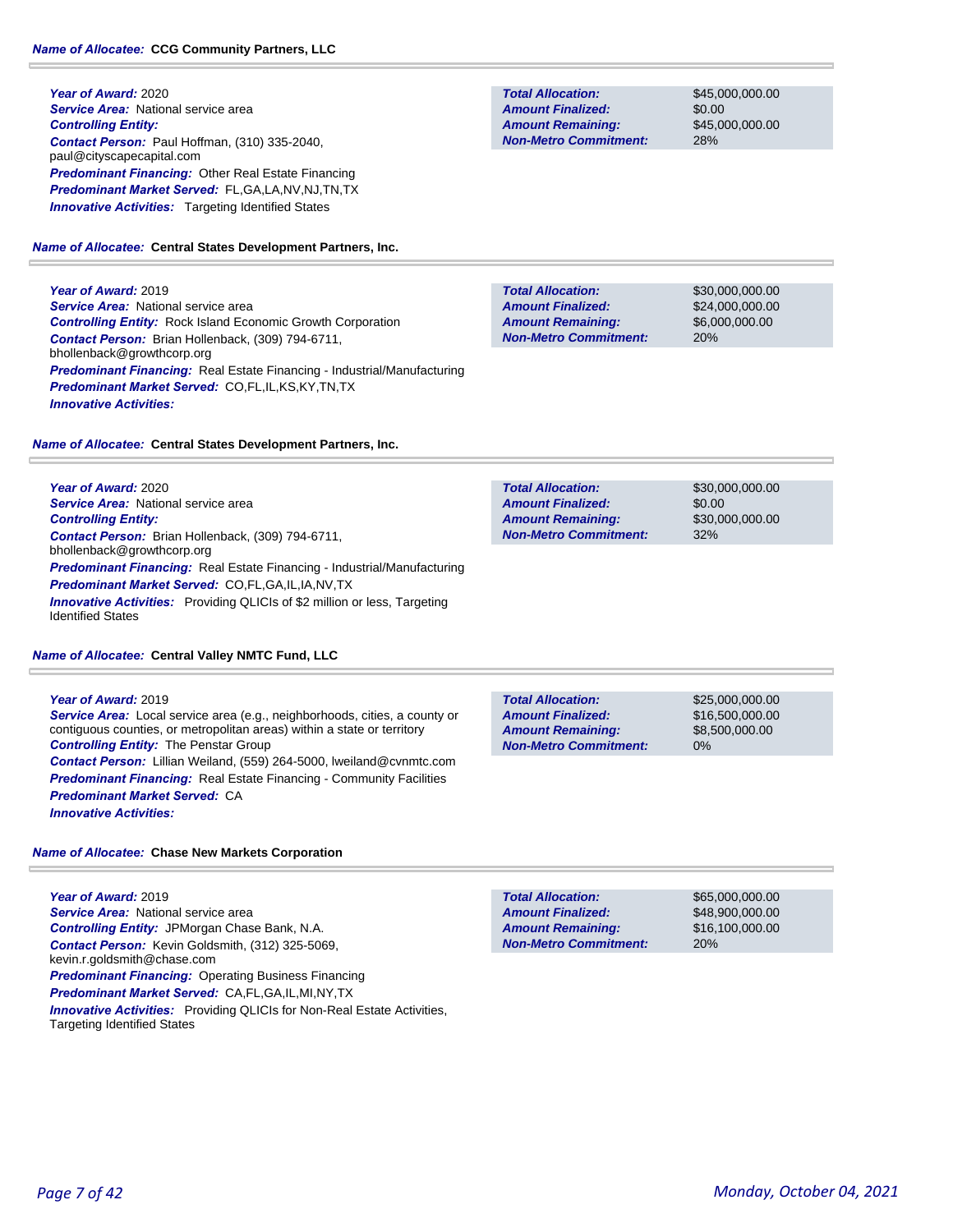# *Name of Allocatee:* **Chase New Markets Corporation**

| Year of Award: 2020                                                                                                  |
|----------------------------------------------------------------------------------------------------------------------|
| <b>Service Area:</b> National service area                                                                           |
| <b>Controlling Entity:</b>                                                                                           |
| <b>Contact Person:</b> Kevin Goldsmith, (312) 325-5069.<br>kevin.r.goldsmith@chase.com                               |
| <b>Predominant Financing:</b> Operating Business Financing                                                           |
| <b>Predominant Market Served: CA, GA, IL, MI, NY, OH, TX</b>                                                         |
| <b>Innovative Activities:</b> Providing QLICIs for Non-Real Estate Activities,<br><b>Targeting Identified States</b> |

# *Name of Allocatee:* **Chicago Development Fund**

# **Year of Award:** 2019

*Service Area:* Local service area (e.g., neighborhoods, cities, a county or contiguous counties, or metropolitan areas) within a state or territory *Controlling Entity:* City of Chicago

*Contact Person:* Anthony Smith, (312) 424-4254, tsmith@sbfriedman.com *Predominant Financing:* Real Estate Financing - Community Facilities *Predominant Market Served:* IL **Innovative Activities:** Providing QLICIs for Non-Real Estate Activities

# *Name of Allocatee:* **Chicago Development Fund**

# **Year of Award:** 2020

*Service Area:* Local service area (e.g., neighborhoods, cities, a county or contiguous counties, or metropolitan areas) within a state or territory *Controlling Entity:* 

*Contact Person:* Anthony Smith, (312) 424-4254, tsmith@sbfriedman.com **Predominant Financing:** Real Estate Financing - Community Facilities *Predominant Market Served:* IL

*Innovative Activities:* Providing QLICIs for Non-Real Estate Activities

# *Name of Allocatee:* **Cincinnati Development Fund, Inc.**

**Year of Award:** 2019 *Service Area:* Multi-state service area *Controlling Entity: Contact Person:* Angela Ginty, (513) 977-7282, aginty@cincinnatidevelopmentfund.org *Predominant Financing:* Real Estate Financing - Mixed-use (housing, commercial, or retail) *Predominant Market Served:* IN, KY, OH *Innovative Activities:* 

# *Name of Allocatee:* **Cinnaire New Markets LLC**

**Year of Award:** 2020 *Service Area:* Multi-state service area *Controlling Entity: Contact Person:* Peter Giles, (517) 364-8944, pgiles@cinnaire.com *Predominant Financing:* Operating Business Financing *Predominant Market Served:* DE, IL, IN, MD, MI, NJ, PA, WI *Innovative Activities:* 

**Total Allocation: Non-Metro Commitment: Amount Remaining: Amount Finalized:**

\$65,000,000.00 \$0.00 \$65,000,000.00 20%

\$55,000,000.00 \$27,500,000.00 \$27,500,000.00 0% **Total Allocation: Non-Metro Commitment: Amount Remaining: Amount Finalized:**

\$55,000,000.00 \$0.00 \$55,000,000.00 0% **Total Allocation: Non-Metro Commitment: Amount Remaining: Amount Finalized:**

\$40,000,000.00 0% **Total Allocation: Non-Metro Commitment: Amount Remaining: Amount Finalized:**

\$15,000,000.00 \$25,000,000.00

\$60,000,000.00 \$0.00 \$60,000,000.00 20% **Total Allocation: Non-Metro Commitment: Amount Remaining: Amount Finalized:**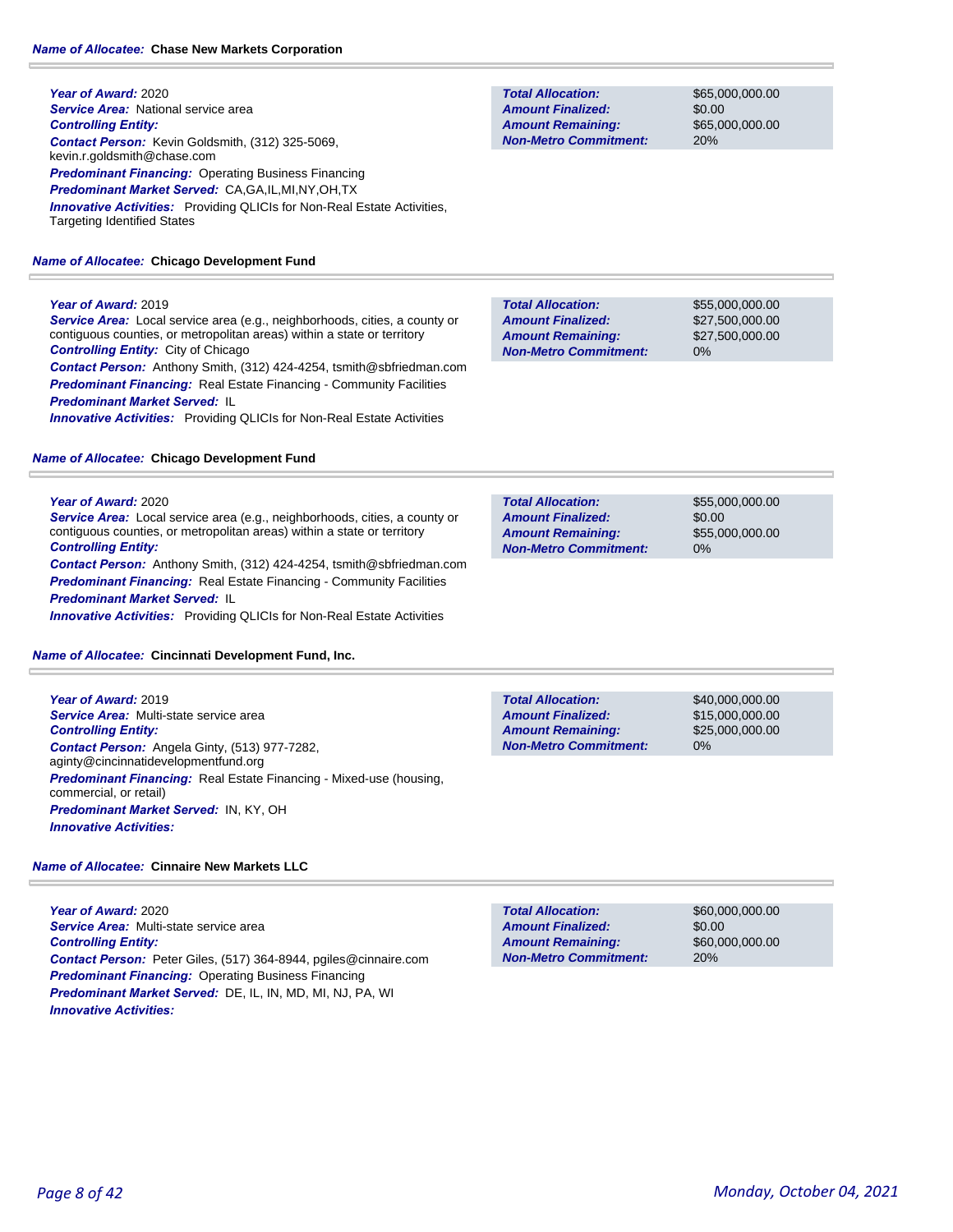# *Name of Allocatee:* **Civic Community Partners, Inc.**

## **Year of Award:** 2020

*Service Area:* Local service area (e.g., neighborhoods, cities, a county or contiguous counties, or metropolitan areas) within a state or territory *Controlling Entity:* 

*Contact Person:* Joanna Whitley, (619) 533-7177, whitley@civicsd.com **Predominant Financing:** Real Estate Financing - Community Facilities *Predominant Market Served:* CA *Innovative Activities:* 

*Name of Allocatee:* **Cleveland New Markets Investment Fund II, LLC**

# **Year of Award:** 2020

*Service Area:* Local service area (e.g., neighborhoods, cities, a county or contiguous counties, or metropolitan areas) within a state or territory *Controlling Entity: Contact Person:* Cindy Binnig, (216) 592-2407, cbinnig@gcpartnership.com *Predominant Financing:* Other Real Estate Financing *Predominant Market Served:* OH *Innovative Activities:* Providing QLICIs for Non-Real Estate Activities

# *Name of Allocatee:* **Colorado Enterprise Fund, Inc.**

**Year of Award:** 2019 *Service Area:* Statewide (or territory-wide) service area *Controlling Entity: Contact Person:* Nim Patel, (303) 761-6920, nim@coloradoenterprisefund.org *Predominant Financing:* Real Estate Financing - Industrial/Manufacturing *Predominant Market Served:* CO *Innovative Activities:* 

*Name of Allocatee:* **Colorado Enterprise Fund, Inc.**

**Year of Award:** 2020 *Service Area:* Statewide (or territory-wide) service area *Controlling Entity: Contact Person:* Nim Patel, (303) 761-6920, nim@coloradoenterprisefund.org *Predominant Financing:* Operating Business Financing *Predominant Market Served:* CO *Innovative Activities:* 

# *Name of Allocatee:* **Colorado Growth and Revitalization Fund LLC**

**Year of Award:** 2018 *Service Area:* Statewide (or territory-wide) service area *Controlling Entity:* Colorado Housing and Finance Authority *Contact Person:* John Plakorus, (303) 297-7494, jplakorus@chfainfo.com *Predominant Financing:* Real Estate Financing - Industrial/Manufacturing *Predominant Market Served:* CO *Innovative Activities:* 

**Total Allocation: Non-Metro Commitment: Amount Remaining: Amount Finalized:**

\$50,000,000.00 \$0.00 \$50,000,000.00 0%

\$50,000,000.00 \$0.00 \$50,000,000.00 0% **Total Allocation: Non-Metro Commitment: Amount Remaining: Amount Finalized:**

\$20,000,000.00 \$14,000,000.00 \$6,000,000.00 20% **Total Allocation: Non-Metro Commitment: Amount Remaining: Amount Finalized:**

**Total Allocation: Non-Metro Commitment: Amount Remaining: Amount Finalized:**

\$25,000,000.00 \$0.00 \$25,000,000.00 20%

**Total Allocation: Non-Metro Commitment: Amount Remaining: Amount Finalized:**

\$55,000,000.00 \$52,000,000.00 \$3,000,000.00 20%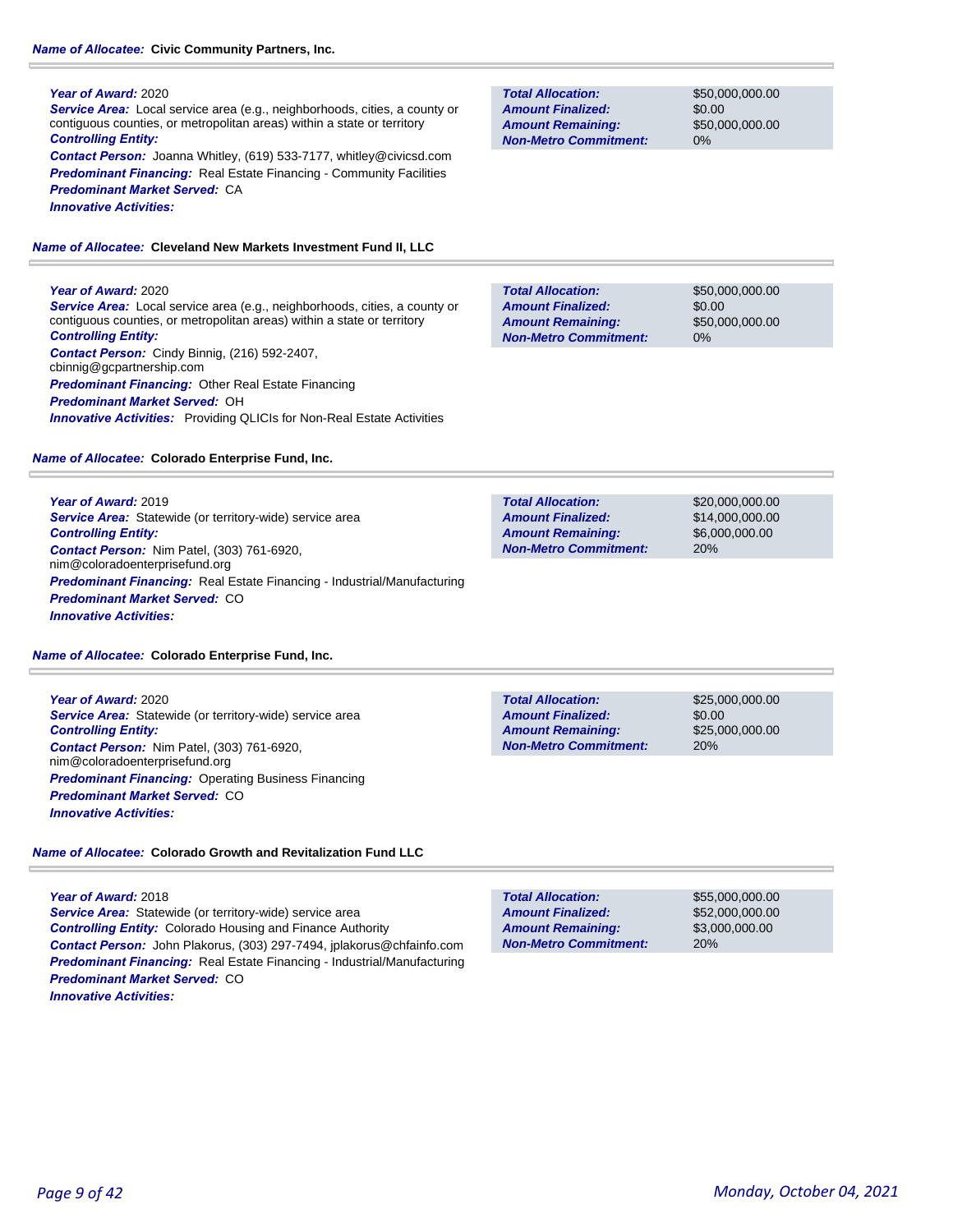#### **Year of Award:** 2019

**Service Area:** Statewide (or territory-wide) service area *Controlling Entity:* Colorado Housing and Finance Authority *Contact Person:* John Plakorus, (303) 297-7494, jplakorus@chfainfo.com **Predominant Financing:** Real Estate Financing - Mixed-use (housing, commercial, or retail) *Predominant Market Served:* CO *Innovative Activities:* 

## *Name of Allocatee:* **Colorado Growth and Revitalization Fund LLC**

**Year of Award:** 2020 **Service Area:** Statewide (or territory-wide) service area *Controlling Entity: Contact Person:* John Plakorus, (303) 297-7494, jplakorus@chfainfo.com **Predominant Financing:** Real Estate Financing - Community Facilities *Predominant Market Served:* CO *Innovative Activities:* 

\$35,000,000.00 \$0.00 \$35,000,000.00 20% **Total Allocation: Non-Metro Commitment: Amount Remaining: Amount Finalized:**

*Name of Allocatee:* **Community Development Venture Capital Alliance, The**

**Year of Award:** 2019 *Service Area:* National service area *Controlling Entity: Contact Person:* Alexandria Harris, (212) 594-6747 x 4518, aharris@cdvca.org **Predominant Financing: Operating Business Financing** *Predominant Market Served:* FL,IL,KY,ME,PR **Innovative Activities:** Making QLICIs with an original term less than or

equal to 60 months, Providing QLICIs for Non-Real Estate Activities, Providing QLICIs of \$2 million or less, Targeting Identified States

#### *Name of Allocatee:* **Community Development Venture Capital Alliance, The**

**Year of Award:** 2020 *Service Area:* National service area *Controlling Entity: Contact Person:* Alexandria Harris, (212) 594-6747 x 4518, aharris@cdvca.org *Predominant Financing:* Operating Business Financing *Predominant Market Served:* FL,GA,IL,KY,NV,OH,PR

**Innovative Activities:** Making QLICIs with an original term less than or equal to 60 months, Providing QLICIs for Non-Real Estate Activities, Providing QLICIs of \$2 million or less, Targeting Identified States

#### *Name of Allocatee:* **Community Hospitality Healthcare Services, LLC**

**Year of Award:** 2019 **Service Area:** National service area *Controlling Entity: Contact Person:* Abel Cardenas, (941) 214-5436, acardenas@communityhealthcde.com **Predominant Financing:** Real Estate Financing - Community Facilities *Predominant Market Served:* CO,FL,MO,OH,OK,TX **Innovative Activities:** Targeting Identified States

| <b>Total Allocation:</b><br><b>Amount Finalized:</b> | \$50,000,000,00<br>\$42,889,705.00 |
|------------------------------------------------------|------------------------------------|
| <b>Amount Remaining:</b>                             | \$7.110.295.00                     |
| <b>Non-Metro Commitment:</b>                         | 15%                                |
|                                                      |                                    |

| <b>Total Allocation:</b>     | \$45,000,000,00 |
|------------------------------|-----------------|
| <b>Amount Finalized:</b>     | \$0.00          |
| <b>Amount Remaining:</b>     | \$45,000,000,00 |
| <b>Non-Metro Commitment:</b> | 24%             |

\$65,000,000.00 \$49,000,000.00 \$16,000,000.00 25% **Total Allocation: Non-Metro Commitment: Amount Remaining: Amount Finalized:**

**Non-Metro Commitment: Amount Remaining:**

**Total Allocation:**

**Amount Finalized:**

\$50,000,000.00 \$20,800,000.00 \$29,200,000.00 20%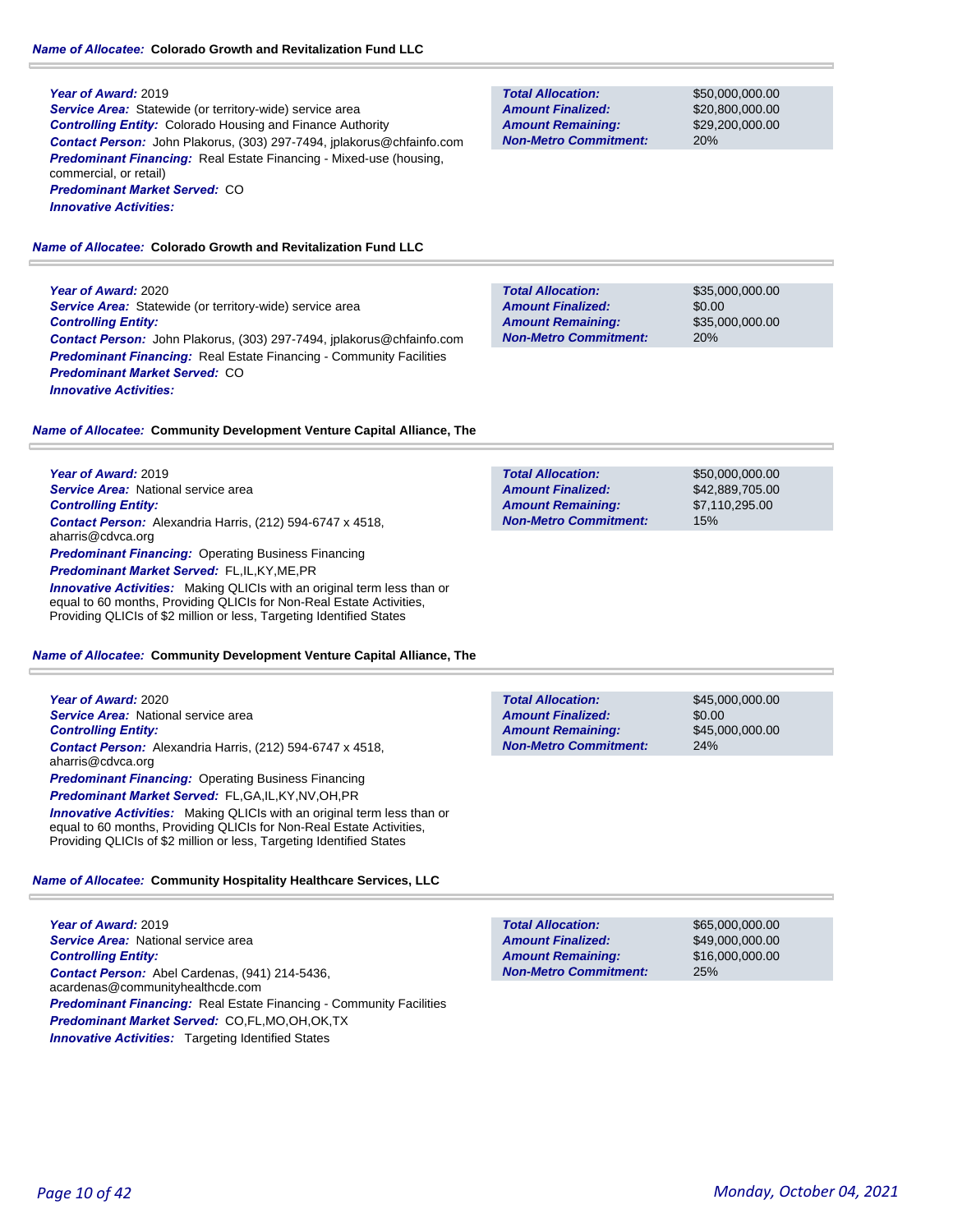**Year of Award:** 2020 **Service Area:** National service area *Controlling Entity: Contact Person:* Abel Cardenas, (941) 214-5436, acardenas@communityhealthcde.com **Predominant Financing:** Real Estate Financing - Community Facilities *Predominant Market Served:* AL,AZ,FL,GA,MT,OH,TX **Innovative Activities:** Targeting Identified States

## *Name of Allocatee:* **Community Housing Capital, Inc.**

**Year of Award:** 2020 **Service Area: National service area** *Controlling Entity: Contact Person:* Donna Smith, (314) 974-7858, dasmith@smithnmtc.com *Predominant Financing:* Real Estate Financing - For-sale housing *Predominant Market Served:* FL,GA,MA,NM,NC,VT **Innovative Activities:** Targeting Identified States

*Name of Allocatee:* **Community Loan Fund of New Jersey, Inc.**

## **Year of Award:** 2018

*Service Area:* Statewide (or territory-wide) service area *Controlling Entity:* Community Loan Fund of New Jersey, Inc. *Contact Person:* Ron Wong, (732) 640-2061 x317, rwong@njclf.com *Predominant Financing:* Operating Business Financing *Predominant Market Served:* NJ *Innovative Activities:* 

## *Name of Allocatee:* **Community Loan Fund of New Jersey, Inc.**

**Year of Award:** 2020 **Service Area:** Statewide (or territory-wide) service area *Controlling Entity: Contact Person:* Ron Wong, (732) 640-2061 x317, rwong@njclf.com *Predominant Financing: Operating Business Financing Predominant Market Served:* NJ *Innovative Activities:* 

## *Name of Allocatee:* **Corporation for Supportive Housing**

**Year of Award:** 2017 *Service Area:* National *Controlling Entity: Contact Person:* Nancy McGraw, (212) 986-2966, nancy.mcgraw@csh.org *Predominant Financing: Operating Business financing Predominant Market Served:* California, Colorado, Illinois, Massachusetts, Minnesota, New York, Washington *Innovative Activities:* 

**Total Allocation: Non-Metro Commitment: Amount Remaining: Amount Finalized:**

\$65,000,000.00 \$0.00 \$65,000,000.00 40%

\$30,000,000.00 \$0.00 \$30,000,000.00 0% **Total Allocation: Non-Metro Commitment: Amount Remaining: Amount Finalized:**

| <b>Total Allocation:</b>     | \$35,000,000,00 |
|------------------------------|-----------------|
| <b>Amount Finalized:</b>     | \$23.750.000.00 |
| <b>Amount Remaining:</b>     | \$11,250,000.00 |
| <b>Non-Metro Commitment:</b> | $0\%$           |

\$0.00 0% **Total Allocation: Non-Metro Commitment: Amount Remaining: Amount Finalized:**

\$50,000,000.00 \$50,000,000.00

**Total Allocation: Non-Metro Commitment: Amount Remaining: Amount Finalized:**

\$50,000,000.00 \$41,000,000.00 \$9,000,000.00 0%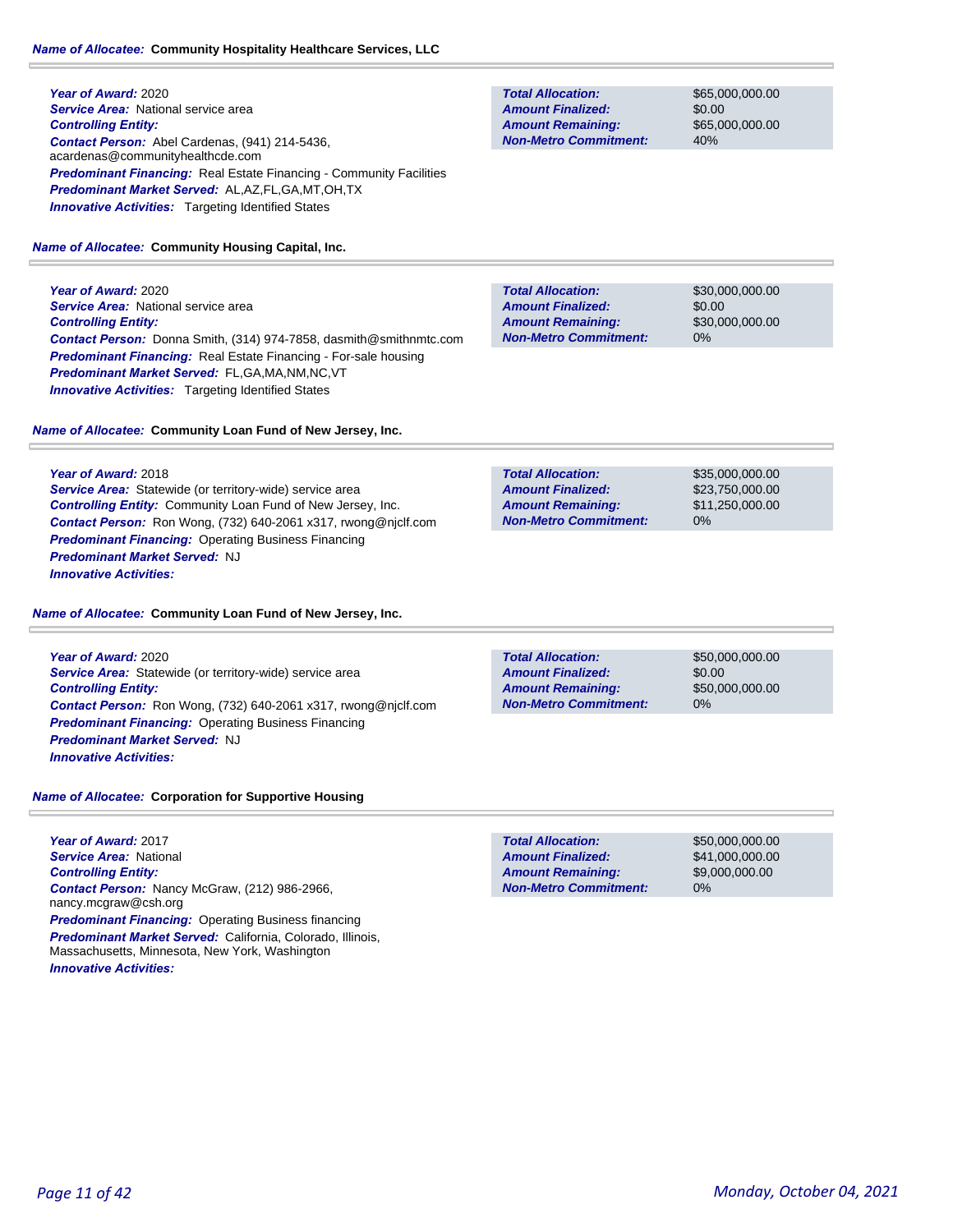**Year of Award:** 2018 **Service Area: National service area** *Controlling Entity: Contact Person:* Nancy McGraw, (212) 986-2966, nancy.mcgraw@csh.org *Predominant Financing:* Operating Business Financing *Predominant Market Served:* CA,CO,GA,MD,OH,OR,WA *Innovative Activities:* 

# *Name of Allocatee:* **Corporation for Supportive Housing**

**Year of Award:** 2019 **Service Area: National service area** *Controlling Entity: Contact Person:* Nancy McGraw, (212) 986-2966, nancy.mcgraw@csh.org *Predominant Financing:* Operating Business Financing *Predominant Market Served:* AZ,CA,GA,MA,TN,TX *Innovative Activities:* 

# *Name of Allocatee:* **Corporation for Supportive Housing**

**Year of Award:** 2020 **Service Area:** National service area *Controlling Entity: Contact Person:* Nancy McGraw, (212) 986-2966, nancy.mcgraw@csh.org *Predominant Financing:* Operating Business Financing *Predominant Market Served:* CA,GA,MN,MO,OH,WA *Innovative Activities:* 

# *Name of Allocatee:* **DAYTON REGION NEW MARKET FUND LLC**

**Year of Award:** 2020 *Service Area:* Local service area (e.g., neighborhoods, cities, a county or contiguous counties, or metropolitan areas) within a state or territory *Controlling Entity: Contact Person:* Brian Heitkamp, (937) 853-2533, bheitkamp@citywidedev.com **Predominant Financing:** Real Estate Financing - Community Facilities *Predominant Market Served:* OH *Innovative Activities:* 

# *Name of Allocatee:* **DBL Equity Partners**

**Year of Award:** 2020 **Service Area:** Statewide (or territory-wide) service area *Controlling Entity: Contact Person:* Tamara VanWechel, (701) 293-8892, tvanwechel@dakotabusinesslending.com *Predominant Financing:* Real Estate Financing - Industrial/Manufacturing *Predominant Market Served:* ND *Innovative Activities:* 

**Total Allocation: Non-Metro Commitment: Amount Remaining: Amount Finalized:**

\$55,000,000.00 \$44,250,000.00 \$10,750,000.00 0%

\$50,000,000.00 \$20,750,000.00 \$29,250,000.00 0% **Total Allocation: Non-Metro Commitment: Amount Remaining: Amount Finalized:**

**Total Allocation: Non-Metro Commitment: Amount Remaining: Amount Finalized:**

\$35,000,000.00 \$0.00 \$35,000,000.00 0%

**Total Allocation: Non-Metro Commitment: Amount Remaining: Amount Finalized:**

\$50,000,000.00 \$0.00 \$50,000,000.00 0%

**Total Allocation: Non-Metro Commitment: Amount Remaining: Amount Finalized:**

\$30,000,000.00 \$0.00 \$30,000,000.00 0%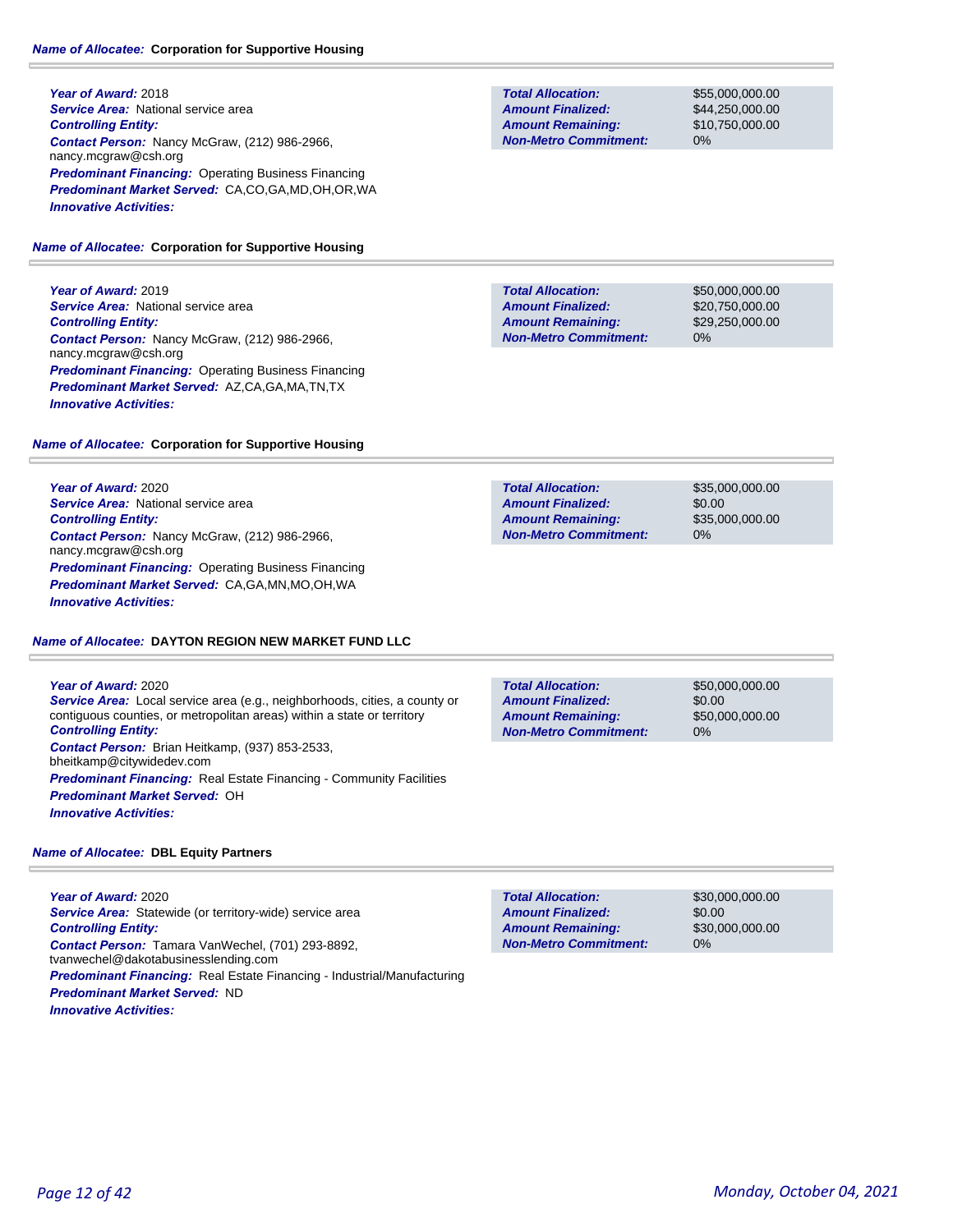#### *Name of Allocatee:* **Development Fund of the Western Reserve, Inc.**

#### **Year of Award:** 2020

*Service Area:* Local service area (e.g., neighborhoods, cities, a county or contiguous counties, or metropolitan areas) within a state or territory *Controlling Entity: Contact Person:* Rachel Bridenstine, (330) 762-4776, rachel.bridenstine@developmentfinanceauthority.org **Predominant Financing:** Real Estate Financing - Community Facilities *Predominant Market Served:* OH *Innovative Activities:* Providing QLICIs for Non-Real Estate Activities

#### *Name of Allocatee:* **DV Community Investment, LLC**

**Year of Award:** 2019 **Service Area: National service area** *Controlling Entity:* Dudley Ventures, L.L.C *Contact Person:* James D. Howard, Jr., (602) 759-5300, jhoward@dudleyventures.com *Predominant Financing:* Operating Business Financing *Predominant Market Served:* AZ,GA,MI,NY,OH,PA,TN,VA **Innovative Activities:** Targeting Identified States

#### *Name of Allocatee:* **DV Community Investment, LLC**

**Year of Award:** 2020 **Service Area:** National service area *Controlling Entity: Contact Person:* James D. Howard, Jr., (602) 759-5300, jhoward@dudleyventures.com *Predominant Financing:* Operating Business Financing *Predominant Market Served:* AZ,GA,IN,NC,PA,SC,TN *Innovative Activities:* Targeting Identified States

#### *Name of Allocatee:* **Ecotrust CDE LLC**

**Year of Award:** 2020 **Service Area:** National service area *Controlling Entity: Contact Person:* Maralea Lutino, (503) 467-0814, mlutino@ecotrust.org *Predominant Financing: Operating Business Financing Predominant Market Served:* CA,OR,WA **Innovative Activities:** Investing in Indian Country, Providing QLICIs for Non-Real Estate Activities

## *Name of Allocatee:* **Empowerment Reinvestment Fund, LLC**

**Year of Award:** 2017 *Service Area:* National *Controlling Entity:* TruFund Financial Services, Inc. *Contact Person:* Aisha Benson, (646) 732-9919, abenson@trufund.org **Predominant Financing: Operating Business financing** 

*Predominant Market Served:* Alabama, Florida, Georgia, Louisiana, New Jersey, New York, Oregon

*Innovative Activities:* Making QLICIs with an original term less than or equal to 60 months, Providing QLICIs of \$2 million or less, Targeting Identified States

**Total Allocation: Non-Metro Commitment: Amount Remaining: Amount Finalized:**

\$50,000,000.00 \$0.00 \$50,000,000.00 20%

**Total Allocation: Non-Metro Commitment: Amount Remaining: Amount Finalized:**

\$55,000,000.00 \$46,000,000.00 \$9,000,000.00 30%

\$0.00 35% **Total Allocation: Non-Metro Commitment: Amount Remaining: Amount Finalized:**

\$65,000,000.00 \$65,000,000.00

\$0.00 54% **Total Allocation: Non-Metro Commitment: Amount Remaining: Amount Finalized:**

\$50,000,000.00 \$50,000,000.00

**Total Allocation: Non-Metro Commitment: Amount Remaining: Amount Finalized:**

\$40,000,000.00 \$35,211,340.00 \$4,788,660.00 39%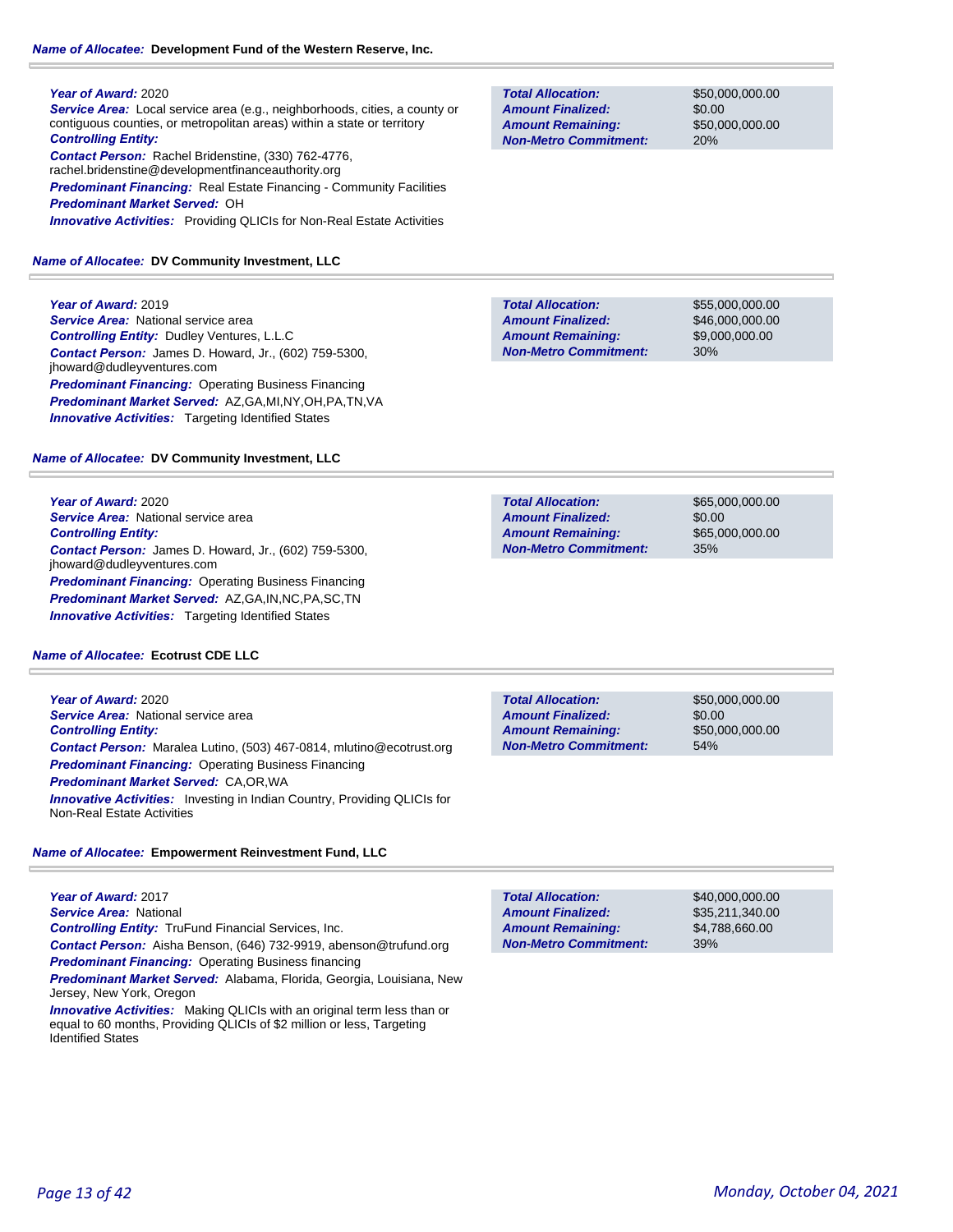**Year of Award:** 2019 **Service Area:** National service area *Controlling Entity:* TruFund Financial Services, inc. *Contact Person:* Aisha Benson, (646) 732-9919, abenson@trufund.org *Predominant Financing:* Operating Business Financing *Predominant Market Served:* AL,AZ,GA,LA,NY,TN,TX **Innovative Activities:** Investing in Indian Country, Providing QLICIs for Non-Real Estate Activities, Targeting Identified States

#### *Name of Allocatee:* **Enhanced Community Development, LLC**

**Year of Award:** 2019

**Service Area: National service area** *Controlling Entity:* Enhanced Capital Partners LLC *Contact Person:* Richard Montgomery, (504) 569-7900, rmontgomery@enhancedcapital.com **Predominant Financing: Operating Business Financing** *Predominant Market Served:* FL,GA,IL,LA,NV,TN,TX **Innovative Activities:** Providing QLICIs of \$2 million or less, Targeting Identified States

## *Name of Allocatee:* **Enterprise Financial CDE, LLC**

**Year of Award:** 2020 **Service Area:** National service area *Controlling Entity: Contact Person:* Troy McClelland, (314) 512-7254, tmcclelland@enterprisebank.com *Predominant Financing:* Operating Business Financing *Predominant Market Served:* AZ,IL,KS,MO,NM **Innovative Activities:** Providing QLICIs for Non-Real Estate Activities, Providing QLICIs of \$2 million or less, Targeting Identified States

#### *Name of Allocatee:* **ESIC New Markets Partners LP**

**Year of Award:** 2019 *Service Area:* National service area *Controlling Entity:* Enterprise Community Partners, Inc. *Contact Person:* Jennifer Fleischer, (410) 772-2672, jfleischer@enterprisecommunity.com **Predominant Financing:** Real Estate Financing - Community Facilities *Predominant Market Served:* CA,CO,GA,MD,NY,WA *Innovative Activities:* Targeting Identified States

## *Name of Allocatee:* **ESIC New Markets Partners LP**

**Year of Award:** 2020 *Service Area:* National service area *Controlling Entity: Contact Person:* Jennifer Fleischer, (410) 772-2672, jfleischer@enterprisecommunity.com **Predominant Financing:** Real Estate Financing - Community Facilities *Predominant Market Served:* CA,CO,FL,GA,IL,NY,WA **Innovative Activities:** Targeting Identified States

**Total Allocation: Non-Metro Commitment: Amount Remaining: Amount Finalized:**

\$35,000,000.00 \$24,000,000.00 \$11,000,000.00 40%

**Total Allocation: Non-Metro Commitment: Amount Remaining: Amount Finalized:**

\$35,000,000.00 \$32,500,000.00 \$2,500,000.00 20%

\$60,000,000.00 \$0.00 \$60,000,000.00 16% **Total Allocation: Non-Metro Commitment: Amount Remaining: Amount Finalized:**

**Total Allocation: Non-Metro Commitment: Amount Remaining: Amount Finalized:**

\$60,000,000.00 \$53,000,000.00 \$7,000,000.00 0%

\$0.00 0% **Total Allocation: Non-Metro Commitment: Amount Remaining: Amount Finalized:**

\$60,000,000.00 \$60,000,000.00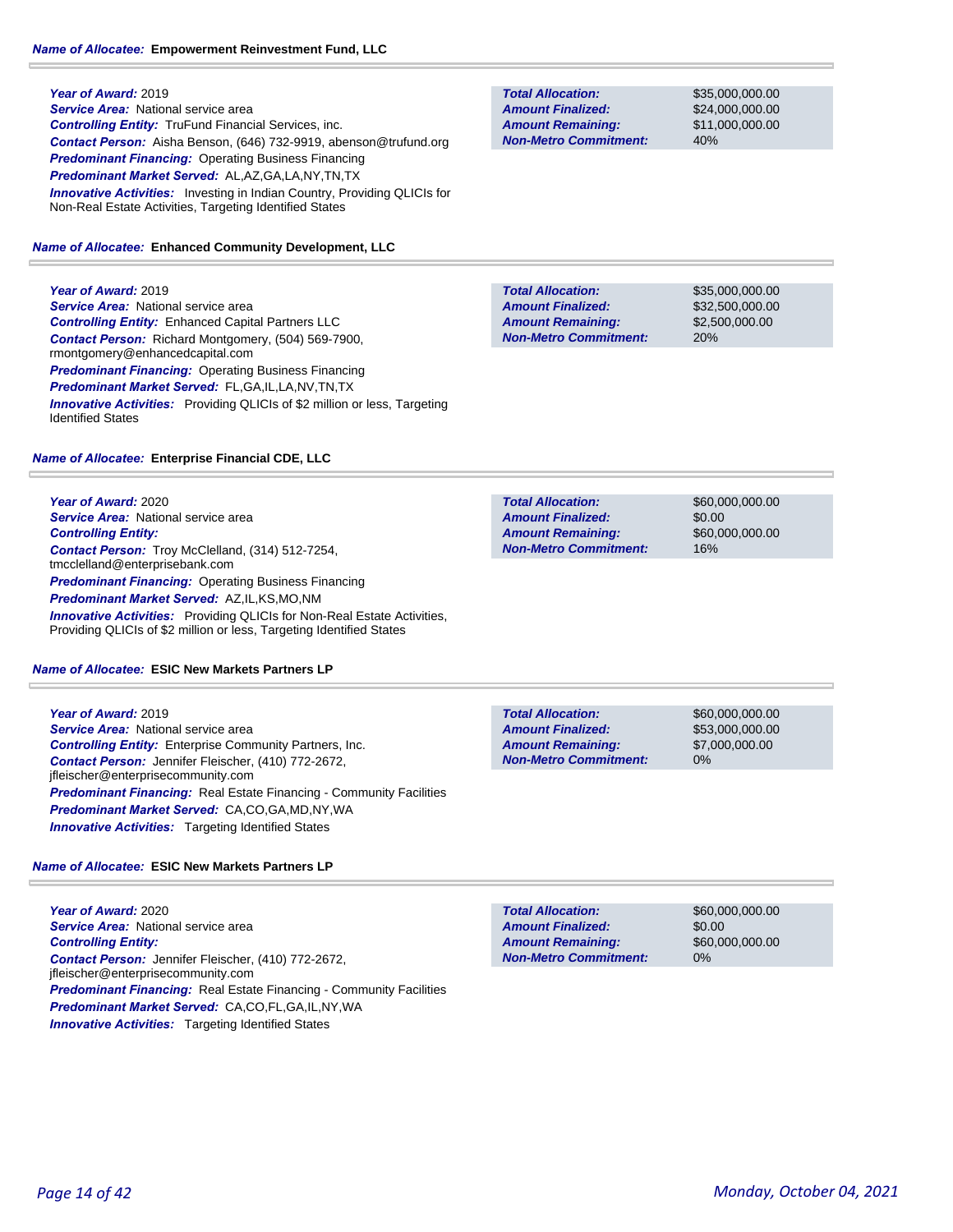# *Name of Allocatee:* **Evernorth Rural Ventures, Inc.**

**Year of Award:** 2020 *Service Area:* Multi-state service area *Controlling Entity: Contact Person:* Beth Boutin, (802) 863-8424, bboutin@evernorthus.org *Predominant Financing:* Other Real Estate Financing *Predominant Market Served:* MA, ME, NH, NY, VT *Innovative Activities:* 

# *Name of Allocatee:* **Finance New Mexico, LLC**

**Year of Award:** 2018 *Service Area:* Statewide (or territory-wide) service area *Controlling Entity:* New Mexico Finance Authority *Contact Person:* Marquita Russel, (505) 992-9619, mrussel@nmfa.net *Predominant Financing:* Real Estate Financing - Mixed-use (housing, commercial, or retail) *Predominant Market Served:* NM **Innovative Activities:** Providing QLICIs of \$2 million or less

# *Name of Allocatee:* **Finance New Mexico, LLC**

**Total Allocation: Non-Metro Commitment: Amount Remaining: Amount Finalized:**

\$60,000,000.00 \$0.00 \$60,000,000.00 60%

**Total Allocation: Non-Metro Commitment: Amount Remaining: Amount Finalized:**

**Total Allocation:**

**Non-Metro Commitment: Amount Remaining: Amount Finalized:**

\$40,000,000.00 \$33,500,000.00 \$6,500,000.00 20%

\$35,000,000.00 \$16,500,000.00 \$18,500,000.00

20%

**Year of Award:** 2019 *Service Area:* Statewide (or territory-wide) service area *Controlling Entity:* New Mexico Finance Authority *Contact Person:* Marquita Russel, (505) 992-9619, mrussel@nmfa.net *Predominant Financing:* Operating Business Financing *Predominant Market Served:* NM *Innovative Activities:* Providing QLICIs of \$2 million or less

## *Name of Allocatee:* **FirstPathway Community Development LLC**

**Year of Award:** 2019 *Service Area:* Multi-state service area *Controlling Entity:* FirstPathway Partners, LLC *Contact Person:* John Widmer, (414) 431-0742, jwidmer@firstpathway.com *Predominant Financing:* Real Estate Financing - Industrial/Manufacturing *Predominant Market Served:* IL, WI *Innovative Activities:* 

0% **Total Allocation: Non-Metro Commitment: Amount Remaining: Amount Finalized:**

\$55,000,000.00 \$43,000,000.00 \$12,000,000.00

*Name of Allocatee:* **FirstPathway Community Development LLC**

**Year of Award:** 2020 *Service Area:* Multi-state service area *Controlling Entity: Contact Person:* John Widmer, (414) 431-0742, jwidmer@firstpathway.com *Predominant Financing:* Real Estate Financing - Industrial/Manufacturing *Predominant Market Served:* IL, WI *Innovative Activities:* 

**Total Allocation: Non-Metro Commitment: Amount Remaining: Amount Finalized:**

\$55,000,000.00 \$0.00 \$55,000,000.00 0%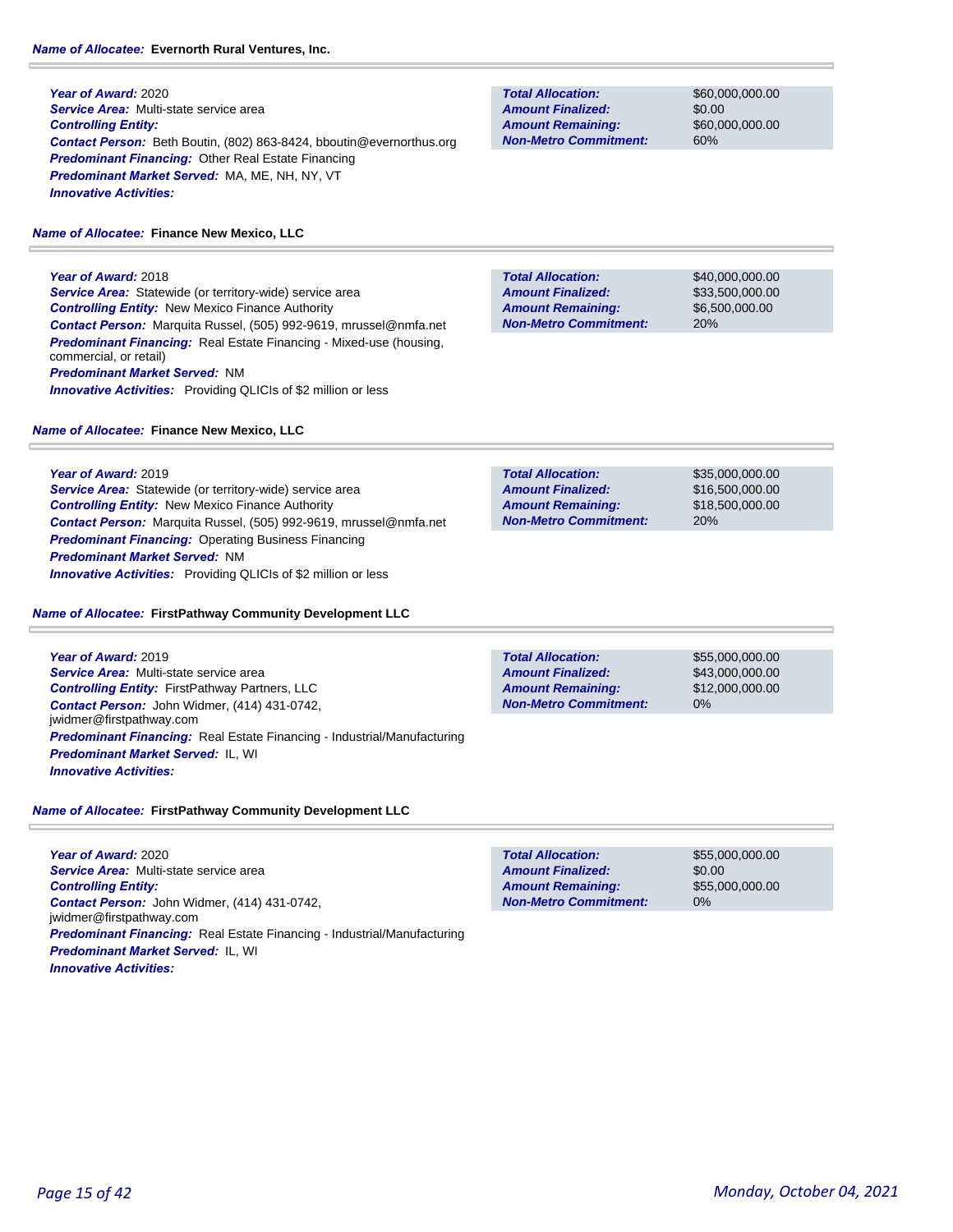| Year of Award: 2017                                                                                              |
|------------------------------------------------------------------------------------------------------------------|
| Service Area: Local                                                                                              |
| <b>Controlling Entity:</b> City of West Allis, WI                                                                |
| <b>Contact Person:</b> John Stibal, (414) 302-8462, jstibal@westalliswi.gov                                      |
| <b>Predominant Financing: Operating Business financing</b>                                                       |
| <b>Predominant Market Served: WI-Kenosha County, WI-Milwaukee</b><br>County, WI-Ozaukee County, WI-Racine County |
| <b>Innovative Activities:</b> Providing QLICIs for Non-Real Estate Activities                                    |
|                                                                                                                  |

#### *Name of Allocatee:* **First-Ring Industrial Redevelopment Enterprise, Inc.**

## **Year of Award:** 2018

*Service Area:* Local service area (e.g., neighborhoods, cities, a county or contiguous counties, or metropolitan areas) within a state or territory *Controlling Entity:* City of West Allis, WI *Contact Person:* John Stibal, (414) 302-8462, jstibal@westalliswi.gov **Predominant Financing: Operating Business Financing** *Predominant Market Served:* WI *Innovative Activities:* 

## *Name of Allocatee:* **First-Ring Industrial Redevelopment Enterprise, Inc.**

#### **Year of Award:** 2019

*Service Area:* Local service area (e.g., neighborhoods, cities, a county or contiguous counties, or metropolitan areas) within a state or territory *Controlling Entity:* City of West Allis, WI *Contact Person:* John Stibal, (414) 302-8462, jstibal@westalliswi.gov *Predominant Financing: Operating Business Financing Predominant Market Served:* WI

**Innovative Activities:** Providing QLICIs for Non-Real Estate Activities

*Name of Allocatee:* **First-Ring Industrial Redevelopment Enterprise, Inc.**

# **Year of Award:** 2020 *Service Area:* Local service area (e.g., neighborhoods, cities, a county or

contiguous counties, or metropolitan areas) within a state or territory *Controlling Entity:* 

*Contact Person:* John Stibal, (414) 302-8462, jstibal@westalliswi.gov *Predominant Financing: Operating Business Financing* 

*Predominant Market Served:* WI

*Innovative Activities:* Providing QLICIs for Non-Real Estate Activities

*Name of Allocatee:* **Florida Community Loan Fund, Inc.**

**Year of Award:** 2020 *Service Area:* Statewide (or territory-wide) service area *Controlling Entity: Contact Person:* Ignacio Esteban, (407) 246-0846, ignacio@fclf.org **Predominant Financing:** Real Estate Financing - Community Facilities *Predominant Market Served:* FL **Innovative Activities:** Targeting Identified States

## **Total Allocation: Non-Metro Commitment: Amount Remaining: Amount Finalized:**

\$35,000,000.00 \$30,500,000.00 \$4,500,000.00 0%

\$15,000,000.00 \$7,500,000.00 \$7,500,000.00 0% **Total Allocation: Non-Metro Commitment: Amount Remaining: Amount Finalized:**

\$35,000,000.00 \$14,750,000.00 \$20,250,000.00 0% **Total Allocation: Non-Metro Commitment: Amount Remaining: Amount Finalized:**

\$30,000,000.00 \$0.00 \$30,000,000.00 0% **Total Allocation: Non-Metro Commitment: Amount Remaining: Amount Finalized:**

\$35,000,000.00 \$0.00 \$35,000,000.00 0% **Total Allocation: Non-Metro Commitment: Amount Remaining: Amount Finalized:**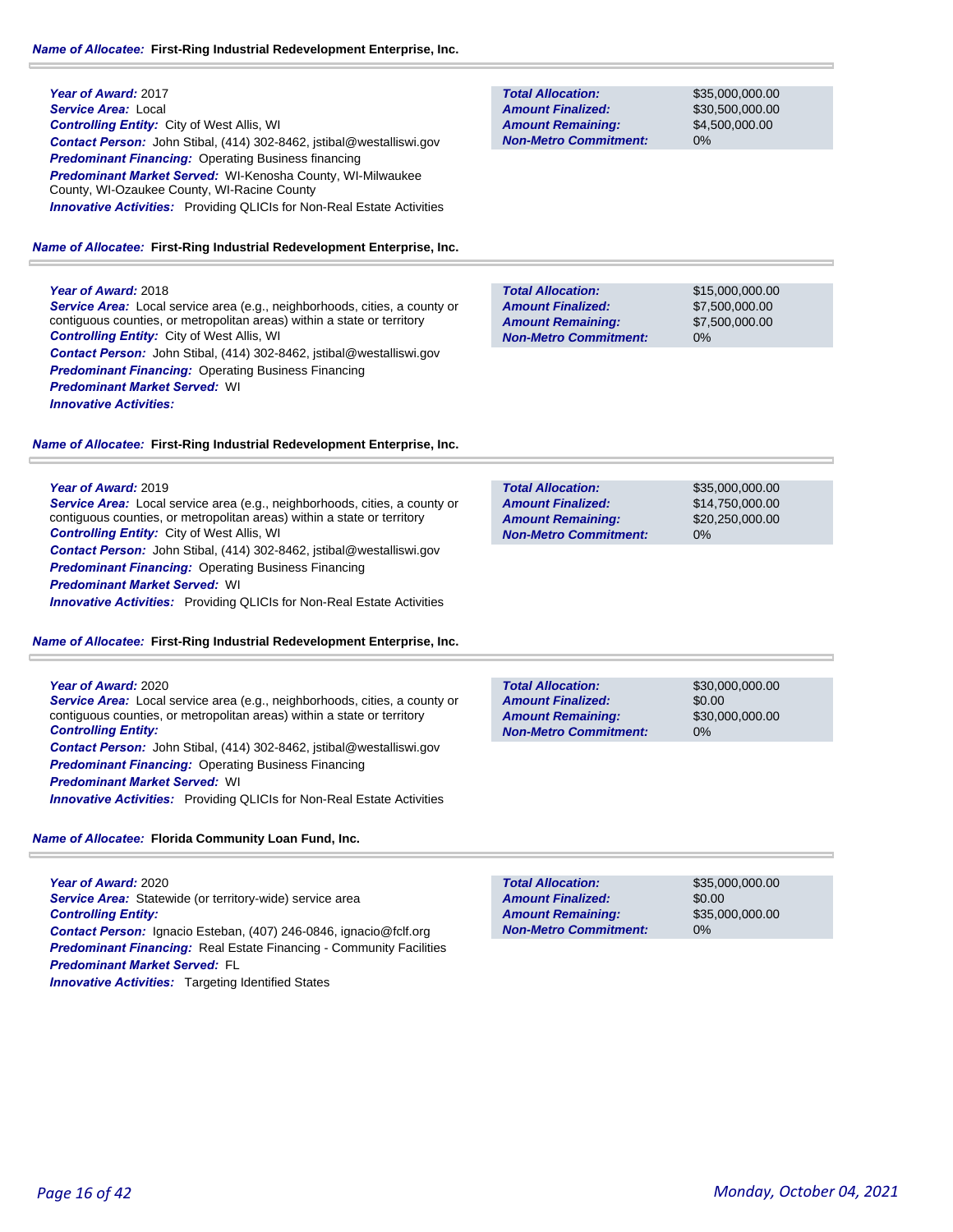# **Year of Award:** 2018 **Service Area:** Statewide (or territory-wide) service area *Controlling Entity: Contact Person:* Rob Beach, (608) 257-3863, robertb@forwardci.org **Predominant Financing:** Real Estate Financing - Community Facilities *Predominant Market Served:* WI **Innovative Activities:** Providing QLICIs of \$2 million or less

# *Name of Allocatee:* **Forward Community Investments, Inc.**

**Year of Award:** 2020 **Service Area:** Statewide (or territory-wide) service area *Controlling Entity: Contact Person:* Rob Beach, (608) 257-3863, robertb@forwardci.org **Predominant Financing:** Real Estate Financing - Community Facilities *Predominant Market Served:* WI *Innovative Activities:* Providing QLICIs of \$2 million or less

# *Name of Allocatee:* **FRENCH LICK REDEVELOPMENT CDE LLC**

**Year of Award:** 2019 *Service Area:* Statewide (or territory-wide) service area *Controlling Entity:* Town of French Lick, Indiana *Contact Person:* David Umpleby, (317) 713-3537, daveumpleby18@gmail.com **Predominant Financing: Operating Business Financing** *Predominant Market Served:* IN *Innovative Activities:* 

# *Name of Allocatee:* **Genesis LA CDE LLC**

**Year of Award:** 2020 *Service Area:* Local service area (e.g., neighborhoods, cities, a county or contiguous counties, or metropolitan areas) within a state or territory *Controlling Entity: Contact Person:* Thomas De Simone, (213) 533-8900, tdesimone@genesisla.org **Predominant Financing:** Real Estate Financing - Community Facilities *Predominant Market Served:* CA *Innovative Activities:* 

# *Name of Allocatee:* **Greenline Community Development Fund, LLC**

**Year of Award:** 2020 *Service Area:* National service area *Controlling Entity: Contact Person:* Randall Kahn, (703) 568-7941, rkahn@greenlineventures.com *Predominant Financing:* Operating Business Financing

*Predominant Market Served:* CO,GA,MD,MS,TN,VA,WI **Innovative Activities:** Making QLICIs with an original term less than or

equal to 60 months, Providing QLICIs for Non-Real Estate Activities, Providing QLICIs of \$2 million or less, Targeting Identified States

**Total Allocation: Non-Metro Commitment: Amount Remaining: Amount Finalized:**

\$45,000,000.00 \$30,000,000.00 \$15,000,000.00 14%

**Total Allocation: Non-Metro Commitment: Amount Remaining: Amount Finalized:**

\$40,000,000.00 \$0.00 \$40,000,000.00 20%

\$30,000,000.00 \$7,500,000.00 \$22,500,000.00 75% **Total Allocation: Non-Metro Commitment: Amount Remaining: Amount Finalized:**

\$0.00 0% **Total Allocation: Non-Metro Commitment: Amount Remaining: Amount Finalized:**

\$55,000,000.00 \$55,000,000.00

\$50,000,000.00 \$0.00 \$50,000,000.00 24% **Total Allocation: Non-Metro Commitment: Amount Remaining: Amount Finalized:**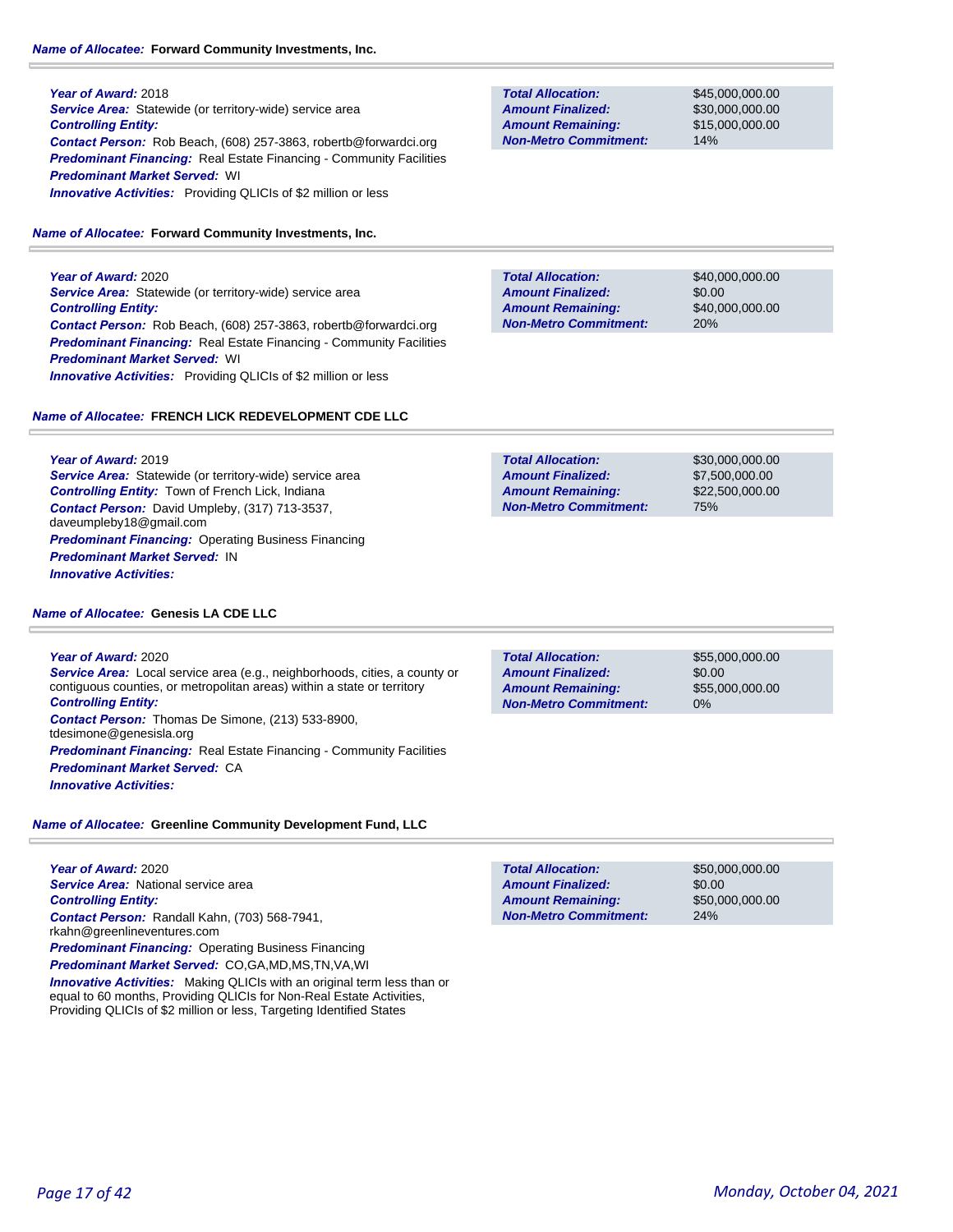**Year of Award:** 2015-2016 *Service Area:* National *Controlling Entity:* The Goldman Sachs Group, Inc. *Contact Person:* Joe Curatolo, (917) 343-0252, joe.curatolo@gs.com *Predominant Financing:* Real estate financing: Mixed-used (housing, commercial, or retail) *Predominant Market Served:* Louisiana, New Jersey, New York, Pennsylvania *Innovative Activities:* 

## *Name of Allocatee:* **GUAM Community Development Enterprise LLC**

**Year of Award:** 2017 *Service Area: Controlling Entity:* Core Tech International Corporation *Contact Person:* Jason Ralston, (671) 473-5000, jason@guamcde.com *Predominant Financing:* Real estate financing: Mixed-used (housing, commercial, or retail) *Predominant Market Served:* Guam **Innovative Activities:** Targeting Identified States

#### *Name of Allocatee:* **Gulf Coast Housing Partnership, Inc.**

**Year of Award:** 2019 *Service Area:* Multi-state service area *Controlling Entity: Contact Person:* Kevin Krejci, (504) 525-2505 ext. 219, krejci@gchp.net **Predominant Financing:** Real Estate Financing - Community Facilities *Predominant Market Served:* AL, LA, MS *Innovative Activities:* 

*Name of Allocatee:* **Gulf Coast Housing Partnership, Inc.**

**Year of Award:** 2020 *Service Area:* Multi-state service area *Controlling Entity: Contact Person:* Kevin Krejci, (504) 525-2505 ext. 219, krejci@gchp.net **Predominant Financing:** Real Estate Financing - Community Facilities *Predominant Market Served:* AL, LA, MS *Innovative Activities:* 

*Name of Allocatee:* **Habitat for Humanity NMTC, LLC**

**Year of Award:** 2019 *Service Area:* National service area *Controlling Entity:* Habitat for Humanity International, Inc. *Contact Person:* Natosha Rice, (404) 979-3700, nreidrice@habitat.org *Predominant Financing:* Real Estate Financing - For-sale housing *Predominant Market Served:* CA,FL,NC,OR,TN,TX,VA *Innovative Activities:* 

**Total Allocation: Non-Metro Commitment: Amount Remaining: Amount Finalized:**

\$70,000,000.00 \$50,000,000.00 \$20,000,000.00 0%

\$20,000,000.00 \$0.00 \$20,000,000.00 100% **Total Allocation: Non-Metro Commitment: Amount Remaining: Amount Finalized:**

\$20,000,000.00 \$16,000,000.00 \$4,000,000.00 0% **Total Allocation: Non-Metro Commitment: Amount Remaining: Amount Finalized:**

**Total Allocation: Non-Metro Commitment: Amount Remaining: Amount Finalized:**

\$15,000,000.00 \$0.00 \$15,000,000.00 0%

0% **Total Allocation: Non-Metro Commitment: Amount Remaining: Amount Finalized:**

\$30,000,000.00 \$29,020,506.00 \$979,494.00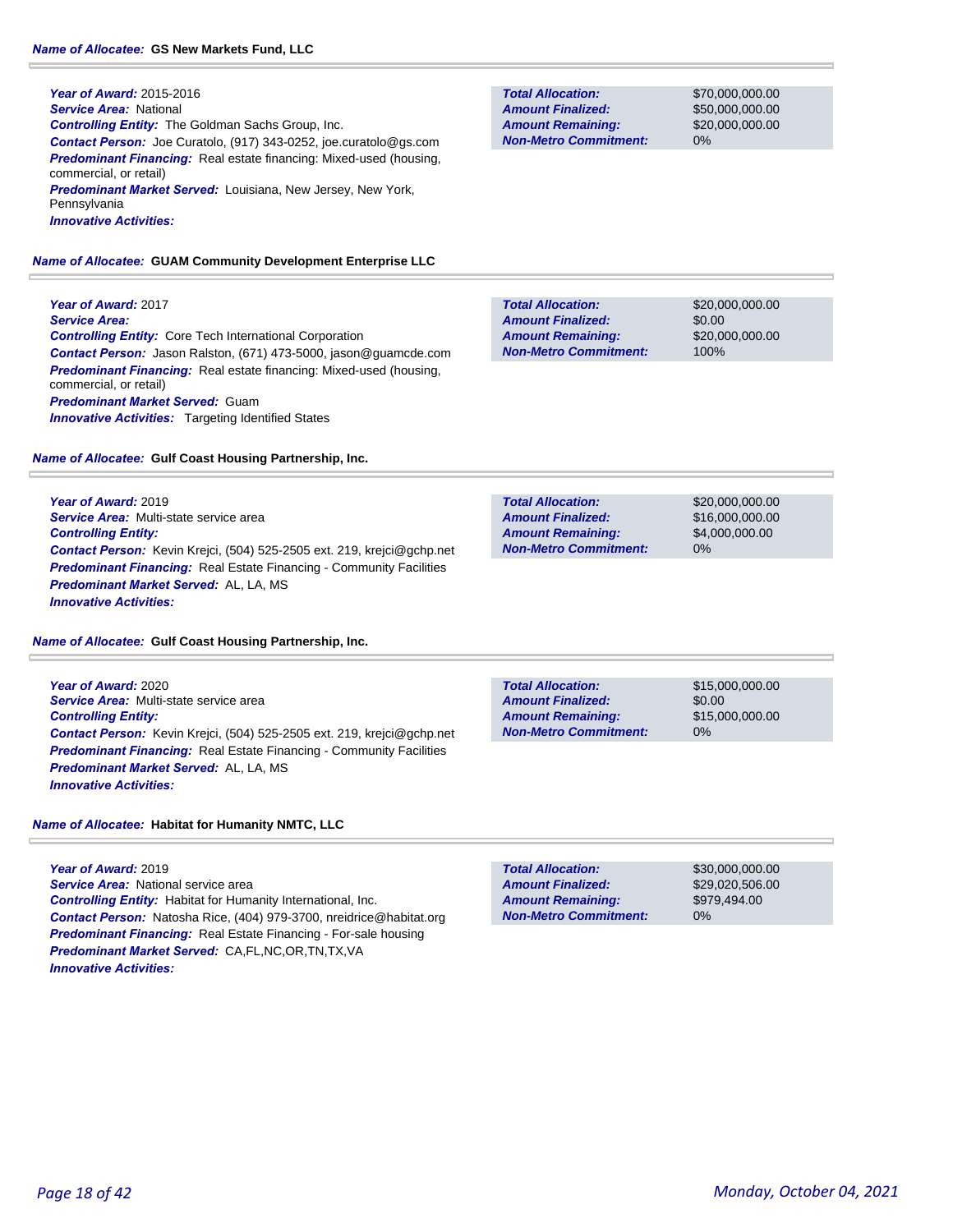**Year of Award:** 2019 **Service Area:** National service area *Controlling Entity: Contact Person:* Jennifer Donohue, (757) 962-1556, jdonohue@hamptonroadsventures.com **Predominant Financing: Operating Business Financing** *Predominant Market Served:* AL,GA,MI,MO,TN,TX,VA *Innovative Activities:* Providing QLICIs for Non-Real Estate Activities, Targeting Identified States

# *Name of Allocatee:* **Hampton Roads Ventures, LLC**

**Year of Award:** 2020 **Service Area:** National service area *Controlling Entity: Contact Person:* Jennifer Donohue, (757) 962-1556, jdonohue@hamptonroadsventures.com *Predominant Financing:* Operating Business Financing *Predominant Market Served:* FL,GA,LA,NV,NM,PA,SC *Innovative Activities:* Providing QLICIs for Non-Real Estate Activities, Targeting Identified States

# *Name of Allocatee:* **Harbor Bankshares Corporation**

**Year of Award:** 2019 *Service Area:* Multi-state service area *Controlling Entity: Contact Person:* Joseph Haskins, (410) 528-1882, jhaskins@theharborbank.com *Predominant Financing: Operating Business Financing Predominant Market Served:* DC, MD, VA, WV *Innovative Activities:* Providing QLICIs of \$2 million or less

# *Name of Allocatee:* **Harbor Bankshares Corporation**

**Year of Award:** 2020 *Service Area:* Multi-state service area *Controlling Entity: Contact Person:* Joseph Haskins, (410) 528-1882, jhaskins@theharborbank.com *Predominant Financing: Operating Business Financing Predominant Market Served:* DC, MD, VA, WV *Innovative Activities:* Providing QLICIs of \$2 million or less

# *Name of Allocatee:* **Heartland Regional Investment Fund, L.L.C.**

**Year of Award:** 2020 *Service Area:* Multi-state service area *Controlling Entity: Contact Person:* Jeffrey Frankel, (314) 615-1613, jfrankel@stlpartnership.com **Predominant Financing: Operating Business Financing** *Predominant Market Served:* IL, MO

*Innovative Activities:* Making QLICIs with an original term less than or equal to 60 months, Providing QLICIs for Non-Real Estate Activities, Providing QLICIs of \$2 million or less

**Total Allocation: Non-Metro Commitment: Amount Remaining: Amount Finalized:**

\$50,000,000.00 \$44,000,000.00 \$6,000,000.00 50%

**Total Allocation: Non-Metro Commitment: Amount Remaining: Amount Finalized:**

\$50,000,000.00 \$0.00 \$50,000,000.00 50%

\$50,000,000.00 \$46,000,000.00 \$4,000,000.00 0% **Total Allocation: Non-Metro Commitment: Amount Remaining: Amount Finalized:**

**Total Allocation: Non-Metro Commitment: Amount Remaining: Amount Finalized:**

\$50,000,000.00 \$0.00 \$50,000,000.00 0%

\$50,000,000.00 \$0.00 \$50,000,000.00 0% **Total Allocation: Non-Metro Commitment: Amount Remaining: Amount Finalized:**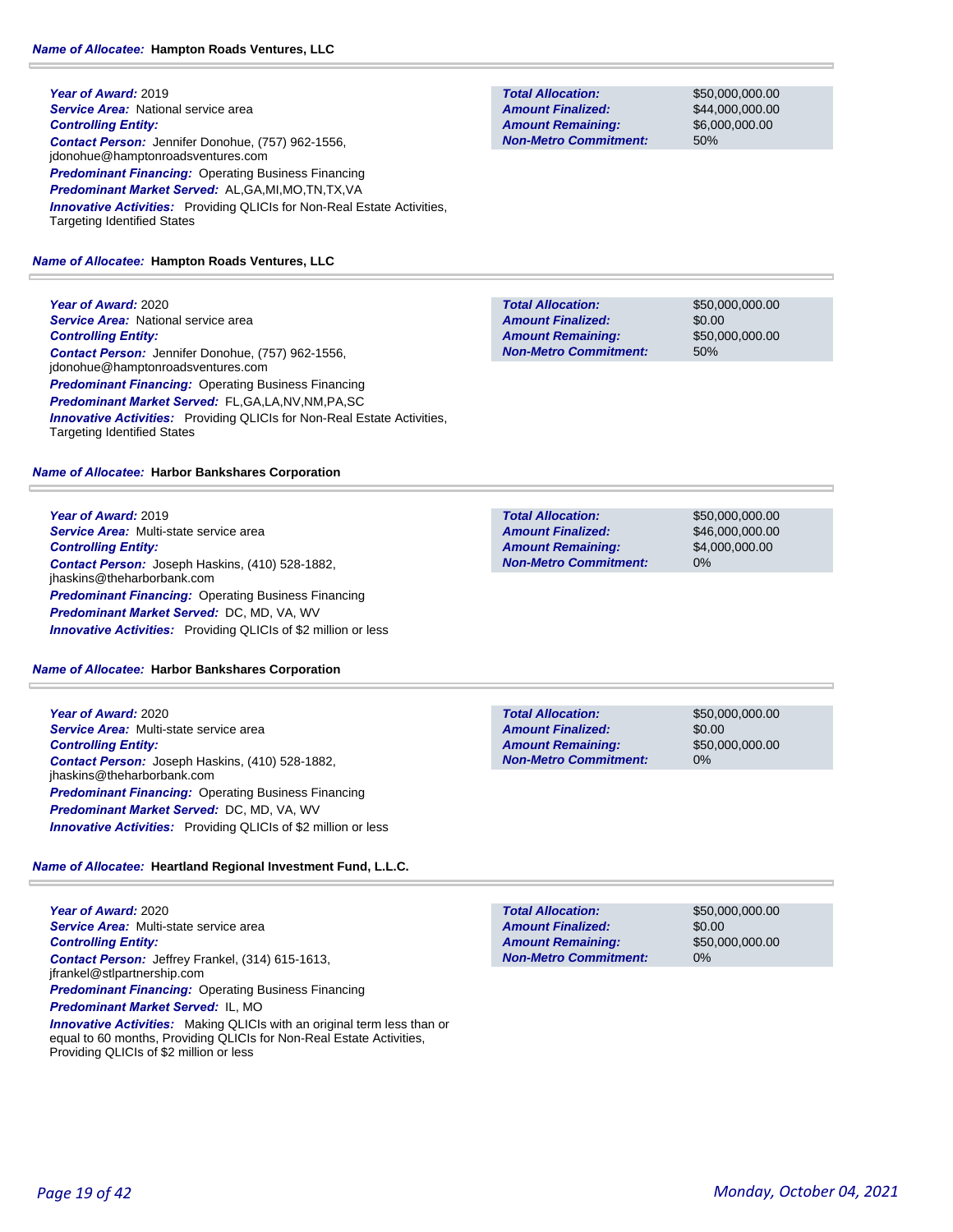# *Name of Allocatee:* **Heartland Renaissance Fund, LLC**

**Year of Award:** 2020 *Service Area:* Multi-state service area *Controlling Entity: Contact Person:* Sam Walls III, (501) 374-9247, cs3walls@arcapital.com **Predominant Financing: Operating Business Financing** *Predominant Market Served:* AR, LA, MO, MS, OK, TN, TX *Innovative Activities:* 

# *Name of Allocatee:* **HEDC New Markets, Inc**

**Year of Award:** 2020 **Service Area:** National service area *Controlling Entity: Contact Person:* David Trevisani, (212) 682-1106, dtrevisani@ndconline.org *Predominant Financing:* Operating Business Financing *Predominant Market Served:* CA,MT,PA,SC,TN,TX,WI **Innovative Activities:** Targeting Identified States

**Non-Metro Commitment: Amount Remaining: Amount Finalized:**

**Total Allocation:**

**Total Allocation: Non-Metro Commitment: Amount Remaining: Amount Finalized:**

\$50,000,000.00 \$0.00 \$50,000,000.00 20%

\$40,000,000.00 \$0.00

\$40,000,000.00

50%

## *Name of Allocatee:* **Hope Enterprise Corporation**

**Year of Award:** 2020 *Service Area:* Multi-state service area *Controlling Entity: Contact Person:* Robbye Good, (601) 949-2808, robbye.good@hopeec.org **Predominant Financing:** Real Estate Financing - Community Facilities *Predominant Market Served:* AL, AR, LA, MS, TN *Innovative Activities:* 

\$55,000,000.00 \$0.00 \$55,000,000.00 30% **Total Allocation: Non-Metro Commitment: Amount Remaining: Amount Finalized:**

*Name of Allocatee:* **IFF**

**Year of Award:** 2020 *Service Area:* Multi-state service area *Controlling Entity: Contact Person:* Marina Titova, (312) 340-6060, mtitova@iff.org *Predominant Financing:* Operating Business Financing *Predominant Market Served:* IA, IL, IN, KS, KY, MI, MN, MO, OH, WI *Innovative Activities:* 

**Non-Metro Commitment: Amount Remaining: Amount Finalized:**

**Total Allocation:**

\$50,000,000.00 \$0.00 \$50,000,000.00 0%

*Name of Allocatee:* **Impact Seven, Incorporated**

**Year of Award:** 2019 **Service Area:** Statewide (or territory-wide) service area *Controlling Entity: Contact Person:* Caroline Loyas, (715) 434-1717, caroline.loyas@impactseven.org *Predominant Financing:* Real Estate Financing - Industrial/Manufacturing *Predominant Market Served:* WI *Innovative Activities:* Providing QLICIs of \$2 million or less

**Total Allocation: Non-Metro Commitment: Amount Remaining: Amount Finalized:**

\$45,000,000.00 \$23,500,000.00 \$21,500,000.00 25%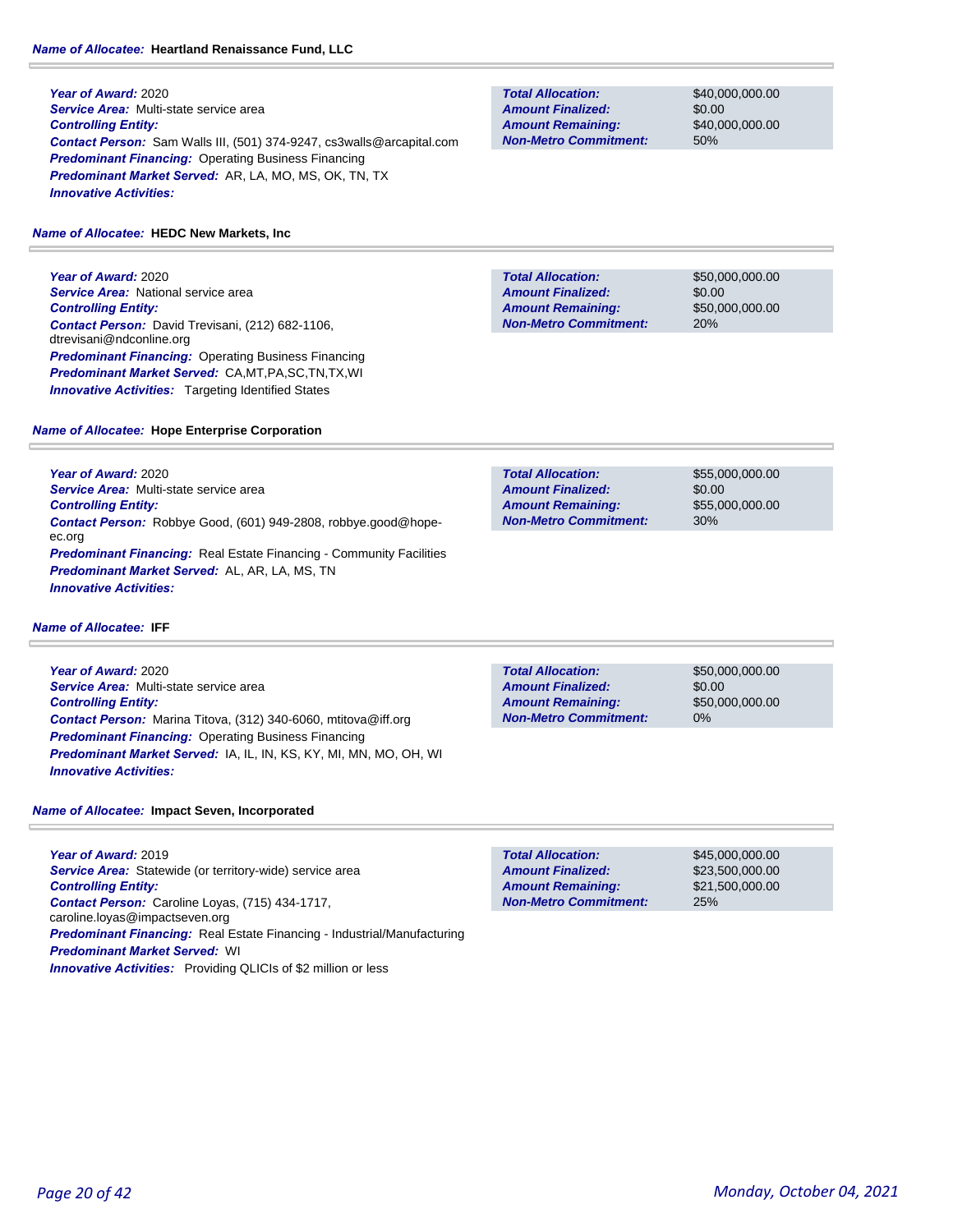# *Name of Allocatee:* **Indianapolis Redevelopment CDE LLC**

## **Year of Award:** 2018

*Service Area:* Local service area (e.g., neighborhoods, cities, a county or contiguous counties, or metropolitan areas) within a state or territory *Controlling Entity:* City of Indianapolis *Contact Person:* Aryn Schounce, (317) 327-5883, aryn.schounce@indy.gov *Predominant Financing:* Operating Business Financing *Predominant Market Served:* IN

*Innovative Activities:* Providing QLICIs of \$2 million or less, Targeting Identified States

## *Name of Allocatee:* **Invest Detroit CDE**

## **Year of Award:** 2018

*Service Area:* Local service area (e.g., neighborhoods, cities, a county or contiguous counties, or metropolitan areas) within a state or territory *Controlling Entity:* Invest Detroit Foundation *Contact Person:* Marcia Ventura, (313) 259-6368, marcia.ventura@investdetroit.com **Predominant Financing: Operating Business Financing** *Predominant Market Served:* MI *Innovative Activities:* 

*Name of Allocatee:* **L.A. Charter School New Markets CDE, LLC**

## **Year of Award:** 2018

*Service Area:* Statewide (or territory-wide) service area *Controlling Entity:* Excellent Education Development (ExED) *Contact Person:* Anita Landecker, (310) 394-1152 x216, alandecker@exed.net **Predominant Financing:** Real Estate Financing - Community Facilities *Predominant Market Served:* CA *Innovative Activities:* 

*Name of Allocatee:* **Legacy Economic Growth Fund, LLC**

**Year of Award:** 2020 **Service Area:** National service area *Controlling Entity: Contact Person:* Brandon Taylor, (417) 823-9600, btaylor@legacybankandtrust.com **Predominant Financing: Operating Business Financing** *Predominant Market Served:* AR, IL, KS, MO, NE, OK, TN **Innovative Activities:** Providing QLICIs of \$2 million or less

# *Name of Allocatee:* **Local Initiatives Support Corporation**

**Year of Award:** 2015-2016 *Service Area:* National *Controlling Entity: Contact Person:* Donna Nuccio, (212) 455-9800, dnuccio@newmarkets.org **Predominant Financing:** Operating Business financing *Predominant Market Served:* Service Area California, District of Columbia, Illinois, Massachusetts, Michigan, New York, Ohio *Innovative Activities:* Smal Dollar QLICIs

| <b>Total Allocation:</b>     |  |
|------------------------------|--|
| <b>Amount Finalized:</b>     |  |
| <b>Amount Remaining:</b>     |  |
| <b>Non-Metro Commitment:</b> |  |

\$55,000,000.00 \$36,064,171.00 \$18,935,829.00 0%

\$15,000,000.00 \$11,500,000.00 \$3,500,000.00 0% **Total Allocation: Non-Metro Commitment: Amount Remaining: Amount Finalized:**

\$50,000,000.00 \$21,725,000.00 \$28,275,000.00 0% **Total Allocation: Non-Metro Commitment: Amount Remaining: Amount Finalized:**

\$60,000,000.00 \$0.00 \$60,000,000.00 28% **Total Allocation: Non-Metro Commitment: Amount Remaining: Amount Finalized:**

\$85,000,000.00 \$83,828,125.00 \$1,171,875.00 25% **Total Allocation: Non-Metro Commitment: Amount Remaining: Amount Finalized:**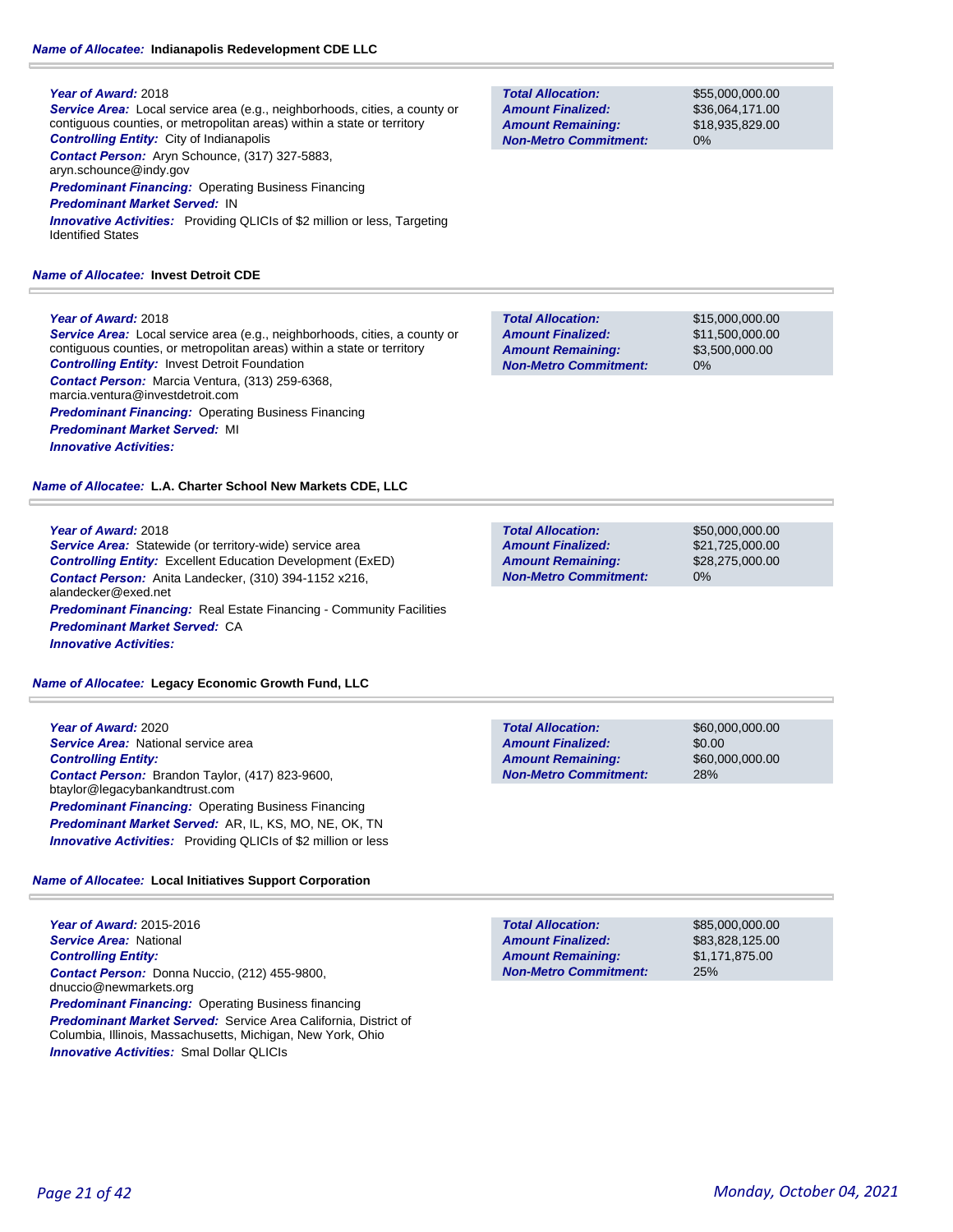**Year of Award:** 2018 **Service Area: National service area** *Controlling Entity: Contact Person:* Donna Nuccio, (212) 455-9800, dnuccio@newmarkets.org **Predominant Financing: Operating Business Financing** *Predominant Market Served:* AZ,CA,IL,KS,MI,PA,TX *Innovative Activities:* Providing QLICIs of \$2 million or less

#### *Name of Allocatee:* **Local Initiatives Support Corporation**

**Year of Award:** 2019 **Service Area: National service area** *Controlling Entity: Contact Person:* Donna Nuccio, (212) 455-9800, dnuccio@newmarkets.org **Predominant Financing: Operating Business Financing** *Predominant Market Served:* CA,GA,IL,NY,OH,PA,TX *Innovative Activities:* Providing QLICIs of \$2 million or less

#### *Name of Allocatee:* **Local Initiatives Support Corporation**

**Year of Award:** 2020 **Service Area:** National service area *Controlling Entity: Contact Person:* Donna Nuccio, (212) 455-9800, dnuccio@newmarkets.org *Predominant Financing: Operating Business Financing Predominant Market Served:* CA,CT,DC,FL,NV,OH,TX **Innovative Activities:** Providing QLICIs of \$2 million or less, Targeting Identified States

#### *Name of Allocatee:* **Los Angeles Development Fund**

**Year of Award:** 2018 *Service Area:* Local service area (e.g., neighborhoods, cities, a county or contiguous counties, or metropolitan areas) within a state or territory *Controlling Entity:* City of Los Angeles *Contact Person:* Sandra Rahimi, (213) 808-8959, sandra.rahimi@lacity.org **Predominant Financing:** Real Estate Financing - Community Facilities *Predominant Market Served:* CA *Innovative Activities:* 

*Name of Allocatee:* **Los Angeles Development Fund**

## **Year of Award:** 2020 *Service Area:* Local service area (e.g., neighborhoods, cities, a county or contiguous counties, or metropolitan areas) within a state or territory *Controlling Entity:*

*Contact Person:* Sandra Rahimi, (213) 808-8959,

sandra.rahimi@lacity.org

*Predominant Financing:* Real Estate Financing - Community Facilities *Predominant Market Served:* CA

*Innovative Activities:* 

**Total Allocation: Non-Metro Commitment: Amount Remaining: Amount Finalized:**

\$60,000,000.00 \$55,817,708.00 \$4,182,292.00 20%

\$50,000,000.00 \$29,000,000.00 \$21,000,000.00 20% **Total Allocation: Non-Metro Commitment: Amount Remaining: Amount Finalized:**

**Total Allocation: Non-Metro Commitment: Amount Remaining: Amount Finalized:**

\$65,000,000.00 \$0.00 \$65,000,000.00 20%

0% **Total Allocation: Non-Metro Commitment: Amount Remaining: Amount Finalized:**

\$35,000,000.00 \$24,433,334.00 \$10,566,666.00

\$50,000,000.00 \$0.00 \$50,000,000.00 0% **Total Allocation: Non-Metro Commitment: Amount Remaining: Amount Finalized:**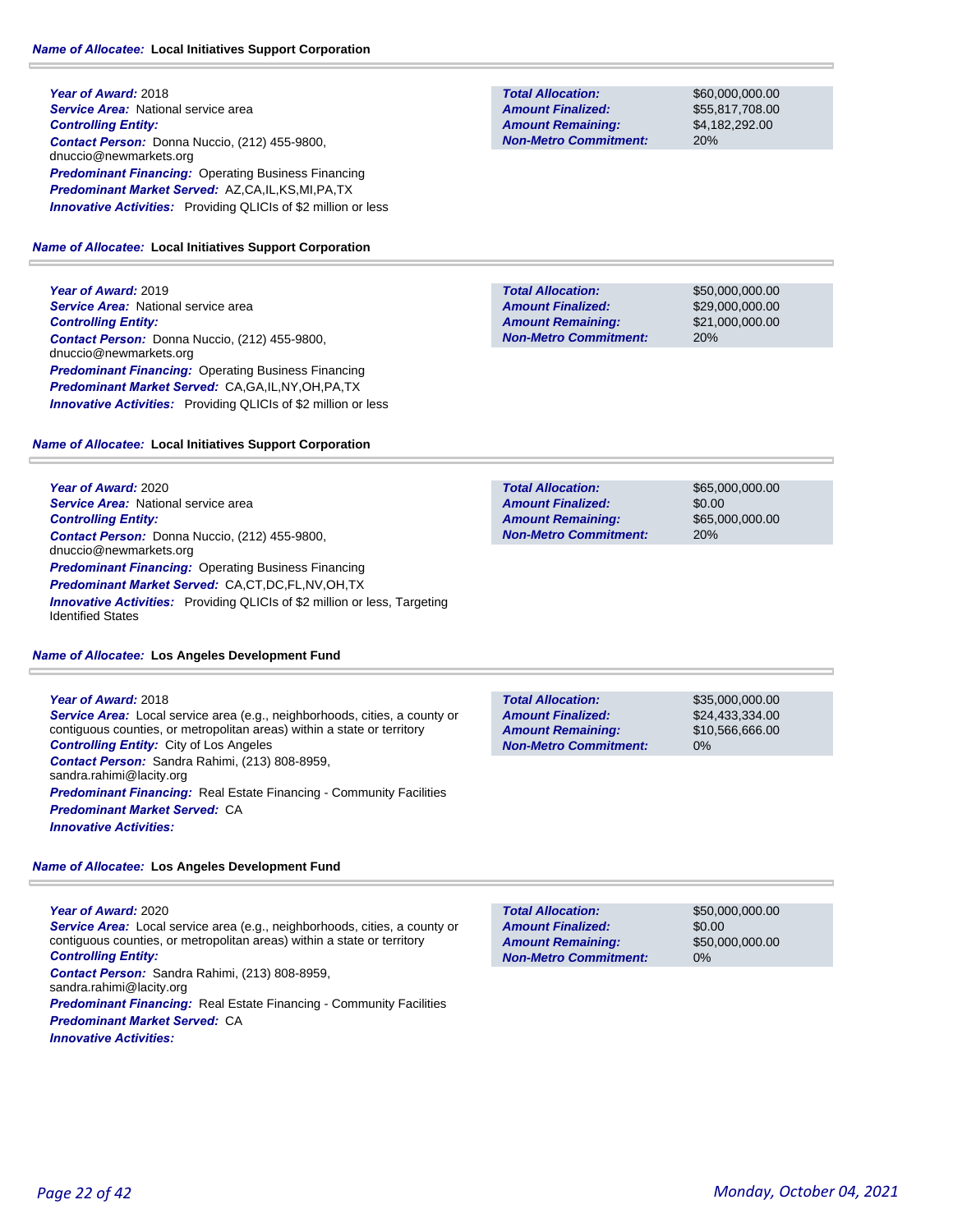**Year of Award:** 2020 **Service Area:** National service area *Controlling Entity: Contact Person:* Kevin McVey, (415) 489-6132, kmcvey@liifund.org **Predominant Financing:** Real Estate Financing - Community Facilities *Predominant Market Served:* CA,GA,IL,MA,NY,TN,TX **Innovative Activities:** Targeting Identified States

#### *Name of Allocatee:* **MASCOMA COMMUNITY DEVELOPMENT, LLC**

**Year of Award:** 2019 **Service Area:** National service area *Controlling Entity:* Mascoma Bank *Contact Person:* Michelle LeClair, (603) 443-8789, michelle.leclair@mascomabank.com *Predominant Financing:* Real Estate Financing - Industrial/Manufacturing *Predominant Market Served:* ME,MI,NH,NY,PA,VT *Innovative Activities:* 

*Name of Allocatee:* **MASCOMA COMMUNITY DEVELOPMENT, LLC**

**Year of Award:** 2020 *Service Area:* National service area *Controlling Entity: Contact Person:* Michelle LeClair, (603) 443-8789, michelle.leclair@mascomabank.com **Predominant Financing: Operating Business Financing** *Predominant Market Served:* ME,MI,NH,NY,PA,VT *Innovative Activities:* 

#### *Name of Allocatee:* **MBS Urban Initiatives CDE, LLC**

**Year of Award:** 2020 **Service Area:** National service area *Controlling Entity: Contact Person:* Kim Hartmann, (314) 335-2928, kim.hartmann@mccormackbaron.com *Predominant Financing:* Real Estate Financing - Office Space *Predominant Market Served:* CA,FL,MI,MN,OH,TN,TX *Innovative Activities:* Targeting Identified States

# *Name of Allocatee:* **Merrill Lynch Community Development Company**

**Year of Award:** 2007 *Service Area:* National *Controlling Entity: Contact Person:* Leigh Ann Smith, (980) 386-3855, leigh.ann.smith@baml.com *Predominant Financing:* Financing of other CDEs *Predominant Market Served:* Alabama, California, Louisiana, Mississippi, New Jersey, New York, Utah *Innovative Activities:* 

**Total Allocation: Non-Metro Commitment: Amount Remaining: Amount Finalized:**

\$60,000,000.00 \$0.00 \$60,000,000.00 0%

**Total Allocation: Non-Metro Commitment: Amount Remaining: Amount Finalized:**

\$65,000,000.00 \$21,750,000.00 \$43,250,000.00 60%

\$60,000,000.00 \$0.00 \$60,000,000.00 64% **Total Allocation: Non-Metro Commitment: Amount Remaining: Amount Finalized:**

**Total Allocation: Non-Metro Commitment: Amount Remaining: Amount Finalized:**

\$60,000,000.00 \$0.00 \$60,000,000.00 0%

\$112,000,000.00 \$111,999,999.64 \$0.36 0% **Total Allocation: Non-Metro Commitment: Amount Remaining: Amount Finalized:**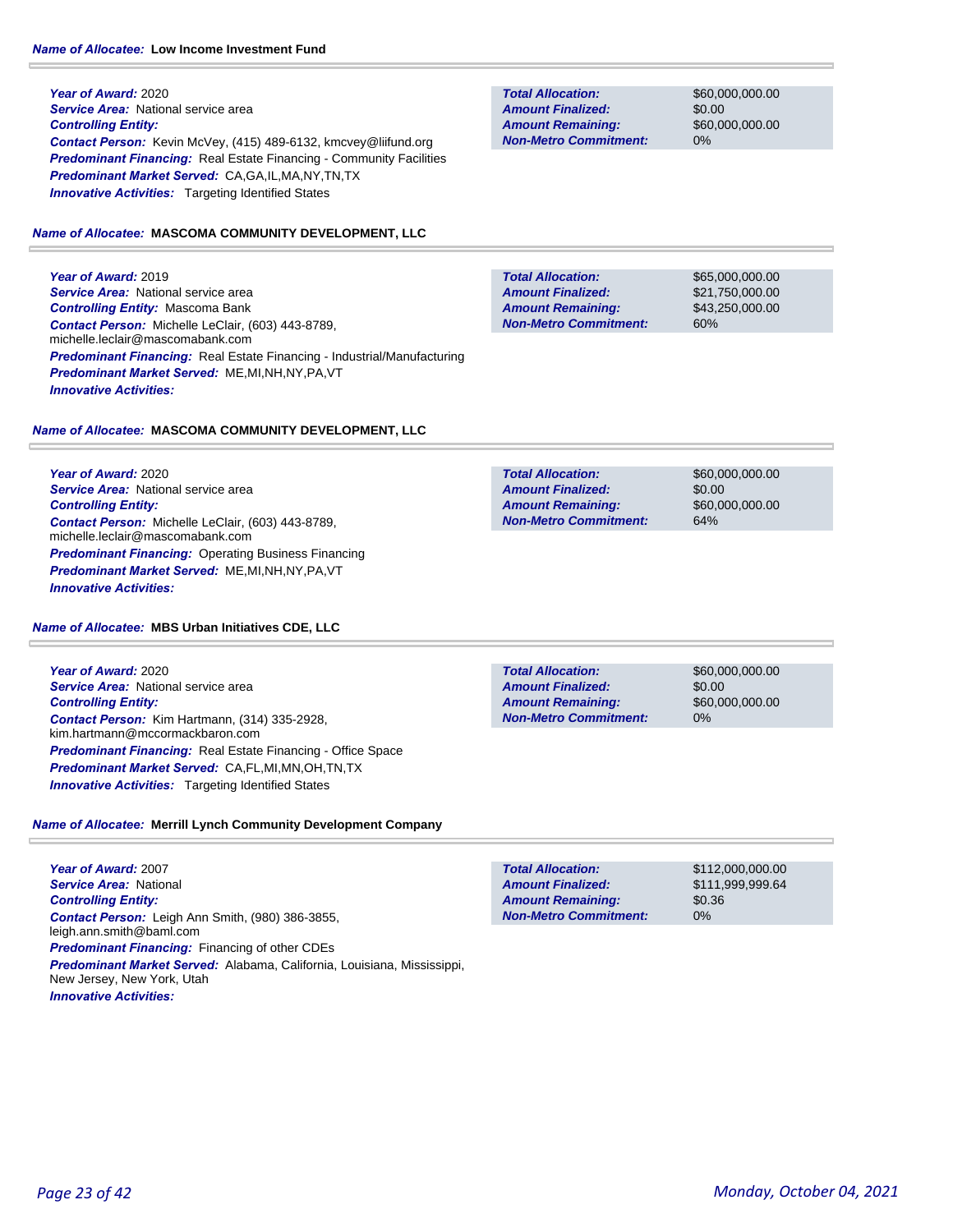## *Name of Allocatee:* **MetaFund Corporation f.k.a. Oklahoma MetaFund CDC**

**Year of Award:** 2019 *Service Area:* Multi-state service area *Controlling Entity: Contact Person:* Harry Gilbert, (405) 949-0001, hgilbert@metafund.org *Predominant Financing:* Operating Business Financing *Predominant Market Served:* NE, OK **Innovative Activities:** Providing QLICIs for Non-Real Estate Activities

# *Name of Allocatee:* **MHIC NE New Markets CDE II LLC**

**Year of Award:** 2018 *Service Area:* Multi-state service area *Controlling Entity:* Massachusetts Housing Investment Corporation *Contact Person:* Kathy McGilvray, (617) 850-1008, mcgilvray@mhic.com *Predominant Financing:* Real Estate Financing - Community Facilities *Predominant Market Served:* CT, MA, ME, NH, RI, VT *Innovative Activities:* 

**Total Allocation: Non-Metro Commitment: Amount Remaining: Amount Finalized:**

\$60,000,000.00 \$26,000,000.00 \$34,000,000.00 50%

**Total Allocation: Non-Metro Commitment: Amount Remaining: Amount Finalized:**

\$35,000,000.00 \$31,520,750.00 \$3,479,250.00 20%

*Name of Allocatee:* **Michigan Community Capital**

**Year of Award:** 2019

*Service Area:* Statewide (or territory-wide) service area *Controlling Entity:* Michigan Economic Development Corporation *Contact Person:* Eric Hanna, (517) 626-1861, eric@miccap.org *Predominant Financing:* Real Estate Financing - Mixed-use (housing, commercial, or retail) *Predominant Market Served:* MI

*Innovative Activities:* Providing QLICIs for Non-Real Estate Activities

## *Name of Allocatee:* **Michigan Community Capital**

**Year of Award:** 2020 *Service Area:* Statewide (or territory-wide) service area *Controlling Entity: Contact Person:* Eric Hanna, (517) 626-1861, eric@miccap.org *Predominant Financing:* Real Estate Financing - Mixed-use (housing, commercial, or retail) *Predominant Market Served:* MI *Innovative Activities:* Providing QLICIs for Non-Real Estate Activities

*Name of Allocatee:* **Mid-City Community CDE, LLC**

| Year of Award: 2019                                                                                 |
|-----------------------------------------------------------------------------------------------------|
| <b>Service Area:</b> National service area                                                          |
| <b>Controlling Entity:</b> Urban Atlantic, LLC                                                      |
| <b>Contact Person:</b> Kelli Brooks, (301) 280-6614, kbrooks@urban-<br>atlantic.com                 |
| <b>Predominant Financing:</b> Real Estate Financing - Mixed-use (housing,<br>commercial, or retail) |
| Predominant Market Served: DC,FL,GA,MD,NC,TN                                                        |
| <b>Innovative Activities:</b> Providing QLICIs for Non-Real Estate Activities,                      |

Targeting Identified States

| <b>Total Allocation:</b>     | \$55,000,000,00 |
|------------------------------|-----------------|
| <b>Amount Finalized:</b>     | \$27,500,000,00 |
| <b>Amount Remaining:</b>     | \$27,500,000,00 |
| <b>Non-Metro Commitment:</b> | 20%             |

\$0.00 20% **Total Allocation: Non-Metro Commitment: Amount Remaining: Amount Finalized:**

\$65,000,000.00 \$65,000,000.00

**Total Allocation: Non-Metro Commitment: Amount Remaining: Amount Finalized:**

\$35,000,000.00 \$15,500,000.00 \$19,500,000.00 20%

atla

com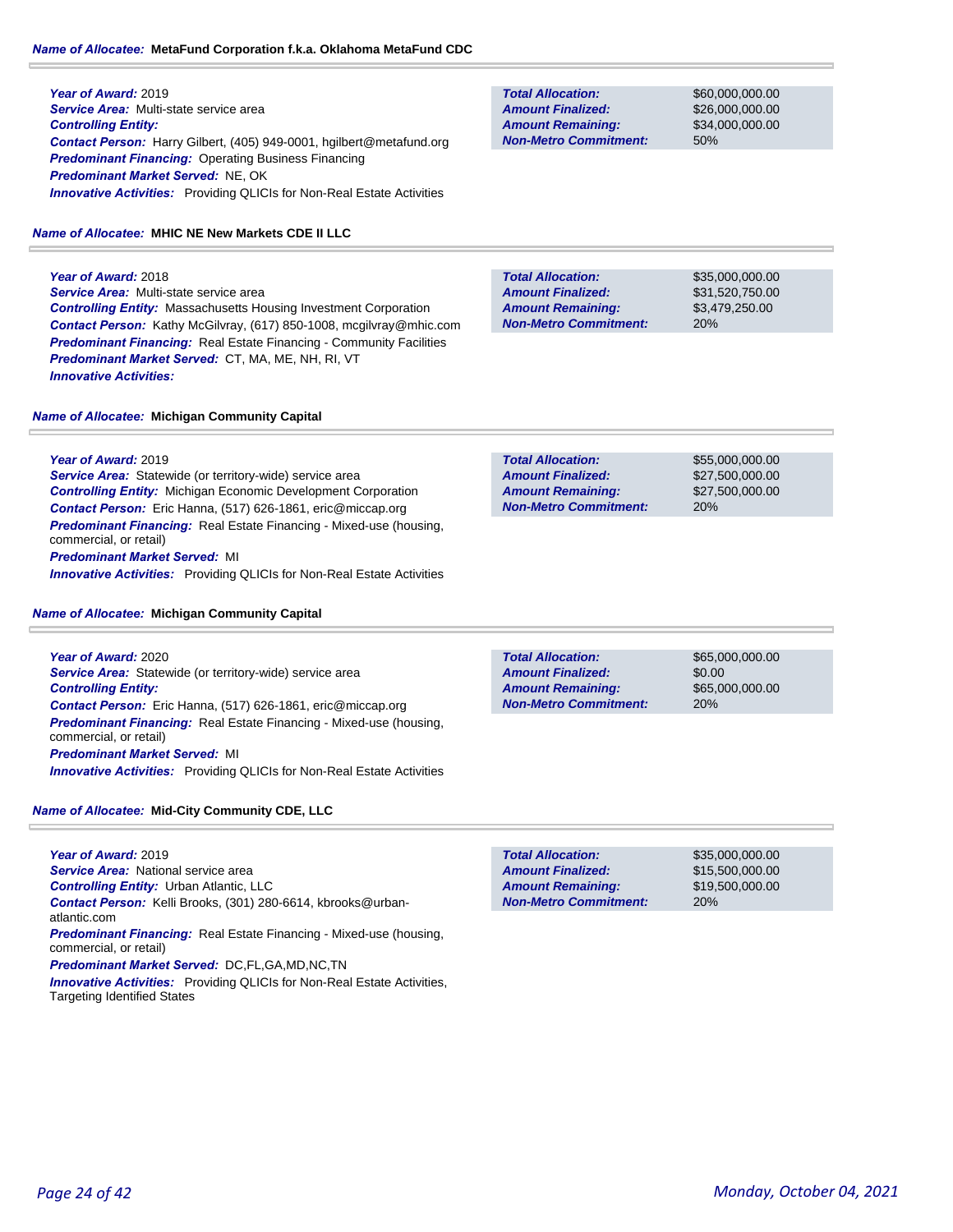#### *Name of Allocatee:* **Mid-City Community CDE, LLC**

**Year of Award:** 2020 **Service Area: National service area** *Controlling Entity: Contact Person:* Kelli Brooks, (301) 280-6614, kbrooks@urbanatlantic.com *Predominant Financing:* Real Estate Financing - Mixed-use (housing, commercial, or retail) *Predominant Market Served:* GA,MD,NY,NC,SC,TN **Innovative Activities:** Providing QLICIs for Non-Real Estate Activities, Targeting Identified States

## *Name of Allocatee:* **Midwest Industrial Redevelopment Fund, LLC**

**Year of Award:** 2018 **Service Area:** National service area *Controlling Entity:* CIBC Bank USA *Contact Person:* Allie Beath, (314) 301-2281, allie.beath@cibc.com *Predominant Financing:* Operating Business Financing *Predominant Market Served:* IL,IN,IA,MI,MO,OH,WI **Innovative Activities:** Providing QLICIs of \$2 million or less

**Total Allocation: Non-Metro Commitment: Amount Remaining: Amount Finalized:**

**Total Allocation:**

**Non-Metro Commitment: Amount Remaining: Amount Finalized:**

\$40,000,000.00 \$0.00 \$40,000,000.00 25%

\$70,000,000.00 \$42,825,000.00 \$27,175,000.00

51%

\$60,000,000.00 \$41,500,000.00 \$18,500,000.00 0% **Total Allocation: Non-Metro Commitment: Amount Remaining: Amount Finalized:**

## *Name of Allocatee:* **Midwest Minnesota Community Development Corporation**

**Year of Award:** 2018 *Service Area:* Multi-state service area *Controlling Entity: Contact Person:* Tim Swenson, (218) 844-7018, tswenson@mmcdc.com *Predominant Financing:* Real Estate Financing - Industrial/Manufacturing *Predominant Market Served:* MN, ND, SD, WY **Innovative Activities:** Investing in Indian Country, Providing QLICIs of \$2 million or less

## *Name of Allocatee:* **Midwest Minnesota Community Development Corporation**

| Year of Award: 2019                                                                                   |
|-------------------------------------------------------------------------------------------------------|
| Service Area: Multi-state service area                                                                |
| <b>Controlling Entity:</b>                                                                            |
| <b>Contact Person:</b> Tim Swenson, (218) 844-7018, tswenson@mmcdc.com                                |
| <b>Predominant Financing:</b> Real Estate Financing - Community Facilities                            |
| <b>Predominant Market Served: MN, ND, SD, WY</b>                                                      |
| <b>Innovative Activities:</b> Investing in Indian Country, Providing QLICIs of \$2<br>million or less |

### *Name of Allocatee:* **Midwest Renewable Capital, LLC**

**Year of Award:** 2020 **Service Area:** National service area *Controlling Entity: Contact Person:* Scott Mikkelsen, (515) 745-9890, scott.mikkelsen@mwrcap.com **Predominant Financing:** Operating Business Financing *Predominant Market Served:* FL,GA,KS,NM,TX,VA,WV *Innovative Activities:* Providing QLICIs for Non-Real Estate Activities, Targeting Identified States

| <b>Total Allocation:</b>     | \$60,000,000,00 |
|------------------------------|-----------------|
| <b>Amount Finalized:</b>     | \$10.775.000.00 |
| <b>Amount Remaining:</b>     | \$49,225,000.00 |
| <b>Non-Metro Commitment:</b> | 51%             |

| <b>Total Allocation:</b>     | \$20,000,000,00 |
|------------------------------|-----------------|
| <b>Amount Finalized:</b>     | \$0.00          |
| <b>Amount Remaining:</b>     | \$20,000,000,00 |
| <b>Non-Metro Commitment:</b> | 60%             |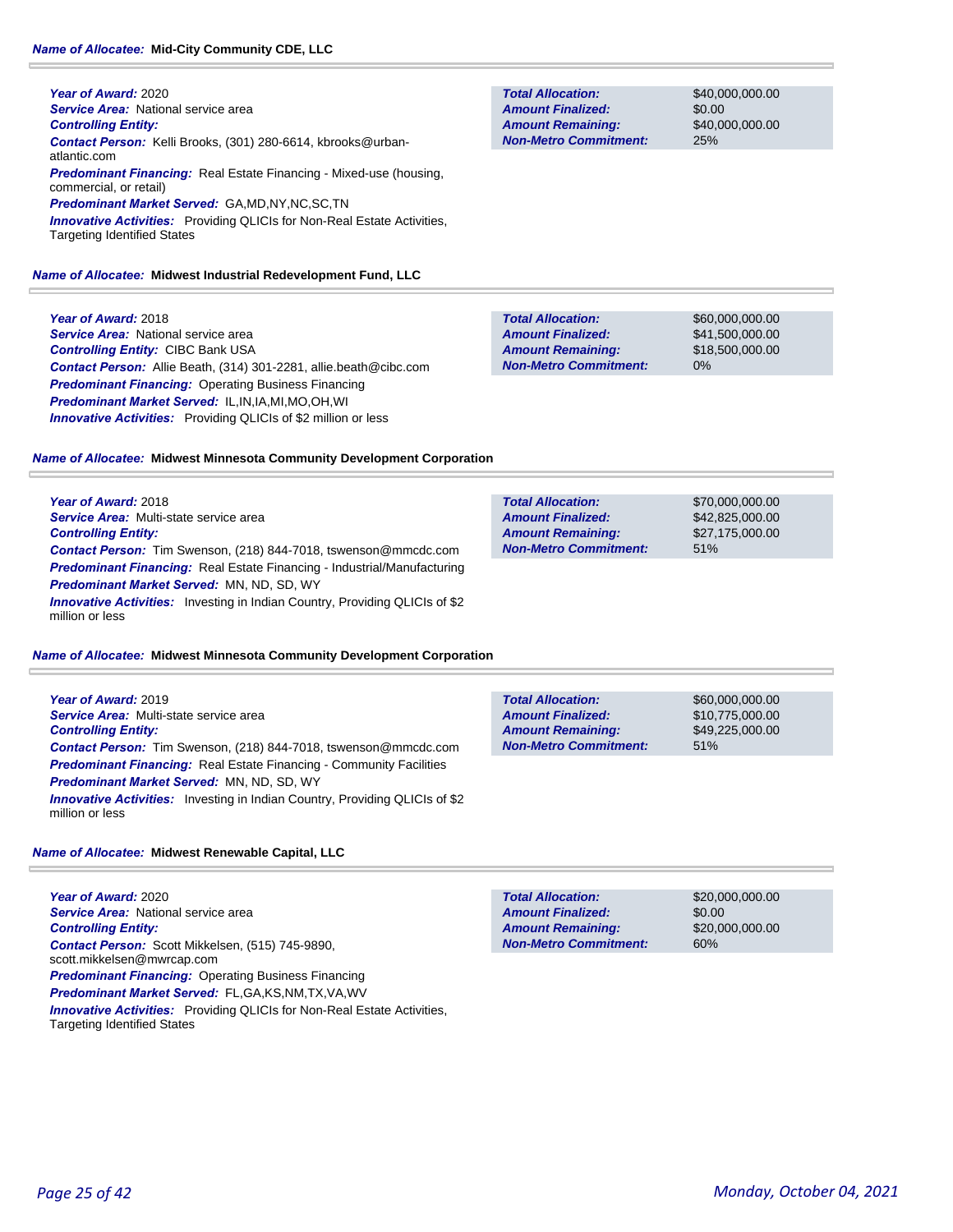#### *Name of Allocatee:* **Montana Community Development Corporation**

**Year of Award:** 2019 *Service Area:* Multi-state service area *Controlling Entity: Contact Person:* Heidi DeArment, (406) 728-9234, heidid@mtcdc.org *Predominant Financing:* Real Estate Financing - Industrial/Manufacturing *Predominant Market Served:* ID, MT, WY **Innovative Activities:** Investing in Indian Country, Targeting Identified **States** 

## *Name of Allocatee:* **Montana Community Development Corporation**

**Year of Award:** 2020 *Service Area:* Multi-state service area *Controlling Entity: Contact Person:* Heidi DeArment, (406) 728-9234, heidid@mtcdc.org *Predominant Financing:* Real Estate Financing - Office Space *Predominant Market Served:* ID, MT, WY **Innovative Activities:** Investing in Indian Country, Targeting Identified **States** 

## *Name of Allocatee:* **MuniStrategies, LLC**

**Year of Award:** 2020 *Service Area:* Multi-state service area *Controlling Entity: Contact Person:* Alan Lange, (601) 914-5642, alan@munistrategies.com *Predominant Financing:* Operating Business Financing *Predominant Market Served:* AL, AR, FL, GA, MS, SC, TN *Innovative Activities:* Providing QLICIs for Non-Real Estate Activities, Targeting Identified States

## *Name of Allocatee:* **National Community Fund I, LLC**

**Year of Award:** 2020 *Service Area:* National service area *Controlling Entity: Contact Person:* Chris Hasle, (503) 459-8308, chris@unitedfundadvisors.com *Predominant Financing:* Real Estate Financing - Industrial/Manufacturing *Predominant Market Served:* GA,NY,TN,TX,WA **Innovative Activities:** Targeting Identified States

**Total Allocation: Non-Metro Commitment: Amount Remaining: Amount Finalized:**

\$65,000,000.00 \$0.00 \$65,000,000.00 20%

*Name of Allocatee:* **National Community Investment Fund**

**Year of Award:** 2020 **Service Area:** National service area *Controlling Entity: Contact Person:* Terry Burm, (312) 662-6088, tburm@ncif.org *Predominant Financing:* Real Estate Financing - Industrial/Manufacturing *Predominant Market Served:* CO,GA,IL,MD,TN,TX **Innovative Activities:** Targeting Identified States

**Total Allocation: Non-Metro Commitment: Amount Remaining: Amount Finalized:**

\$65,000,000.00 \$50,900,000.00 \$14,100,000.00 50%

\$60,000,000.00 \$0.00 \$60,000,000.00 52% **Total Allocation: Non-Metro Commitment: Amount Remaining: Amount Finalized:**

\$65,000,000.00 **Total Allocation:**

**Non-Metro Commitment: Amount Remaining: Amount Finalized:**

\$0.00 \$65,000,000.00 90%

\$50,000,000.00 \$0.00 \$50,000,000.00 20% **Total Allocation: Non-Metro Commitment: Amount Remaining: Amount Finalized:**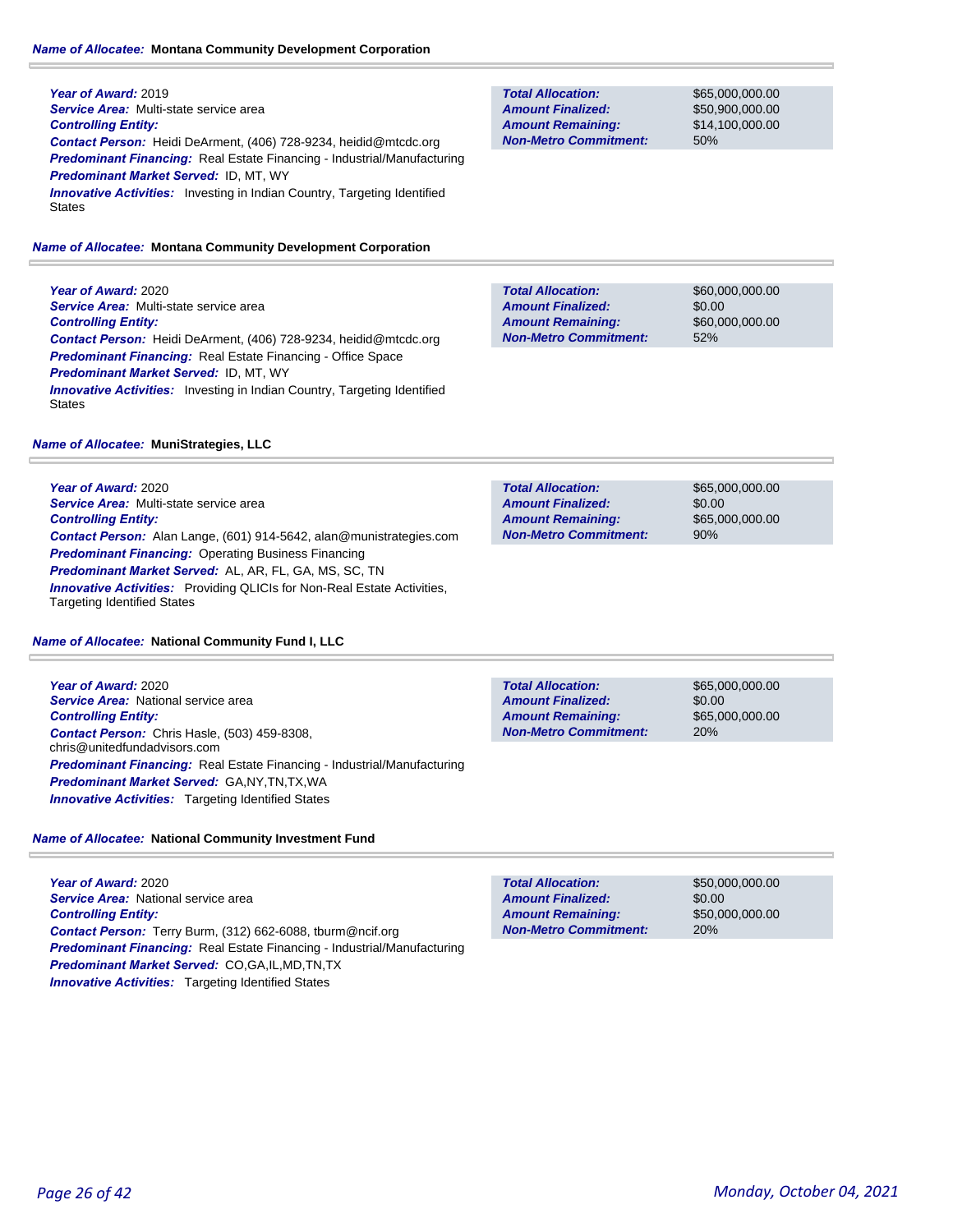**Year of Award:** 2020 **Service Area: National service area** *Controlling Entity: Contact Person:* Danny Zouber, , dzouber@northskycapital.com *Predominant Financing:* Operating Business Financing *Predominant Market Served:* AL,GA,KY,NM,TX,VA,WV **Innovative Activities:** Providing QLICIs for Non-Real Estate Activities, Targeting Identified States

#### *Name of Allocatee:* **National New Markets Fund, LLC**

**Year of Award:** 2020 **Service Area: National service area** *Controlling Entity: Contact Person:* Steve MacDonald, (213) 342-6757, sm@sdsgroup.com *Predominant Financing:* Operating Business Financing *Predominant Market Served:* AL,GA,IN,MI,SC,TN,TX **Innovative Activities:** Providing QLICIs for Non-Real Estate Activities, Targeting Identified States

*Name of Allocatee:* **National New Markets Tax Credit Fund, Inc.**

**Year of Award:** 2009 *Service Area:* National *Controlling Entity:* Community Reinvestment Fund, Inc. *Contact Person:* Frank Altman, (612) 338-3050, frank@crfusa.com *Predominant Financing:* Business financing *Predominant Market Served:* California, Colorado, Illinois, Minnesota, New York, Ohio, Wisconsin *Innovative Activities:* 

*Name of Allocatee:* **National New Markets Tax Credit Fund, Inc.**

# **Year of Award:** 2019 **Service Area:** National service area *Controlling Entity:* Community Reinvestment Fund, Inc. *Contact Person:* Frank Altman, (612) 338-3050, frank@crfusa.com *Predominant Financing:* Operating Business Financing *Predominant Market Served:* GA,IL,MI,MN,NY,PA,TX *Innovative Activities:* Targeting Identified States

# *Name of Allocatee:* **National Trust Community Investment Corporation**

**Year of Award:** 2019 *Service Area:* National service area *Controlling Entity: Contact Person:* Suzanne Brown, (202) 588-6256, sbrown@ntcic.com *Predominant Financing:* Real Estate Financing - Mixed-use (housing, commercial, or retail) *Predominant Market Served:* CO,IL,MI,MO,TN,VA,WV

*Innovative Activities:* Providing QLICIs of \$2 million or less

**Total Allocation: Non-Metro Commitment: Amount Remaining: Amount Finalized:**

\$45,000,000.00 \$0.00 \$45,000,000.00 40%

\$65,000,000.00 \$0.00 \$65,000,000.00 24% **Total Allocation: Non-Metro Commitment: Amount Remaining: Amount Finalized:**

\$75,000,000.00 \$74,999,999.17 \$0.83 18% **Total Allocation: Non-Metro Commitment: Amount Remaining: Amount Finalized:**

**Total Allocation: Non-Metro Commitment: Amount Remaining: Amount Finalized:**

\$50,000,000.00 \$31,500,000.00 \$18,500,000.00 20%

\$50,000,000.00 \$30,250,000.00 \$19,750,000.00 0% **Total Allocation: Non-Metro Commitment: Amount Remaining: Amount Finalized:**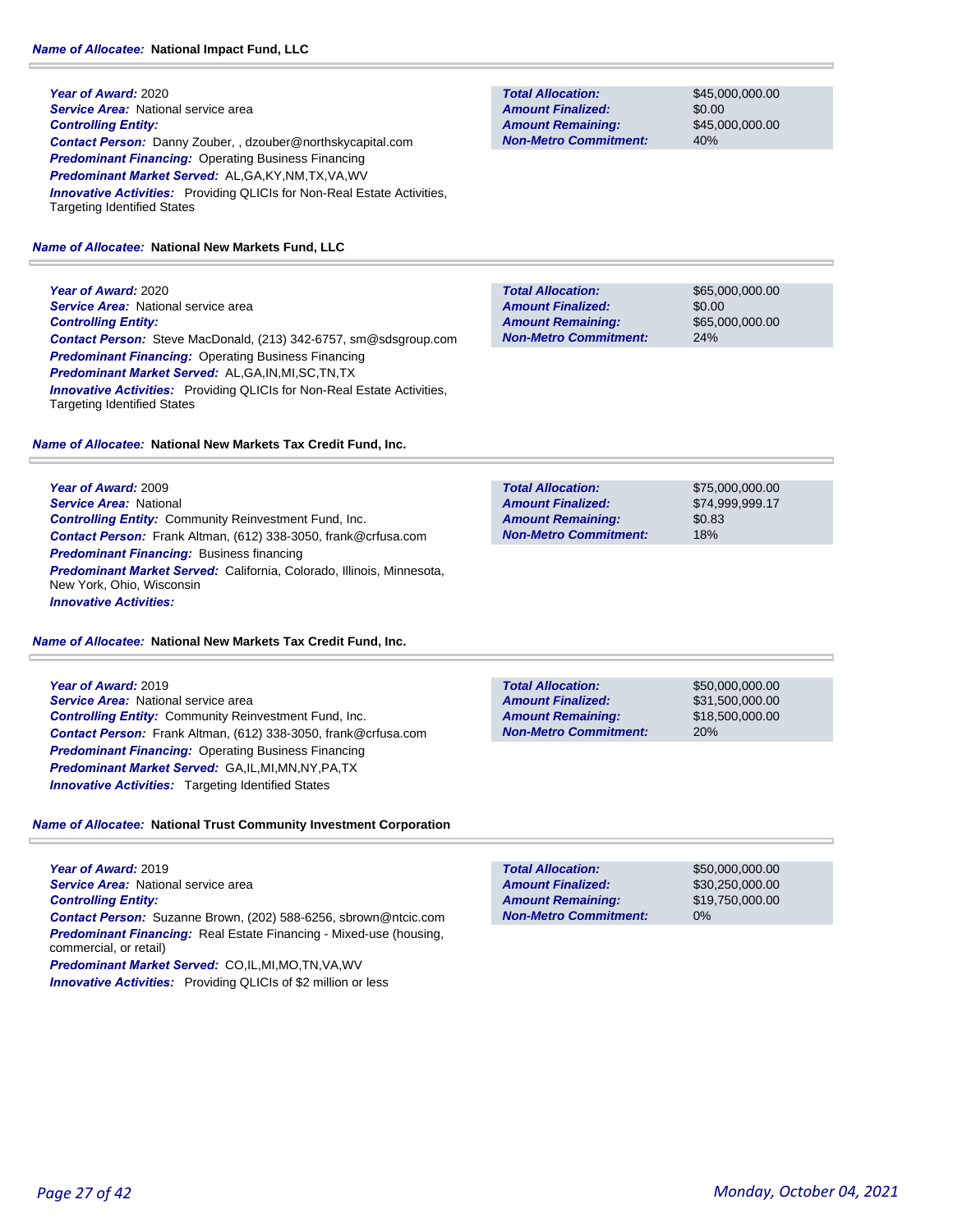#### **Year of Award:** 2019

*Service Area:* Multi-state service area *Controlling Entity:* NATIONAL COUNCIL ON AGRICULTURAL LIFE AND LABOR RESEARCH, INC *Contact Person:* Dave Callahan, (302) 678-9400, dcallahan@ncall.org **Predominant Financing:** Real Estate Financing - Community Facilities *Predominant Market Served:* DE, MD, VA *Innovative Activities:* 

#### *Name of Allocatee:* **New Market Opportunity Fund CDE LLC**

**Year of Award:** 2020

**Service Area:** Statewide (or territory-wide) service area *Controlling Entity: Contact Person:* Robert Poznanski, (317) 236-2449, robert.poznanski@icemiller.com **Predominant Financing: Operating Business Financing** *Predominant Market Served:* IN *Innovative Activities:* Providing QLICIs of \$2 million or less

#### *Name of Allocatee:* **New Markets Community Capital, LLC**

**Year of Award:** 2019

*Service Area:* Statewide (or territory-wide) service area *Controlling Entity:* The East Los Angeles Community Union (TELACU) *Contact Person:* Jose Villalobos, (323) 721-1655, jvillalobos@telacu.com **Predominant Financing:** Real Estate Financing - Community Facilities *Predominant Market Served:* CA *Innovative Activities:* 

#### *Name of Allocatee:* **New Markets Community Capital, LLC**

**Year of Award:** 2020 *Service Area:* Statewide (or territory-wide) service area *Controlling Entity: Contact Person:* Jose Villalobos, (323) 721-1655, jvillalobos@telacu.com **Predominant Financing:** Real Estate Financing - Community Facilities *Predominant Market Served:* CA *Innovative Activities:* 

**Total Allocation: Non-Metro Commitment: Amount Remaining: Amount Finalized:**

\$50,000,000.00 \$0.00 \$50,000,000.00 0%

*Name of Allocatee:* **Nonprofit Finance Fund**

**Year of Award:** 2017 *Service Area:* National *Controlling Entity: Contact Person:* Wendy Weiss, (215) 546-9426 x 206, wweiss@nff.org **Predominant Financing:** Real estate financing: Community Facilities *Predominant Market Served: California, Georgia, New York,* Pennsylvania, Rhode Island, Tennessee, Texas

*Innovative Activities:* Providing QLICIs of \$2 million or less, Targeting Identified States

**Total Allocation: Non-Metro Commitment: Amount Remaining: Amount Finalized:**

\$20,000,000.00 \$11,500,000.00 \$8,500,000.00 20%

\$45,000,000.00 \$0.00 \$45,000,000.00 20% **Total Allocation: Non-Metro Commitment: Amount Remaining: Amount Finalized:**

**Total Allocation: Non-Metro Commitment: Amount Remaining: Amount Finalized:**

\$55,000,000.00 \$47,000,000.00 \$8,000,000.00 0%

**Total Allocation: Amount Remaining: Amount Finalized:**

**Non-Metro Commitment:**

\$65,000,000.00 \$62,385,298.97 \$2,614,701.03 0%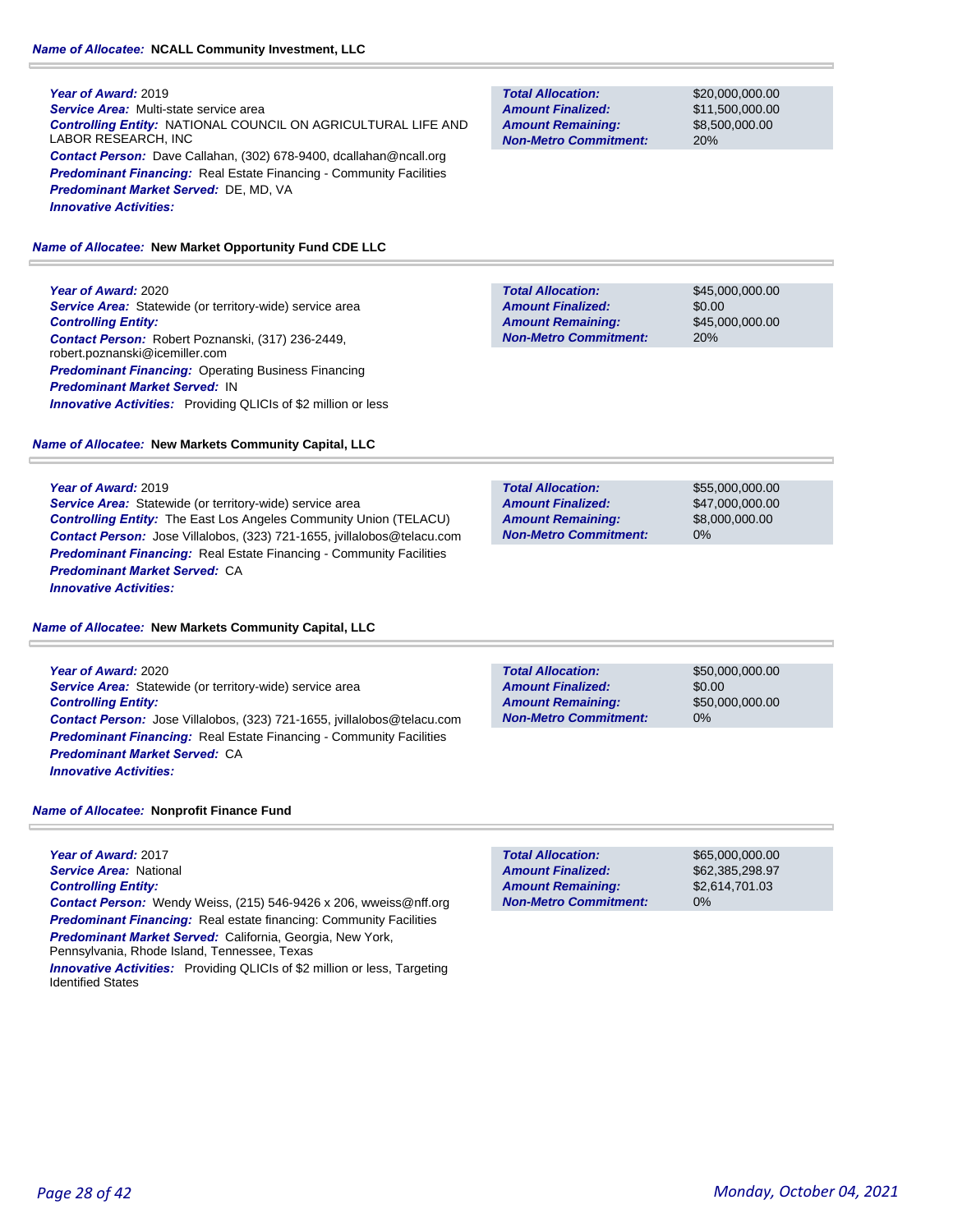#### **Year of Award:** 2018

**Service Area: National service area** 

# *Controlling Entity:*

*Contact Person:* Wendy Weiss, (215) 546-9426 x 206, wweiss@nff.org *Predominant Financing:* Real Estate Financing - Community Facilities *Predominant Market Served:* CA,GA,MD,NY,TN,TX **Innovative Activities:** Providing QLICIs of \$2 million or less, Targeting

Identified States

#### *Name of Allocatee:* **NYC Neighborhood Capital Corporation**

# **Year of Award:** 2018

*Service Area:* Local service area (e.g., neighborhoods, cities, a county or contiguous counties, or metropolitan areas) within a state or territory *Controlling Entity:* City of New York *Contact Person:* Christine Robinson, (212) 312-3644, crobinson@edc.nyc

**Predominant Financing:** Real Estate Financing - Community Facilities *Predominant Market Served:* NY *Innovative Activities:* 

## *Name of Allocatee:* **NYC Neighborhood Capital Corporation**

#### **Year of Award:** 2019

*Service Area:* Local service area (e.g., neighborhoods, cities, a county or contiguous counties, or metropolitan areas) within a state or territory *Controlling Entity:* City of New York *Contact Person:* Christine Robinson, (212) 312-3644, crobinson@edc.nyc

**Predominant Financing:** Real Estate Financing - Community Facilities *Predominant Market Served:* NY *Innovative Activities:* 

## *Name of Allocatee:* **NYCR-CDE,LLC**

## **Year of Award:** 2019

*Service Area:* Local service area (e.g., neighborhoods, cities, a county or contiguous counties, or metropolitan areas) within a state or territory *Controlling Entity:* New York City Regional Center, LLC *Contact Person:* GEORGE OLSEN, (212) 619-1270, golsen@nycrc.com **Predominant Financing:** Real Estate Financing - Community Facilities *Predominant Market Served:* NY *Innovative Activities:* 

## *Name of Allocatee:* **NYCR-CDE,LLC**

#### **Year of Award:** 2020

*Service Area:* Local service area (e.g., neighborhoods, cities, a county or contiguous counties, or metropolitan areas) within a state or territory *Controlling Entity:* 

*Contact Person:* GEORGE OLSEN, (212) 619-1270, golsen@nycrc.com **Predominant Financing:** Real Estate Financing - Community Facilities *Predominant Market Served:* NY *Innovative Activities:* 

**Total Allocation: Non-Metro Commitment: Amount Remaining: Amount Finalized:**

\$55,000,000.00 \$51,000,000.00 \$4,000,000.00 0%

\$55,000,000.00 \$44,000,000.00 \$11,000,000.00 0% **Total Allocation: Non-Metro Commitment: Amount Remaining: Amount Finalized:**

**Total Allocation: Non-Metro Commitment: Amount Remaining: Amount Finalized:**

\$50,000,000.00 \$25,000,000.00 \$25,000,000.00 0%

**Total Allocation: Non-Metro Commitment: Amount Remaining: Amount Finalized:**

\$50,000,000.00 \$34,000,000.00 \$16,000,000.00 0%

\$50,000,000.00 \$0.00 \$50,000,000.00 0% **Total Allocation: Non-Metro Commitment: Amount Remaining: Amount Finalized:**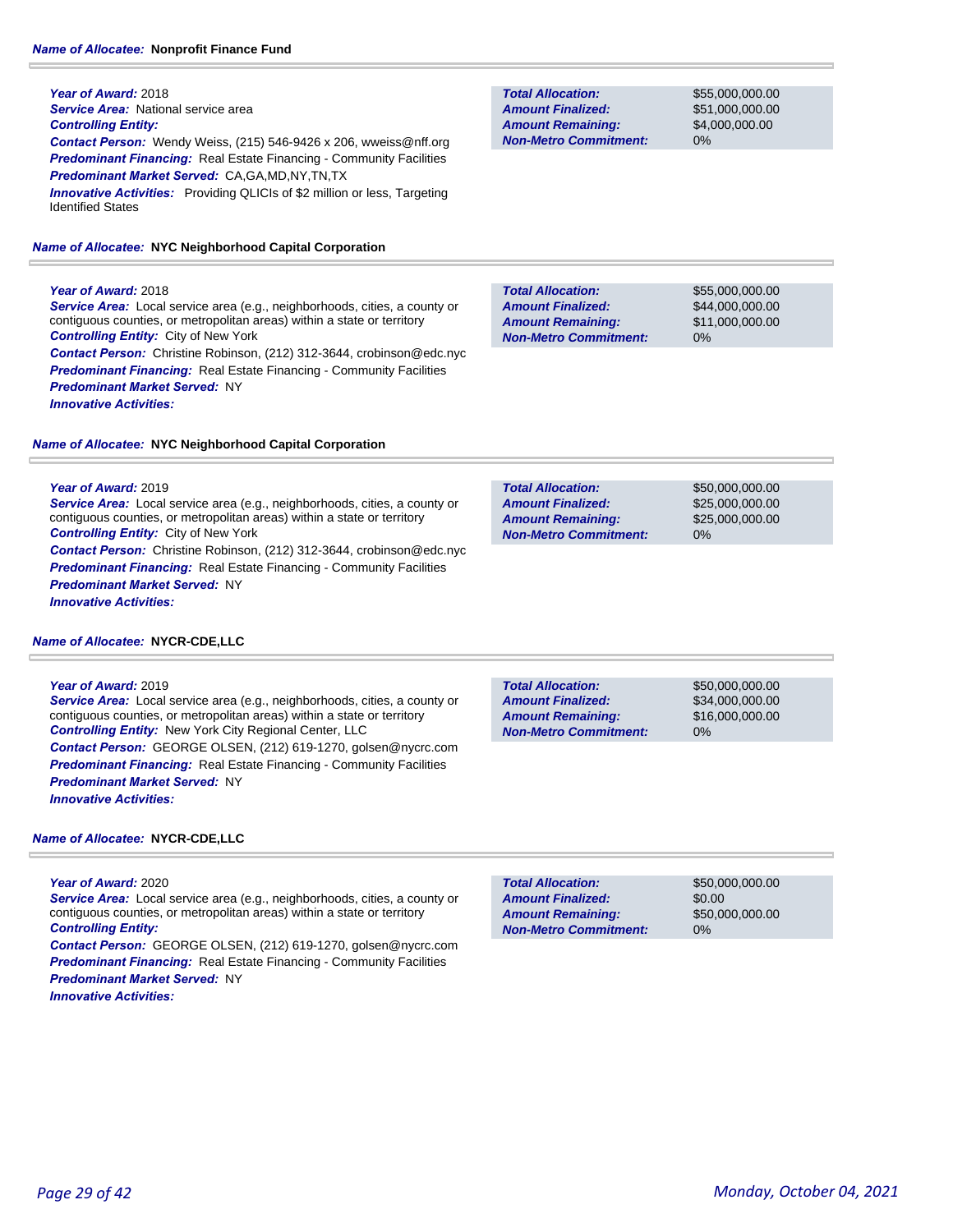**Year of Award:** 2020 **Service Area:** Statewide (or territory-wide) service area *Controlling Entity: Contact Person:* Amber Seitz, (614) 221-1114, aseitz@financefund.org *Predominant Financing:* Operating Business Financing *Predominant Market Served:* OH **Innovative Activities:** Investing In Unrelated CDEs, Providing QLICIs for Non-Real Estate Activities, Providing QLICIs of \$2 million or less

## *Name of Allocatee:* **Old National CDE Corporation**

**Year of Award:** 2020 *Service Area:* Multi-state service area *Controlling Entity: Contact Person:* Mike Harbaugh, (616) 228-6067, mike.harbaugh@oldnational.com **Predominant Financing:** Real Estate Financing - Community Facilities *Predominant Market Served:* IN, KY, MI, MN, WI *Innovative Activities:* 

# *Name of Allocatee:* **Pacesetter CDE, Inc.**

**Year of Award:** 2020 **Service Area:** National service area *Controlling Entity: Contact Person:* Mark DiSalvo, (978) 794-3366, mdisalvo@pacesettercde.com *Predominant Financing: Operating Business Financing Predominant Market Served:* AL,GA,KS,MI,TN,TX **Innovative Activities:** Providing QLICIs for Non-Real Estate Activities, Providing QLICIs of \$2 million or less, Targeting Identified States

#### *Name of Allocatee:* **Partners for the Common Good, Inc.**

**Year of Award:** 2019 *Service Area:* National service area *Controlling Entity: Contact Person:* Larita Mimms, (202) 689-8935 x226, mimmsl +amis@pcgloanfund.org **Predominant Financing:** Real Estate Financing - Community Facilities *Predominant Market Served:* AZ,CT,FL,IL,PA,TX *Innovative Activities:* Targeting Identified States

# *Name of Allocatee:* **Pathway Lending CDE, LLC**

**Year of Award:** 2020 *Service Area:* Multi-state service area *Controlling Entity: Contact Person:* Clint Gwin, (615) 425-7171, clint.gwin@pathwaylending.org **Predominant Financing:** Real Estate Financing - Community Facilities *Predominant Market Served:* AL, TN **Innovative Activities:** Targeting Identified States

**Total Allocation: Non-Metro Commitment: Amount Remaining: Amount Finalized:**

\$65,000,000.00 \$0.00 \$65,000,000.00 20%

\$50,000,000.00 \$0.00 \$50,000,000.00 10% **Total Allocation: Non-Metro Commitment: Amount Remaining: Amount Finalized:**

\$45,000,000.00 \$0.00 \$45,000,000.00 24% **Total Allocation: Non-Metro Commitment: Amount Remaining: Amount Finalized:**

\$35,000,000.00 \$21,600,000.00 \$13,400,000.00 0% **Total Allocation: Non-Metro Commitment: Amount Remaining: Amount Finalized:**

\$30,000,000.00 \$0.00 \$30,000,000.00 30% **Total Allocation: Non-Metro Commitment: Amount Remaining: Amount Finalized:**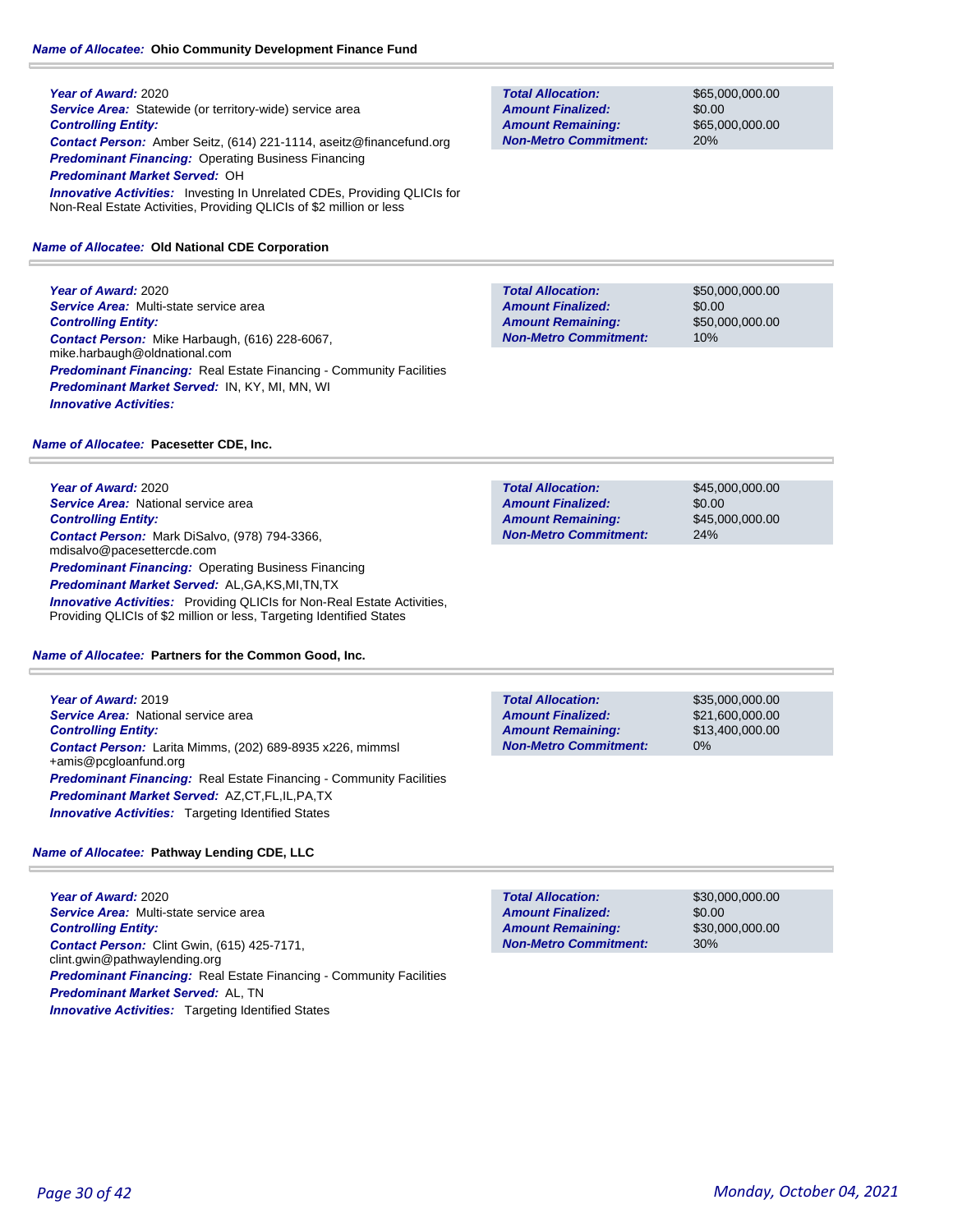**Year of Award:** 2020 *Service Area:* Multi-state service area *Controlling Entity: Contact Person:* Michael Tolleson, , mtolleson@pb-ms.com *Predominant Financing:* Real Estate Financing - Industrial/Manufacturing *Predominant Market Served:* AL, AR, LA, MS **Innovative Activities:** Providing QLICIs of \$2 million or less

## *Name of Allocatee:* **People Incorporated Financial Services**

**Year of Award:** 2018 *Service Area:* Multi-state service area *Controlling Entity:* People Incorporated of Virginia *Contact Person:* Bryan Phipps, (276) 623-9000, bphipps@peopleinc.net *Predominant Financing:* Real Estate Financing - Community Facilities *Predominant Market Served:* AL, GA, KY, MS, NC, SC, TN, VA, WV **Innovative Activities:** Providing QLICIs for Non-Real Estate Activities, Targeting Identified States

**Total Allocation: Non-Metro Commitment: Amount Remaining: Amount Finalized:**

\$50,000,000.00 \$0.00 \$50,000,000.00 32%

**Total Allocation: Non-Metro Commitment: Amount Remaining: Amount Finalized:**

**Total Allocation:**

**Non-Metro Commitment: Amount Remaining: Amount Finalized:**

\$60,000,000.00 \$33,500,000.00 \$26,500,000.00 55%

\$55,000,000.00

\$55,000,000.00

\$0.00

0%

# *Name of Allocatee:* **Phoenix Community Development and Investment Corporation**

**Year of Award:** 2020 *Service Area:* Local service area (e.g., neighborhoods, cities, a county or contiguous counties, or metropolitan areas) within a state or territory *Controlling Entity: Contact Person:* Mike Santellanes, (480) 482-1060, msantellanes@phoenixida.com **Predominant Financing:** Real Estate Financing - Community Facilities *Predominant Market Served:* AZ *Innovative Activities:* 

#### *Name of Allocatee:* **PIDC Community Capital**

#### **Year of Award:** 2018

*Service Area:* Local service area (e.g., neighborhoods, cities, a county or contiguous counties, or metropolitan areas) within a state or territory **Controlling Entity:** Philadelphia Industrial Development Corporation *Contact Person:* Jennifer Crowther, (215) 496-8139, jcrowther@pidcphila.com *Predominant Financing:* Real Estate Financing - Mixed-use (housing, commercial, or retail) *Predominant Market Served:* PA *Innovative Activities:* Providing QLICIs of \$2 million or less

## *Name of Allocatee:* **PIDC Community Capital**

#### **Year of Award:** 2020

*Service Area:* Local service area (e.g., neighborhoods, cities, a county or contiguous counties, or metropolitan areas) within a state or territory *Controlling Entity:* 

*Contact Person:* Jennifer Crowther, (215) 496-8139,

jcrowther@pidcphila.com

**Predominant Financing:** Real Estate Financing - Community Facilities *Predominant Market Served:* PA

**Innovative Activities:** Providing QLICIs for Non-Real Estate Activities, Providing QLICIs of \$2 million or less

| <b>Total Allocation:</b>     |
|------------------------------|
| <b>Amount Finalized:</b>     |
| <b>Amount Remaining:</b>     |
| <b>Non-Metro Commitment:</b> |

\$45,000,000.00 \$40,500,000.00 \$4,500,000.00 0%

\$60,000,000.00 \$0.00 \$60,000,000.00 0% **Total Allocation: Non-Metro Commitment: Amount Remaining: Amount Finalized:**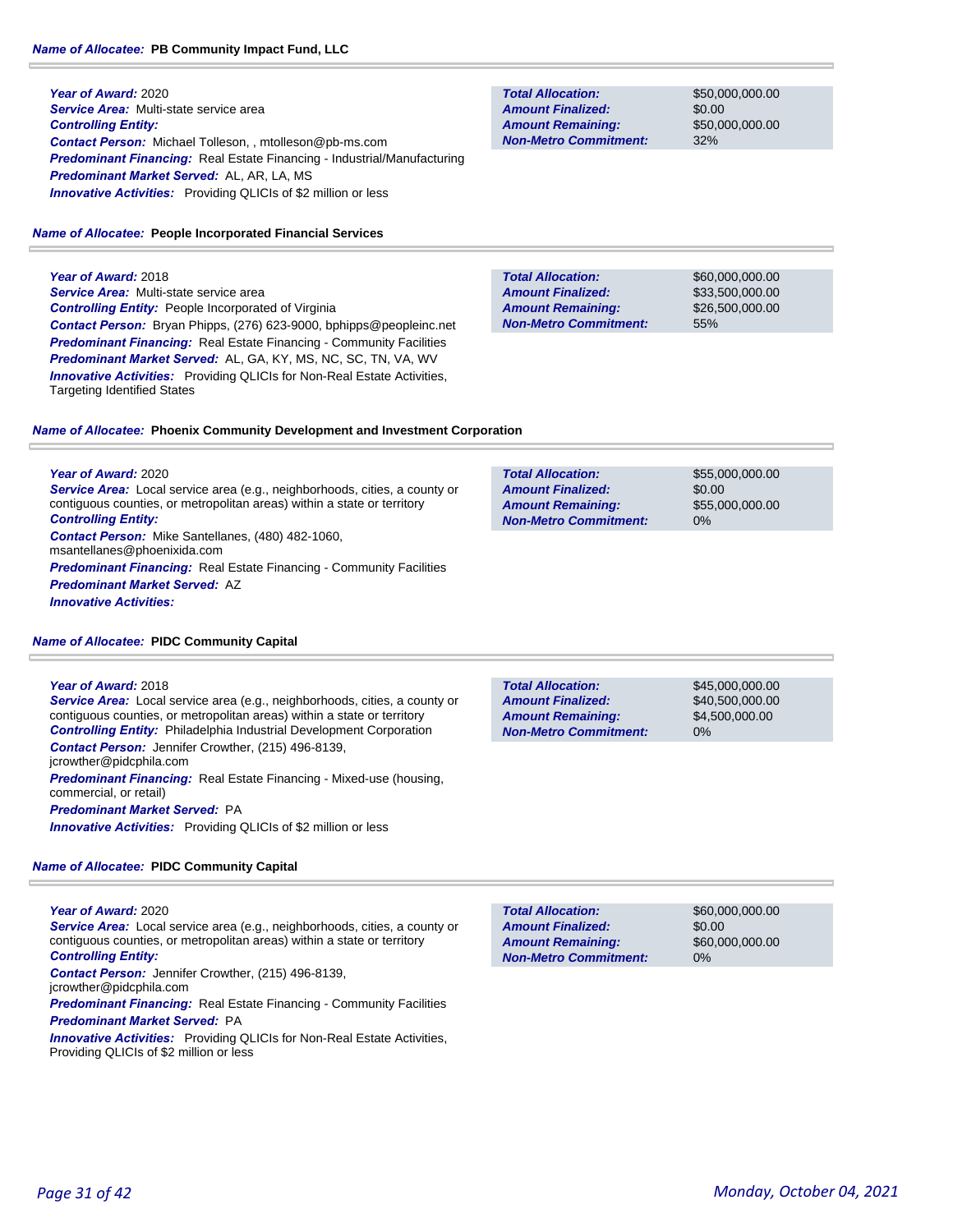# *Name of Allocatee:* **Pittsburgh Urban Initiatives LLC**

## **Year of Award:** 2020 *Service Area:* Local service area (e.g., neighborhoods, cities, a county or contiguous counties, or metropolitan areas) within a state or territory *Controlling Entity: Contact Person:* Rebecca Davidson-Wagner, 4122556588, rwagner@ura.org **Predominant Financing:** Real Estate Financing - Community Facilities *Predominant Market Served:* PA **Innovative Activities:** Providing QLICIs of \$2 million or less

# *Name of Allocatee:* **PNC Community Partners, Inc.**

*Controlling Entity:* PNC Bank, National Association

*Contact Person:* Marcia Barenbregge-Lynch, (412) 644-6007,

**Service Area: National service area** 

**Year of Award:** 2018

marcia.b.lynch@pnc.com

**Total Allocation: Non-Metro Commitment: Amount Remaining: Amount Finalized:**

\$50,000,000.00 \$0.00 \$50,000,000.00 0%

**Total Allocation: Non-Metro Commitment: Amount Remaining: Amount Finalized:**

**Total Allocation:**

**Amount Remaining: Amount Finalized:**

\$70,000,000.00 \$54,880,000.00 \$15,120,000.00 20%

\$60,000,000.00 \$31,250,000.00 \$28,750,000.00

**Predominant Financing:** Real Estate Financing - Community Facilities *Predominant Market Served:* IL,IN,MO,NY,OH,PA,WI **Innovative Activities:** Targeting Identified States *Name of Allocatee:* **PNC Community Partners, Inc.**

**Year of Award:** 2019 **Service Area:** National service area *Controlling Entity:* PNC Bank, National Association *Contact Person:* Marcia Barenbregge-Lynch, (412) 644-6007, marcia.b.lynch@pnc.com *Predominant Financing:* Real Estate Financing - Community Facilities *Predominant Market Served:* GA,IL,KY,MI,OH,PA,VA *Innovative Activities:* Targeting Identified States

## *Name of Allocatee:* **PNC Community Partners, Inc.**

**Year of Award:** 2020 *Service Area:* National service area *Controlling Entity: Contact Person:* Marcia Barenbregge-Lynch, (412) 644-6007, marcia.b.lynch@pnc.com *Predominant Financing:* Real Estate Financing - Community Facilities *Predominant Market Served:* FL,IL,MI,OH,PA,VA,WI *Innovative Activities:* Targeting Identified States

## *Name of Allocatee:* **Prestamos CDFI, LLC**

**Year of Award:** 2019 *Service Area:* Multi-state service area *Controlling Entity:* Chicanos Por La Causa, Inc. *Contact Person:* Teresa Miranda, (602) 258-9911, teresa.miranda@cplc.org *Predominant Financing:* Real Estate Financing - Industrial/Manufacturing *Predominant Market Served:* AZ, NM, NV, TX *Innovative Activities:* Providing QLICIs of \$2 million or less, Targeting Identified States

| <b>Non-Metro Commitment:</b> | <b>20%</b> |  |
|------------------------------|------------|--|
|                              |            |  |
|                              |            |  |
|                              |            |  |
|                              |            |  |
|                              |            |  |

| <b>Total Allocation:</b>     | \$55,000,000,00 |
|------------------------------|-----------------|
| <b>Amount Finalized:</b>     | \$0.00          |
| <b>Amount Remaining:</b>     | \$55,000,000,00 |
| <b>Non-Metro Commitment:</b> | 16%             |

20% **Total Allocation: Non-Metro Commitment: Amount Remaining: Amount Finalized:**

\$55,000,000.00 \$34,000,000.00 \$21,000,000.00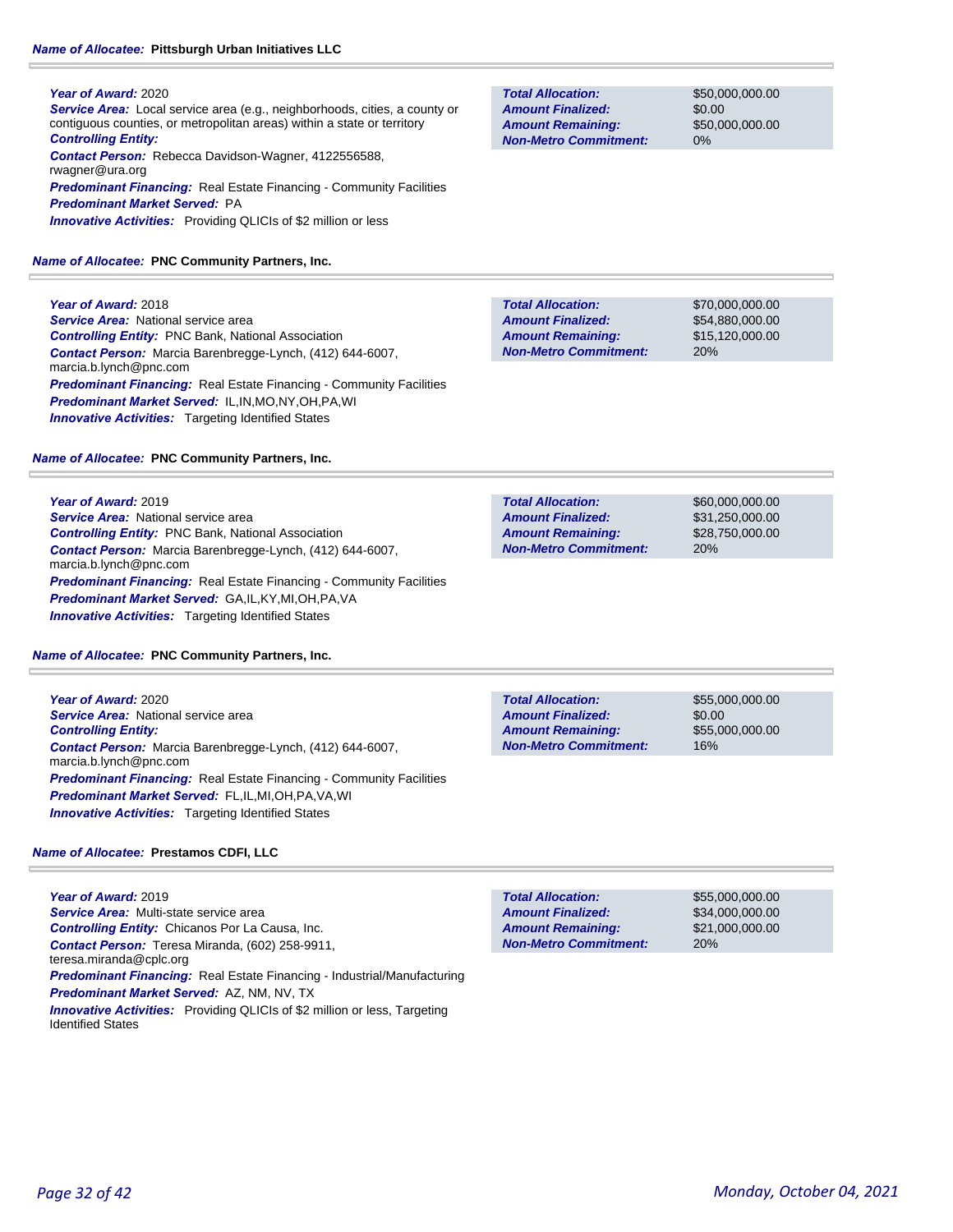**Year of Award:** 2020 *Service Area:* Multi-state service area *Controlling Entity: Contact Person:* Teresa Miranda, (602) 258-9911, teresa.miranda@cplc.org *Predominant Financing:* Real Estate Financing - Industrial/Manufacturing *Predominant Market Served:* AZ, NM, NV, TX **Innovative Activities:** Providing QLICIs of \$2 million or less, Targeting Identified States

#### *Name of Allocatee:* **Primary Care Development Corporation**

**Year of Award:** 2019 **Service Area:** National service area *Controlling Entity: Contact Person:* Johvanna Sampson, (212) 437-3932, jsampson@pcdc.org **Predominant Financing:** Real Estate Financing - Community Facilities *Predominant Market Served:* CA,KY,MN,NY,PA,RI,TX **Innovative Activities:** Targeting Identified States

#### *Name of Allocatee:* **Primary Care Development Corporation**

**Year of Award:** 2020 **Service Area:** National service area *Controlling Entity: Contact Person:* Johvanna Sampson, (212) 437-3932, jsampson@pcdc.org **Predominant Financing:** Real Estate Financing - Community Facilities *Predominant Market Served:* CA,FL,NY,NC,PA,TN,WA *Innovative Activities:* Targeting Identified States

#### *Name of Allocatee:* **Punawai 'O Pu'uhonua, LLC**

**Year of Award:** 2018 *Service Area:* Statewide (or territory-wide) service area *Controlling Entity:* American Savings Bank, FSB *Contact Person:* Gabriel Lee, (808) 539-7896, glee@asbhawaii.com **Predominant Financing:** Real Estate Financing - Community Facilities *Predominant Market Served:* HI

**Innovative Activities:** Investing in Indian Country

*Name of Allocatee:* **Raza Development Fund, Inc.**

**Year of Award:** 2020 **Service Area:** National service area *Controlling Entity: Contact Person:* Catherine Kes, (602) 417-1420, ckes@razafund.org **Predominant Financing:** Real Estate Financing - Community Facilities *Predominant Market Served:* CA,FL,TX **Innovative Activities:** Targeting Identified States

**Total Allocation: Non-Metro Commitment: Amount Remaining: Amount Finalized:**

\$45,000,000.00 \$0.00 \$45,000,000.00 24%

\$65,000,000.00 \$46,750,000.00 \$18,250,000.00 25% **Total Allocation: Non-Metro Commitment: Amount Remaining: Amount Finalized:**

\$65,000,000.00 \$0.00 \$65,000,000.00 25% **Total Allocation: Non-Metro Commitment: Amount Remaining: Amount Finalized:**

**Total Allocation: Non-Metro Commitment: Amount Remaining: Amount Finalized:**

\$40,000,000.00 \$20,000,000.00 \$20,000,000.00 20%

\$60,000,000.00 \$0.00 \$60,000,000.00 0% **Total Allocation: Non-Metro Commitment: Amount Remaining: Amount Finalized:**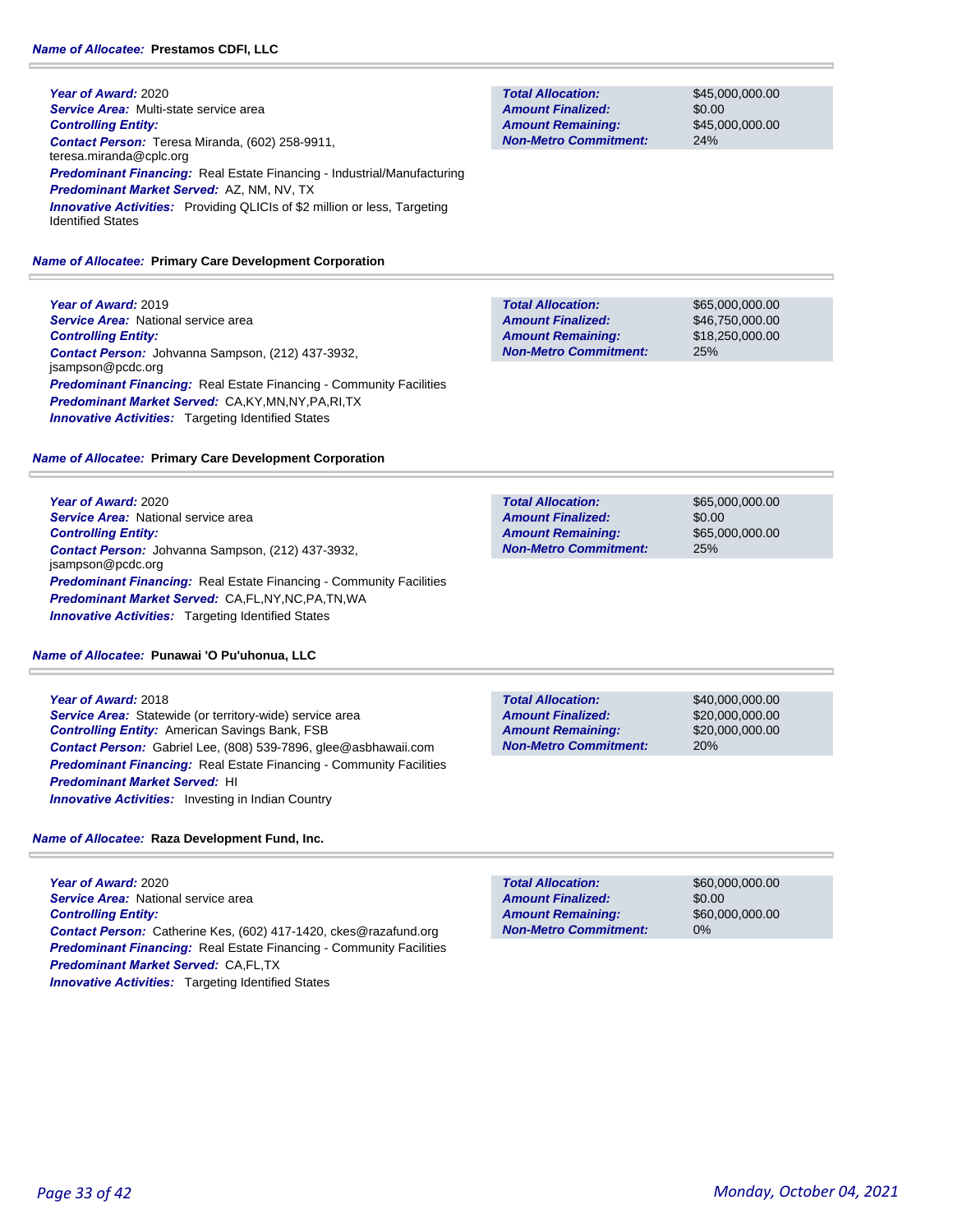**Year of Award:** 2019 *Service Area:* National service area *Controlling Entity:* RBC Community Investments, LLC *Contact Person:* Kenneth Lohiser, (216) 875-6080, ken.lohiser@rbc.com **Predominant Financing:** Real Estate Financing - Mixed-use (housing, commercial, or retail) *Predominant Market Served:* GA,MS,MO,NV,NM,OH,WI **Innovative Activities:** Targeting Identified States

#### *Name of Allocatee:* **Reinvestment Fund, Inc., The**

**Year of Award:** 2019 **Service Area: National service area** *Controlling Entity: Contact Person:* Sara Landis, (215) 574-5820, sara.landis@trfund.com *Predominant Financing:* Real Estate Financing - Community Facilities *Predominant Market Served:* DC,GA,MD,OH,PA **Innovative Activities:** Targeting Identified States

*Name of Allocatee:* **Reinvestment Fund, Inc., The**

**Year of Award:** 2020 **Service Area:** National service area *Controlling Entity: Contact Person:* Sara Landis, (215) 574-5820, sara.landis@trfund.com *Predominant Financing:* Real Estate Financing - Community Facilities *Predominant Market Served:* AL,FL,GA,MD,OH,PA,TN *Innovative Activities:* Targeting Identified States

## *Name of Allocatee:* **River Gorge Capital, LLC**

**Year of Award:** 2018 **Service Area:** National service area *Controlling Entity:* BrightBridge, Inc *Contact Person:* Monica Blanton, (423) 424-4226, mblanton@brightbridgeinc.org **Predominant Financing: Operating Business Financing** *Predominant Market Served:* AL,FL,GA,TN,TX,WV *Innovative Activities:* Providing QLICIs for Non-Real Estate Activities, Targeting Identified States

# *Name of Allocatee:* **Rural Development Partners LLC**

**Year of Award:** 2020 **Service Area:** National service area *Controlling Entity: Contact Person:* Kaye Grahn, (641) 585-1000, kgrahn@rdpimpact.com *Predominant Financing:* Operating Business Financing *Predominant Market Served:* FL,GA,NE,NY,OH,SC,TX *Innovative Activities:* Providing QLICIs for Non-Real Estate Activities, Targeting Identified States

**Total Allocation: Non-Metro Commitment: Amount Remaining: Amount Finalized:**

\$60,000,000.00 \$30,000,000.00 \$30,000,000.00 0%

\$60,000,000.00 \$38,500,000.00 \$21,500,000.00 20% **Total Allocation: Non-Metro Commitment: Amount Remaining: Amount Finalized:**

\$60,000,000.00 \$0.00 \$60,000,000.00 0% **Total Allocation: Non-Metro Commitment: Amount Remaining: Amount Finalized:**

\$55,000,000.00 45% **Total Allocation: Non-Metro Commitment: Amount Remaining: Amount Finalized:**

\$41,500,000.00 \$13,500,000.00

\$50,000,000.00 \$0.00 \$50,000,000.00 70% **Total Allocation: Non-Metro Commitment: Amount Remaining: Amount Finalized:**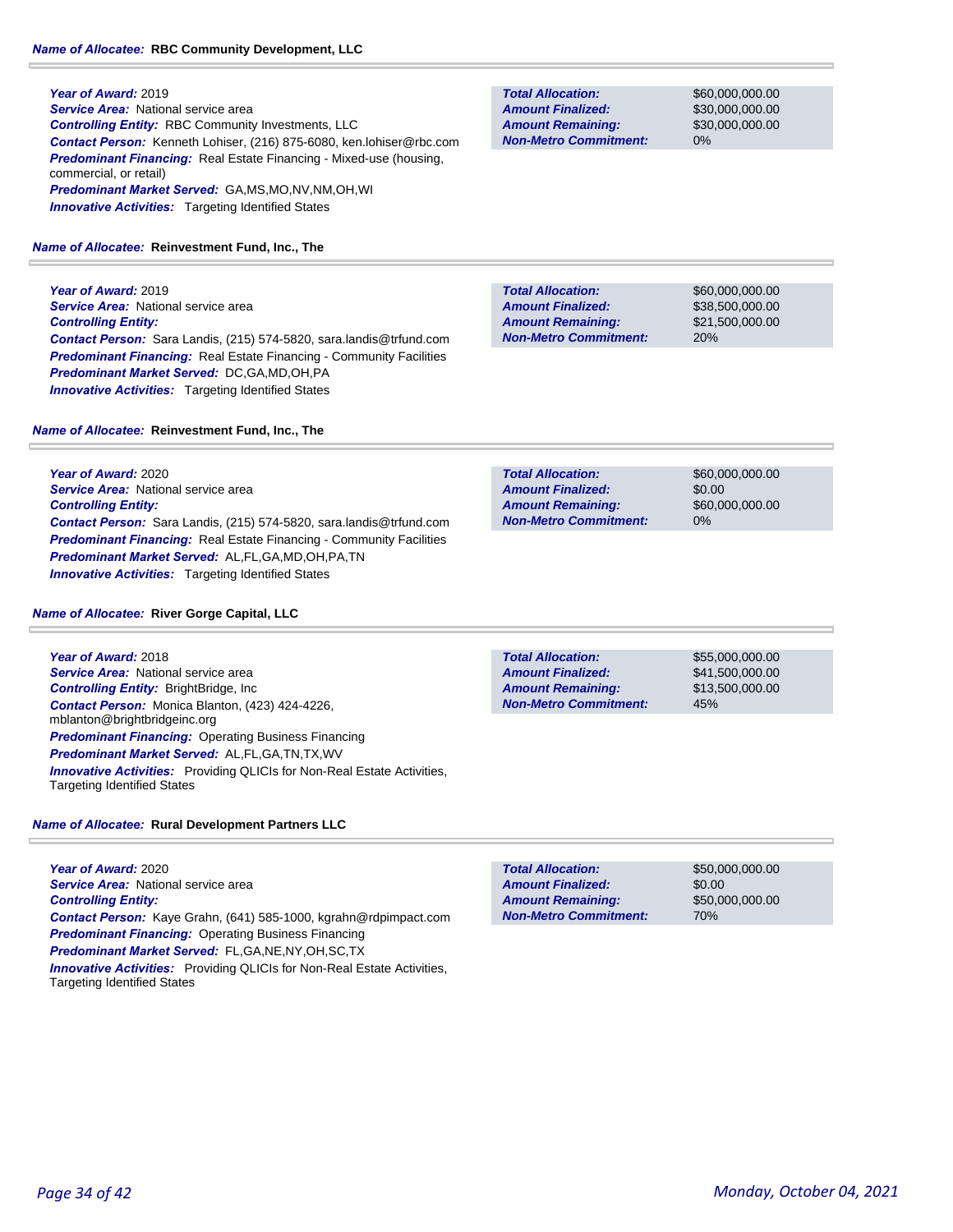#### *Name of Allocatee:* **San Francisco Community Investment Fund**

# **Year of Award:** 2015-2016 *Service Area:* Local *Controlling Entity:* City and County of San Francisco *Contact Person:* Bridget Katz, (415) 554-6240, bridget.katz@sfgov.org *Predominant Financing:* Real estate financing: Retail *Predominant Market Served:* San Francisco County, CA *Innovative Activities:*

#### *Name of Allocatee:* **San Francisco Community Investment Fund**

**Year of Award:** 2017 *Service Area:* Local *Controlling Entity:* City and County of San Francisco *Contact Person:* Bridget Katz, (415) 554-6240, bridget.katz@sfgov.org *Predominant Financing:* Real estate financing: Community Facilities *Predominant Market Served:* CA-San Francisco County *Innovative Activities:* 

#### *Name of Allocatee:* **San Francisco Community Investment Fund**

# **Year of Award:** 2018

*Service Area:* Local service area (e.g., neighborhoods, cities, a county or contiguous counties, or metropolitan areas) within a state or territory *Controlling Entity:* City and County of San Francisco *Contact Person:* Bridget Katz, (415) 554-6240, bridget.katz@sfgov.org *Predominant Financing:* Real Estate Financing - Community Facilities *Predominant Market Served:* CA *Innovative Activities:* 

### *Name of Allocatee:* **San Francisco Community Investment Fund**

## **Year of Award:** 2020 *Service Area:* Local service area (e.g., neighborhoods, cities, a county or contiguous counties, or metropolitan areas) within a state or territory *Controlling Entity:*

*Contact Person:* Bridget Katz, (415) 554-6240, bridget.katz@sfgov.org **Predominant Financing:** Real Estate Financing - Community Facilities *Predominant Market Served:* CA *Innovative Activities:* 

*Name of Allocatee:* **SB New Markets CDE LLC**

## **Year of Award:** 2018

**Service Area:** Local service area (e.g., neighborhoods, cities, a county or contiguous counties, or metropolitan areas) within a state or territory *Controlling Entity:* University Financial Corp. GBC dba Sunrise Banks *Contact Person:* Michael Morrell, (651) 523-7847, michael.morrell@sunrisebanks.com

**Predominant Financing:** Real Estate Financing - Community Facilities *Predominant Market Served:* MN

*Innovative Activities:* Providing QLICIs of \$2 million or less

## **Total Allocation: Non-Metro Commitment: Amount Remaining: Amount Finalized:**

\$45,000,000.00 \$40,500,000.00 \$4,500,000.00 0%

**Total Allocation: Non-Metro Commitment: Amount Remaining: Amount Finalized:**

\$30,000,000.00 \$25,500,000.00 \$4,500,000.00 0%

| <b>Total Allocation:</b>     | \$35,000,000,00 |
|------------------------------|-----------------|
| <b>Amount Finalized:</b>     | \$17.557,000.00 |
| <b>Amount Remaining:</b>     | \$17,443,000.00 |
| <b>Non-Metro Commitment:</b> | $0\%$           |

\$50,000,000.00 \$0.00 0% **Total Allocation: Non-Metro Commitment: Amount Remaining: Amount Finalized:**

\$50,000,000.00

**Total Allocation: Non-Metro Commitment: Amount Remaining: Amount Finalized:**

\$60,000,000.00 \$41,000,000.00 \$19,000,000.00 0%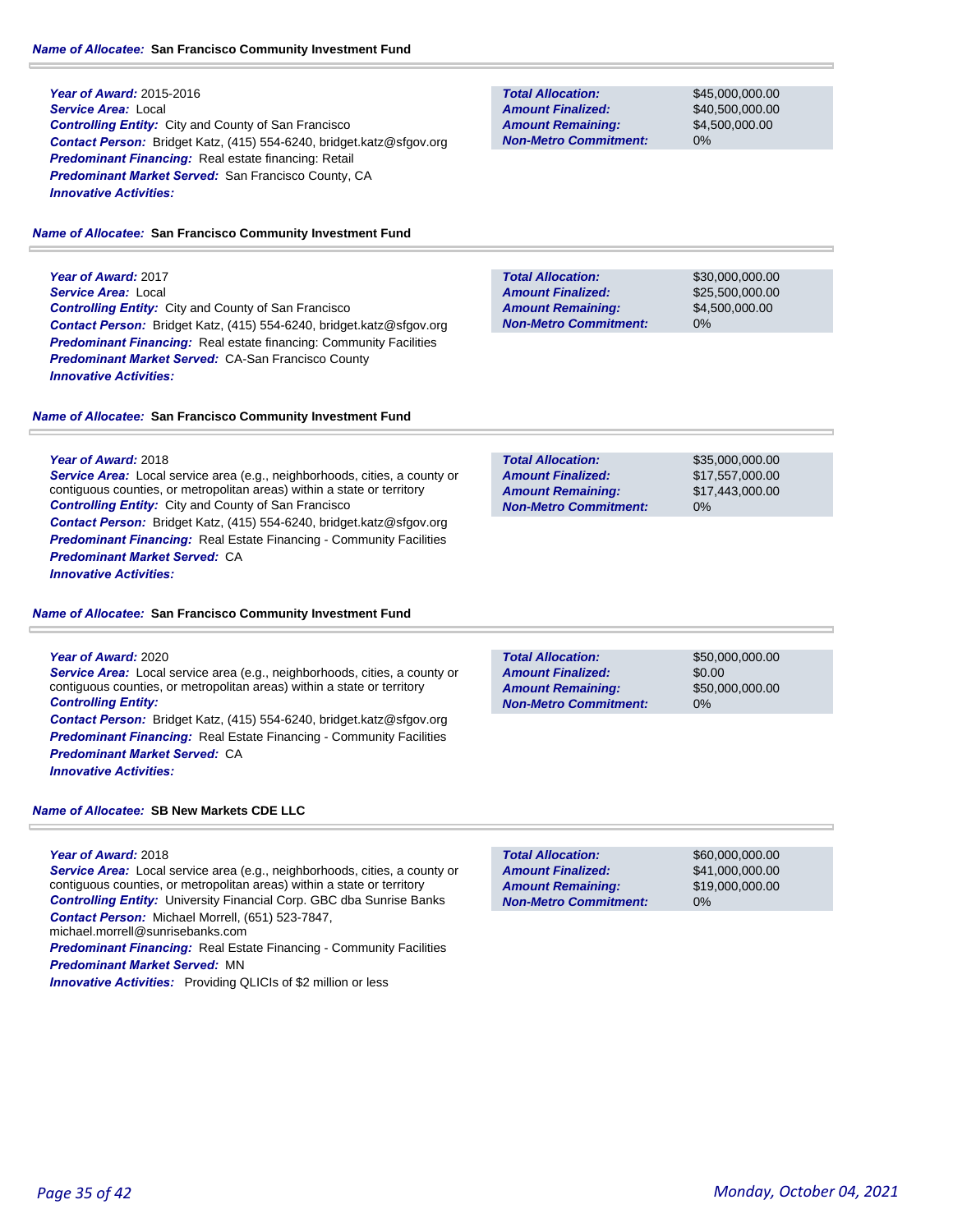## **Year of Award:** 2019

*Service Area:* Local service area (e.g., neighborhoods, cities, a county or contiguous counties, or metropolitan areas) within a state or territory *Controlling Entity:* University Financial Corp. *Contact Person:* Michael Morrell, (651) 523-7847, michael.morrell@sunrisebanks.com **Predominant Financing:** Real Estate Financing - Community Facilities *Predominant Market Served:* MN

**Innovative Activities:** Providing QLICIs of \$2 million or less

## *Name of Allocatee:* **SB New Markets CDE LLC**

## **Year of Award:** 2020

*Service Area:* Local service area (e.g., neighborhoods, cities, a county or contiguous counties, or metropolitan areas) within a state or territory *Controlling Entity:* 

*Contact Person:* Michael Morrell, (651) 523-7847, michael.morrell@sunrisebanks.com **Predominant Financing:** Real Estate Financing - Community Facilities *Predominant Market Served:* MN **Innovative Activities:** Providing QLICIs of \$2 million or less

## *Name of Allocatee:* **SMALL BUSINESS FINANCE NMTC, LLC**

#### **Year of Award:** 2019

*Service Area:* Statewide (or territory-wide) service area *Controlling Entity:* CDC Small Business Finance Corp *Contact Person:* Robert Villarreal, (619) 243-8652, rvillarreal@cdcloans.com **Predominant Financing: Operating Business Financing** *Predominant Market Served:* CA *Innovative Activities:* Providing QLICIs of \$2 million or less

## *Name of Allocatee:* **South Carolina Community Loan Fund**

**Year of Award:** 2019 *Service Area:* Statewide (or territory-wide) service area *Controlling Entity: Contact Person:* Leigh Ann Shelton, (843) 973-7285, leighann@sccommunityloanfund.org *Predominant Financing: Operating Business Financing Predominant Market Served:* SC *Innovative Activities:* 

## *Name of Allocatee:* **Southern Bancorp Bank**

**Year of Award:** 2019 *Service Area:* Multi-state service area *Controlling Entity:* Southern Bancorp, Inc. *Contact Person:* John Olaimey, , john.olaimey@banksouthern.com *Predominant Financing:* Operating Business Financing *Predominant Market Served:* AR, MS *Innovative Activities:* Making QLICIs with an original term less than or equal to 60 months, Providing QLICIs of \$2 million or less

**Total Allocation: Non-Metro Commitment: Amount Remaining: Amount Finalized:**

\$50,000,000.00 \$36,000,000.00 \$14,000,000.00 0%

**Total Allocation: Non-Metro Commitment: Amount Remaining: Amount Finalized:**

\$60,000,000.00 \$0.00 \$60,000,000.00 0%

\$25,000,000.00 \$0.00 \$25,000,000.00 0% **Total Allocation: Non-Metro Commitment: Amount Remaining: Amount Finalized:**

**Total Allocation: Non-Metro Commitment: Amount Remaining: Amount Finalized:**

\$15,000,000.00 \$4,500,000.00 \$10,500,000.00 0%

50% **Total Allocation: Non-Metro Commitment: Amount Remaining: Amount Finalized:**

\$50,000,000.00 \$18,000,000.00 \$32,000,000.00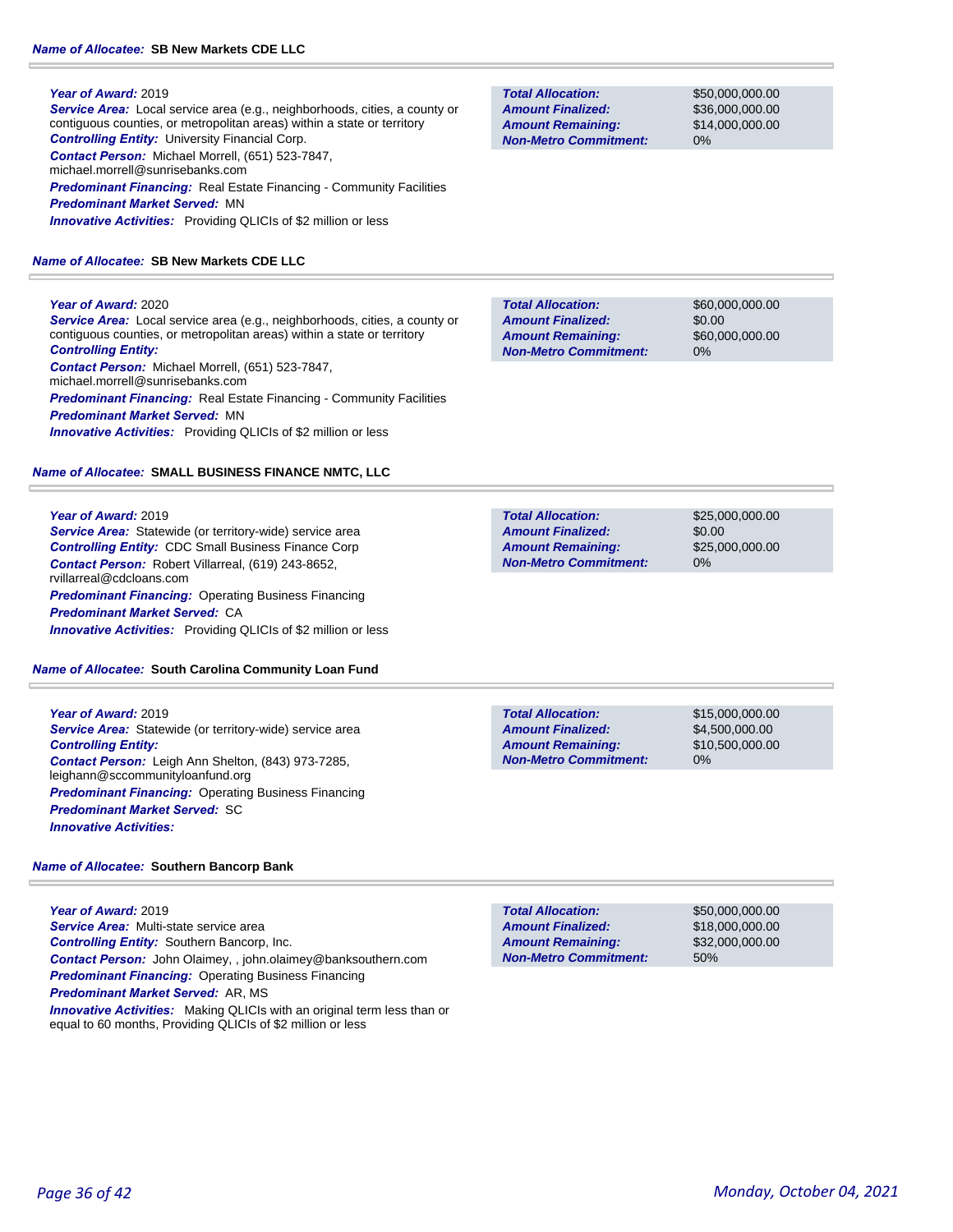**Year of Award:** 2020 *Service Area:* Multi-state service area *Controlling Entity: Contact Person:* John Olaimey, , john.olaimey@banksouthern.com *Predominant Financing:* Operating Business Financing *Predominant Market Served:* AR, MS **Innovative Activities:** Making QLICIs with an original term less than or equal to 60 months, Providing QLICIs of \$2 million or less

#### *Name of Allocatee:* **Southern Community Capital, LLC**

**Year of Award:** 2020 *Service Area:* Multi-state service area *Controlling Entity: Contact Person:* Jessica Horner, (601) 208-7844, jhorner@trustmark.com *Predominant Financing:* Real Estate Financing - Industrial/Manufacturing *Predominant Market Served:* AL, FL, MS, TN, TX **Innovative Activities:** Providing QLICIs of \$2 million or less

## *Name of Allocatee:* **Southside Community Optimal Redevelopment Enterprise, LLC**

**Year of Award:** 2018 *Service Area:* Multi-state service area *Controlling Entity:* McCaffery Interests, Inc *Contact Person:* EDMUND WOODBURY, (312) 784-2750, ewoodbury@mccafferyinc.com *Predominant Financing:* Other Real Estate Financing *Predominant Market Served:* IL, IN *Innovative Activities:* Targeting Identified States

#### *Name of Allocatee:* **Southside Community Optimal Redevelopment Enterprise, LLC**

## **Year of Award:** 2019 *Service Area:* Multi-state service area *Controlling Entity:* McCaffery Interests, Inc. *Contact Person:* EDMUND WOODBURY, (312) 784-2750, ewoodbury@mccafferyinc.com *Predominant Financing:* Other Real Estate Financing *Predominant Market Served:* IL, IN *Innovative Activities:* Providing QLICIs of \$2 million or less

# *Name of Allocatee:* **Southside Community Optimal Redevelopment Enterprise, LLC**

**Year of Award:** 2020 *Service Area:* Multi-state service area *Controlling Entity: Contact Person:* Edmund Woodbury, (312) 784-2750, ewoodbury@mccafferyinc.com *Predominant Financing:* Other Real Estate Financing *Predominant Market Served:* IL, IN *Innovative Activities:* Providing QLICIs of \$2 million or less

**Total Allocation: Non-Metro Commitment: Amount Remaining: Amount Finalized:**

\$50,000,000.00 \$0.00 \$50,000,000.00 50%

\$60,000,000.00 \$0.00 \$60,000,000.00 56% **Total Allocation: Non-Metro Commitment: Amount Remaining: Amount Finalized:**

\$35,000,000.00 \$19,500,000.00 \$15,500,000.00 0% **Total Allocation: Non-Metro Commitment: Amount Remaining: Amount Finalized:**

\$50,000,000.00 \$37,250,000.00 \$12,750,000.00 0% **Total Allocation: Non-Metro Commitment: Amount Remaining: Amount Finalized:**

\$50,000,000.00 \$0.00 \$50,000,000.00 0% **Total Allocation: Non-Metro Commitment: Amount Remaining: Amount Finalized:**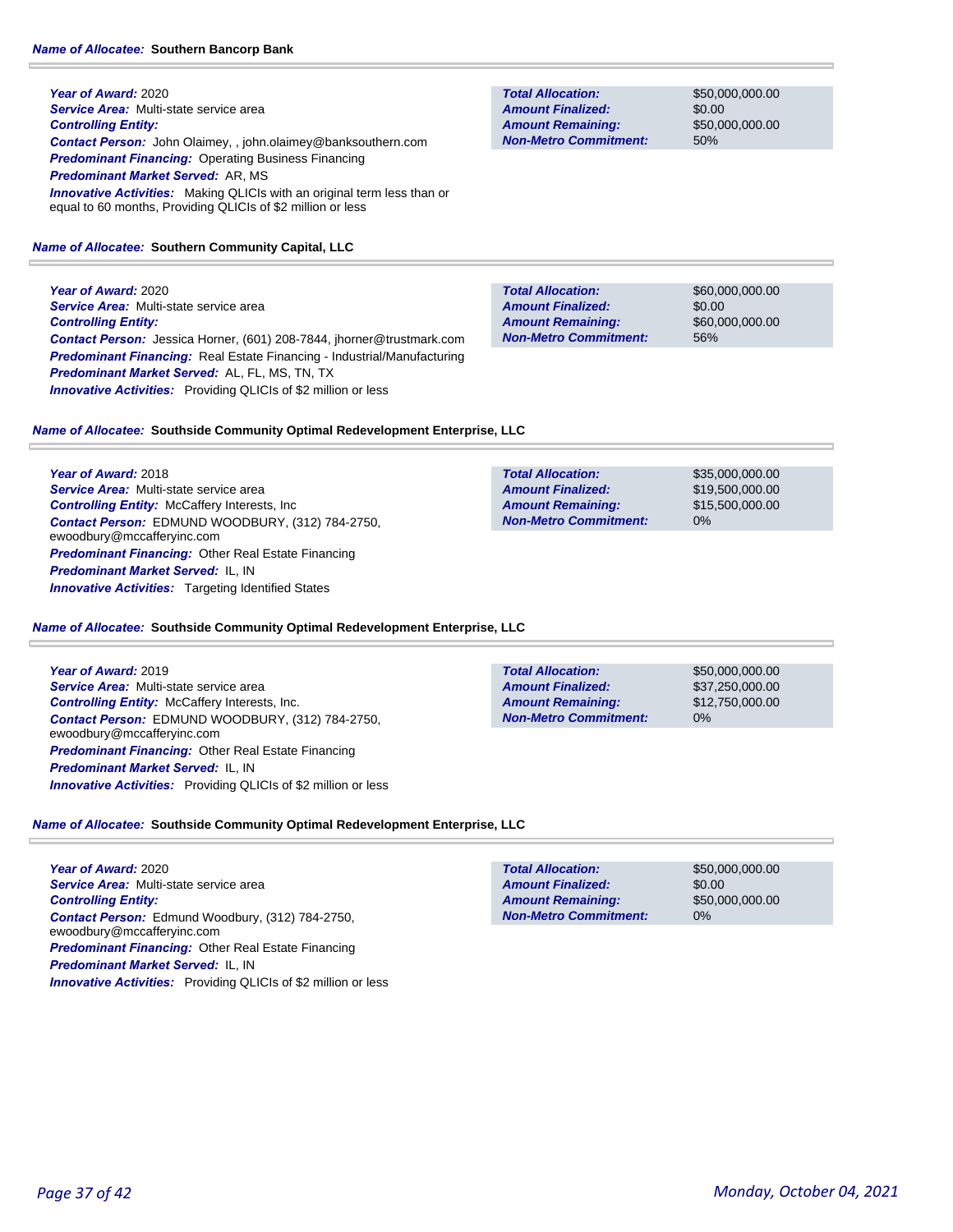#### **Year of Award:** 2020

**Year of Award:** 2020

*Controlling Entity:* 

*Service Area:* Local service area (e.g., neighborhoods, cities, a county or contiguous counties, or metropolitan areas) within a state or territory *Controlling Entity:* 

*Contact Person:* Bill Seddon, (314) 657-3705, seddonb@stlouis-mo.gov *Predominant Financing:* Real Estate Financing - Industrial/Manufacturing

*Predominant Market Served:* IL, MO *Innovative Activities:* Making QLICIs with an original term less than or equal to 60 months, Providing QLICIs for Non-Real Estate Activities, Providing QLICIs of \$2 million or less

#### *Name of Allocatee:* **Stonehenge Community Development, LLC**

**Total Allocation: Non-Metro Commitment: Amount Remaining: Amount Finalized:**

\$40,000,000.00 \$0.00 \$40,000,000.00 0%

**Service Area:** National service area \$50,000,000.00 \$0.00 \$50,000,000.00 25% **Total Allocation: Non-Metro Commitment: Amount Remaining: Amount Finalized:** *Contact Person:* Shelley Whittington, (225) 408-3255, sgwhittington@stonehengecapital.com *Predominant Financing: Operating Business Financing* 

*Predominant Market Served:* FL,LA,NV,NM,OH,TN,TX **Innovative Activities:** Providing QLICIs for Non-Real Estate Activities, Targeting Identified States

## *Name of Allocatee:* **Texas Mezzanine Fund, Inc.**

**Year of Award:** 2018 *Service Area:* Statewide (or territory-wide) service area *Controlling Entity: Contact Person:* Karenthia Hill, (214) 943-5900 x106, khill@tmfund.com *Predominant Financing: Operating Business Financing Predominant Market Served:* TX *Innovative Activities:* Targeting Identified States

*Name of Allocatee:* **Texas Mezzanine Fund, Inc.**

**Year of Award:** 2019 *Service Area:* Statewide (or territory-wide) service area *Controlling Entity: Contact Person:* Karenthia Hill, (214) 943-5900 x106, khill@tmfund.com *Predominant Financing:* Operating Business Financing *Predominant Market Served:* TX *Innovative Activities:* Targeting Identified States

#### *Name of Allocatee:* **Texas Mezzanine Fund, Inc.**

**Year of Award:** 2020 **Service Area:** Statewide (or territory-wide) service area *Controlling Entity: Contact Person:* Karenthia Hill, (214) 943-5900 x106, khill@tmfund.com *Predominant Financing: Operating Business Financing Predominant Market Served:* TX **Innovative Activities:** Targeting Identified States

| <b>Total Allocation:</b>     | \$65,000,000,00 |
|------------------------------|-----------------|
| <b>Amount Finalized:</b>     | \$0.00          |
| <b>Amount Remaining:</b>     | \$65,000,000,00 |
| <b>Non-Metro Commitment:</b> | 24%             |
|                              |                 |

**Total Allocation: Non-Metro Commitment: Amount Remaining: Amount Finalized:**

\$35,000,000.00 \$29,000,000.00 \$6,000,000.00 0%

**Total Allocation: Non-Metro Commitment: Amount Remaining: Amount Finalized:**

\$45,000,000.00 \$38,000,000.00 \$7,000,000.00 15%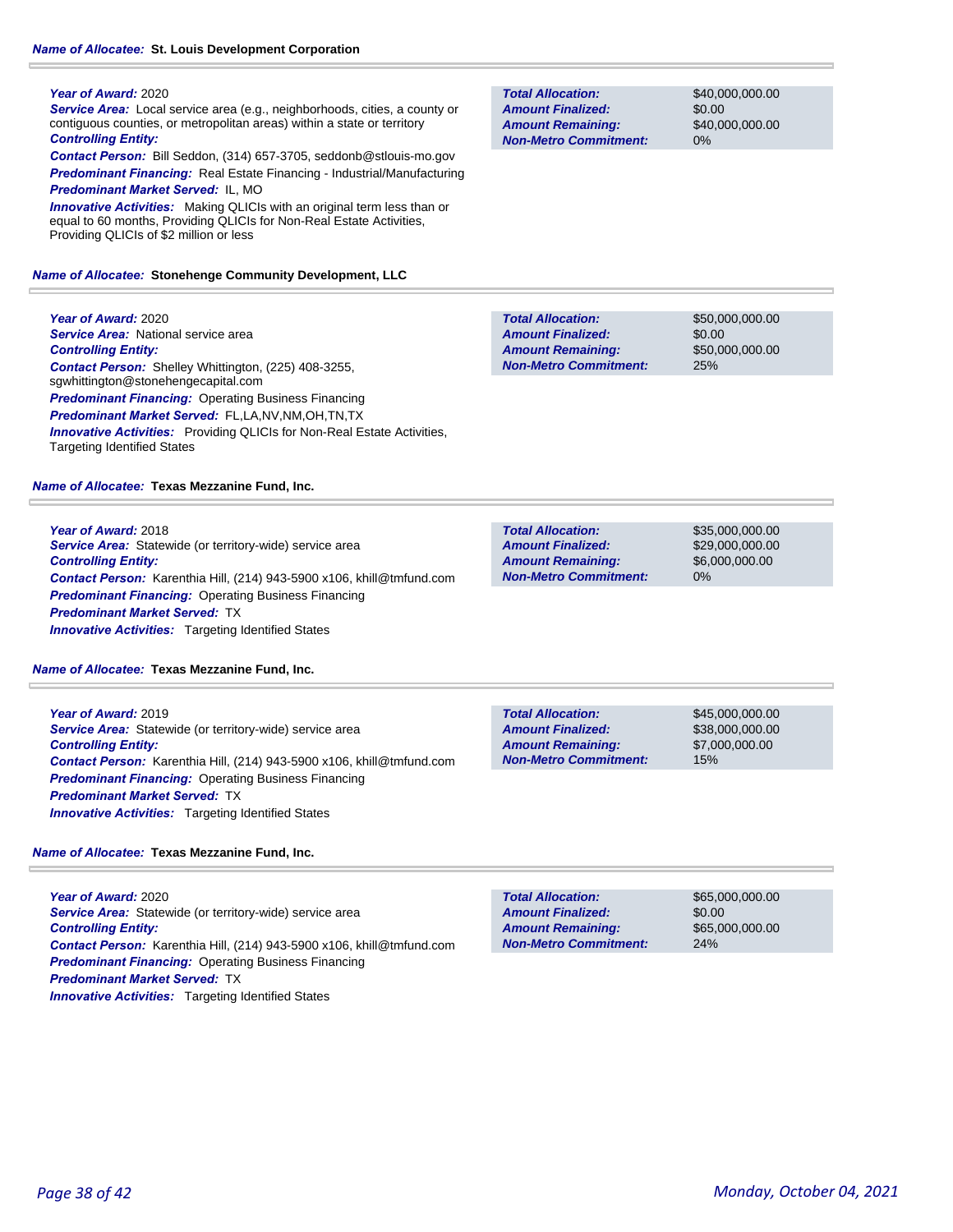**Year of Award:** 2020 **Service Area:** National service area *Controlling Entity: Contact Person:* Terri Preston, (312) 307-9550, terri.preston@bakertilly.com **Predominant Financing: Operating Business Financing** *Predominant Market Served:* AL,GA,KY,MS,PR,SC,TX *Innovative Activities:* Investing In Unrelated CDEs, Providing QLICIs of \$2 million or less

*Name of Allocatee:* **The Community Builders CDE LLC**

**Year of Award:** 2020 **Service Area:** National service area *Controlling Entity: Contact Person:* Malik Aziz, (857) 221-8638, malik.aziz@tcbinc.org **Predominant Financing:** Real Estate Financing - Community Facilities *Predominant Market Served:* IN,MD,MA,MI,OH,PA *Innovative Activities:* 

# *Name of Allocatee:* **The Innovate Fund, LLC**

**Year of Award:** 2020 *Service Area:* Multi-state service area *Controlling Entity: Contact Person:* Tammy Propst, , tammy.propst@cbh.com *Predominant Financing:* Operating Business Financing *Predominant Market Served:* GA, NC, SC, TN **Innovative Activities:** Targeting Identified States

# *Name of Allocatee:* **The Rose Urban Green Fund, LLC**

**Year of Award:** 2019 *Service Area:* National service area *Controlling Entity:* Rose Capital LLC *Contact Person:* Charles Perry, (303) 446-0600, chuck@perry-rose.com *Predominant Financing:* Real Estate Financing - Mixed-use (housing, commercial, or retail) *Predominant Market Served:* CA,CO,CT,GA,NV,NY,PA

*Innovative Activities:* Providing QLICIs of \$2 million or less, Targeting Identified States

*Name of Allocatee:* **The Rose Urban Green Fund, LLC**

**Year of Award:** 2020 **Service Area:** National service area *Controlling Entity: Contact Person:* Charles Perry, (303) 446-0600, chuck@perry-rose.com *Predominant Financing:* Real Estate Financing - Mixed-use (housing, commercial, or retail) *Predominant Market Served:* CA,CO,GA,IL,NY,PA,VA

*Innovative Activities:* Providing QLICIs of \$2 million or less, Targeting Identified States

**Total Allocation: Non-Metro Commitment: Amount Remaining: Amount Finalized:**

\$65,000,000.00 \$0.00 \$65,000,000.00 60%

**Total Allocation: Non-Metro Commitment: Amount Remaining: Amount Finalized:**

\$50,000,000.00 \$0.00 \$50,000,000.00 0%

**Total Allocation: Non-Metro Commitment: Amount Remaining: Amount Finalized:**

\$50,000,000.00 \$0.00 \$50,000,000.00 20%

0% **Total Allocation: Non-Metro Commitment: Amount Remaining: Amount Finalized:**

\$45,000,000.00 \$15,575,000.00 \$29,425,000.00

\$45,000,000.00 \$0.00 \$45,000,000.00 0% **Total Allocation: Non-Metro Commitment: Amount Remaining: Amount Finalized:**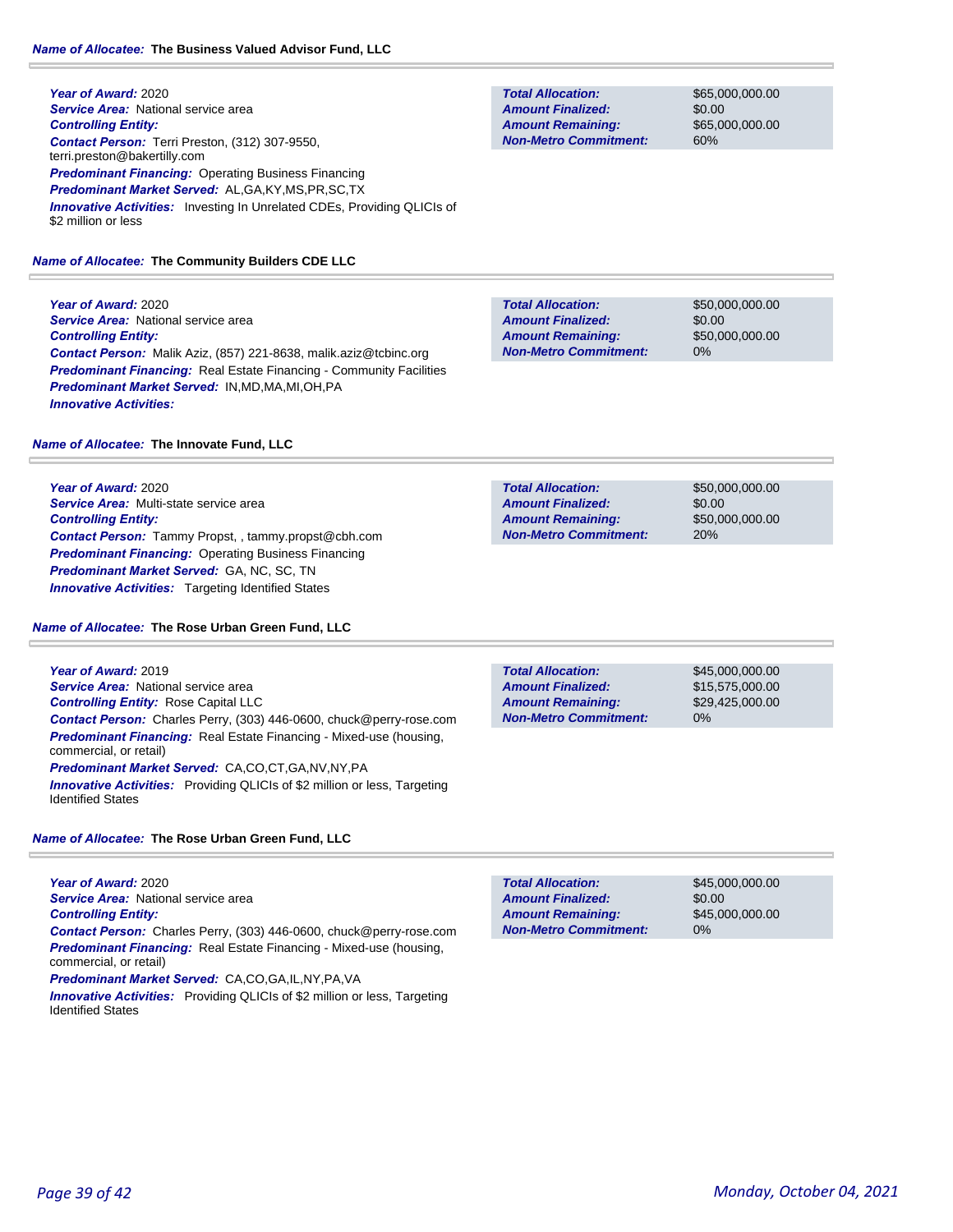## **Year of Award:** 2019 **Service Area:** National service area *Controlling Entity:* Truist Financial Corporation *Contact Person:* Jan Gilbreath, (404) 813-5467, jan.gilbreath@suntrust.com **Predominant Financing: Operating Business Financing** *Predominant Market Served:* FL,GA,MD,NC,SC,TN,VA **Innovative Activities:** Providing QLICIs of \$2 million or less, Targeting Identified States

## *Name of Allocatee:* **UB Community Development, LLC**

**Year of Award:** 2017 *Service Area:* Multi-State *Controlling Entity:* UNITED BANCORPORATION OF ALABAMA, INC. *Contact Person:* Alex Jones, (251) 446-6017, alex.jones@unitedbank.com **Predominant Financing: Operating Business financing** *Predominant Market Served:* Alabama, Florida **Innovative Activities:** Providing QLICIs of \$2 million or less, Targeting Identified States

#### *Name of Allocatee:* **UB Community Development, LLC**

**Year of Award:** 2019 *Service Area:* Multi-state service area *Controlling Entity:* United Bancorporation of Alabama, Inc. *Contact Person:* Alex Jones, (251) 446-6017, alex.jones@unitedbank.com *Predominant Financing: Operating Business Financing Predominant Market Served:* AL, FL *Innovative Activities:* Providing QLICIs of \$2 million or less

*Name of Allocatee:* **UB Community Development, LLC**

**Year of Award:** 2020 *Service Area:* Multi-state service area *Controlling Entity: Contact Person:* Alex Jones, (251) 446-6017, alex.jones@unitedbank.com *Predominant Financing: Operating Business Financing Predominant Market Served:* AL, FL *Innovative Activities:* Providing QLICIs of \$2 million or less

# *Name of Allocatee:* **Urban Action Community Development LLC**

**Year of Award:** 2019 *Service Area:* National service area *Controlling Entity:* SBER Development Services LLC *Contact Person:* Tabitha Atkins, (443) 577-4386, tatkins@crossstpartners.com *Predominant Financing:* Real Estate Financing - Office Space *Predominant Market Served:* KS,MD,MI,OH,TN,TX,WI **Innovative Activities:** Targeting Identified States

**Total Allocation: Non-Metro Commitment: Amount Remaining: Amount Finalized:**

\$65,000,000.00 \$43,000,000.00 \$22,000,000.00 20%

**Total Allocation: Non-Metro Commitment: Amount Remaining: Amount Finalized:**

\$55,000,000.00 \$54,500,000.00 \$500,000.00 60%

\$65,000,000.00 \$38,000,000.00 \$27,000,000.00 50% **Total Allocation: Non-Metro Commitment: Amount Remaining: Amount Finalized:**

**Total Allocation: Non-Metro Commitment: Amount Remaining: Amount Finalized:**

\$65,000,000.00 \$0.00 \$65,000,000.00 56%

**Total Allocation: Non-Metro Commitment: Amount Remaining: Amount Finalized:**

\$50,000,000.00 \$40,500,000.00 \$9,500,000.00 0%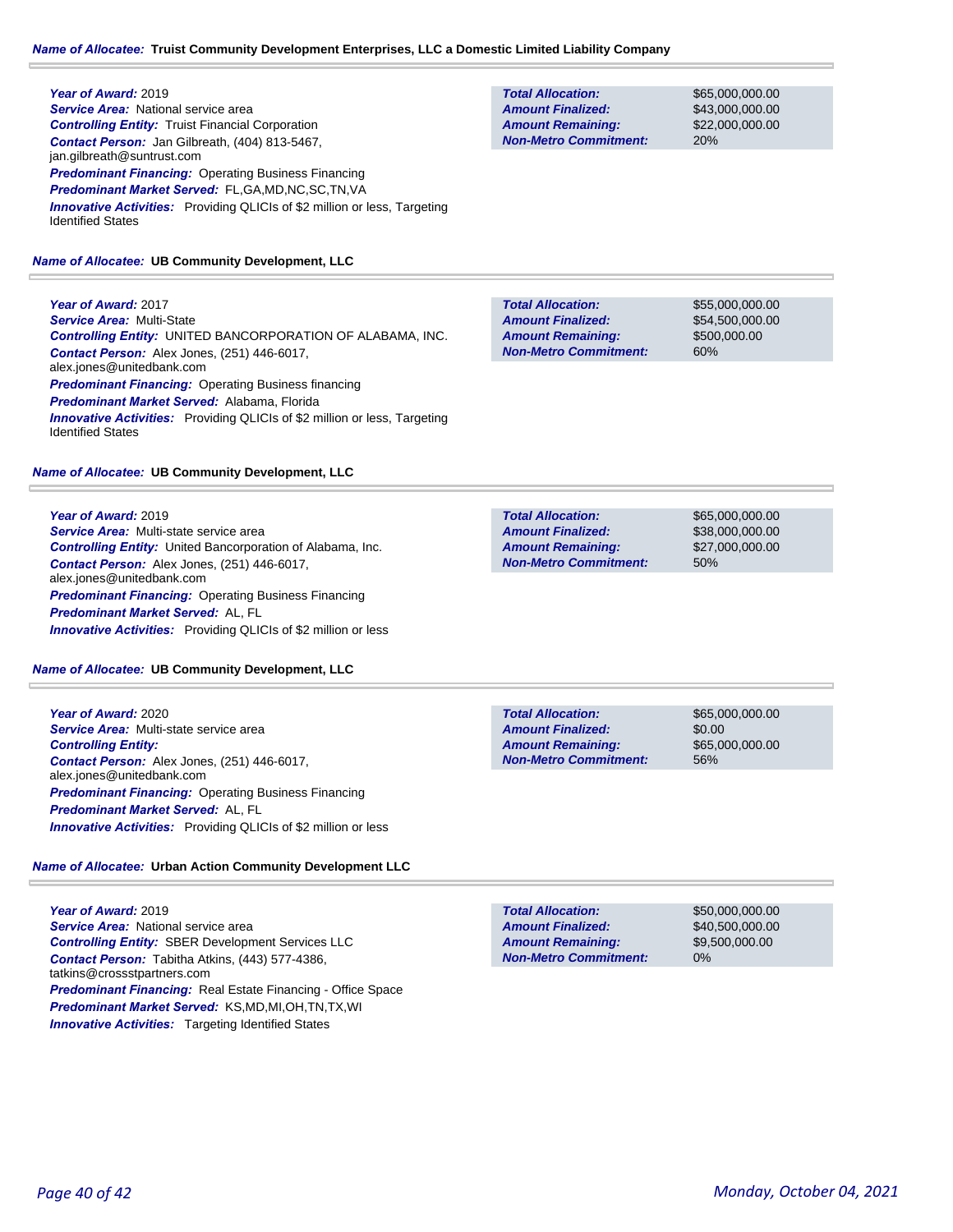# **Year of Award:** 2020 **Service Area: National service area** *Controlling Entity: Contact Person:* Tabitha Atkins, (443) 577-4386, tatkins@crossstpartners.com *Predominant Financing:* Real Estate Financing - Office Space *Predominant Market Served:* CO,MD,MI,OH,PA,TN,TX **Innovative Activities:** Targeting Identified States

## *Name of Allocatee:* **Urban Development Fund, LLC**

**Year of Award:** 2018 *Service Area:* National service area *Controlling Entity:* Aries Capital LLC *Contact Person:* Chad Goodall, (773) 575-3809, cegoodall@yahoo.com *Predominant Financing:* Real Estate Financing - Community Facilities *Predominant Market Served:* AL,FL,GA,IL,TX **Innovative Activities:** Providing QLICIs for Non-Real Estate Activities, Targeting Identified States

## *Name of Allocatee:* **USBCDE, LLC**

**Year of Award:** 2018 **Service Area:** National service area *Controlling Entity:* U.S. Bank *Contact Person:* Nichole Huffman, (314) 335-2511, stephanie.huffman@usbank.com **Predominant Financing:** Real Estate Financing - Community Facilities *Predominant Market Served:* CA,MI,MO,NV,RI,TX,WA **Innovative Activities:** Providing QLICIs of \$2 million or less, Targeting Identified States

#### *Name of Allocatee:* **USBCDE, LLC**

**Year of Award:** 2019 **Service Area:** National service area *Controlling Entity:* U.S. Bank *Contact Person:* Nichole Huffman, (314) 335-2511, stephanie.huffman@usbank.com *Predominant Financing:* Real Estate Financing - Community Facilities *Predominant Market Served:* AZ,DC,FL,IA,SC,TX *Innovative Activities:* Providing QLICIs of \$2 million or less, Targeting Identified States

## *Name of Allocatee:* **USBCDE, LLC**

**Year of Award:** 2020 **Service Area:** National service area *Controlling Entity: Contact Person:* Nichole Huffman, (314) 335-2511, stephanie.huffman@usbank.com **Predominant Financing:** Real Estate Financing - Community Facilities *Predominant Market Served:* AL,FL,GA,IL,MN,MO,TX *Innovative Activities:* Providing QLICIs of \$2 million or less, Targeting Identified States

**Total Allocation: Non-Metro Commitment: Amount Remaining: Amount Finalized:**

\$50,000,000.00 \$0.00 \$50,000,000.00 0%

\$50,000,000.00 \$38,552,916.35 \$11,447,083.65 0% **Total Allocation: Non-Metro Commitment: Amount Remaining: Amount Finalized:**

\$70,000,000.00 \$58,000,000.00 \$12,000,000.00 20% **Total Allocation: Non-Metro Commitment: Amount Remaining: Amount Finalized:**

\$65,000,000.00 20% **Total Allocation: Non-Metro Commitment: Amount Remaining: Amount Finalized:**

\$40,677,616.18 \$24,322,383.82

\$65,000,000.00 \$0.00 \$65,000,000.00 20% **Total Allocation: Non-Metro Commitment: Amount Remaining: Amount Finalized:**